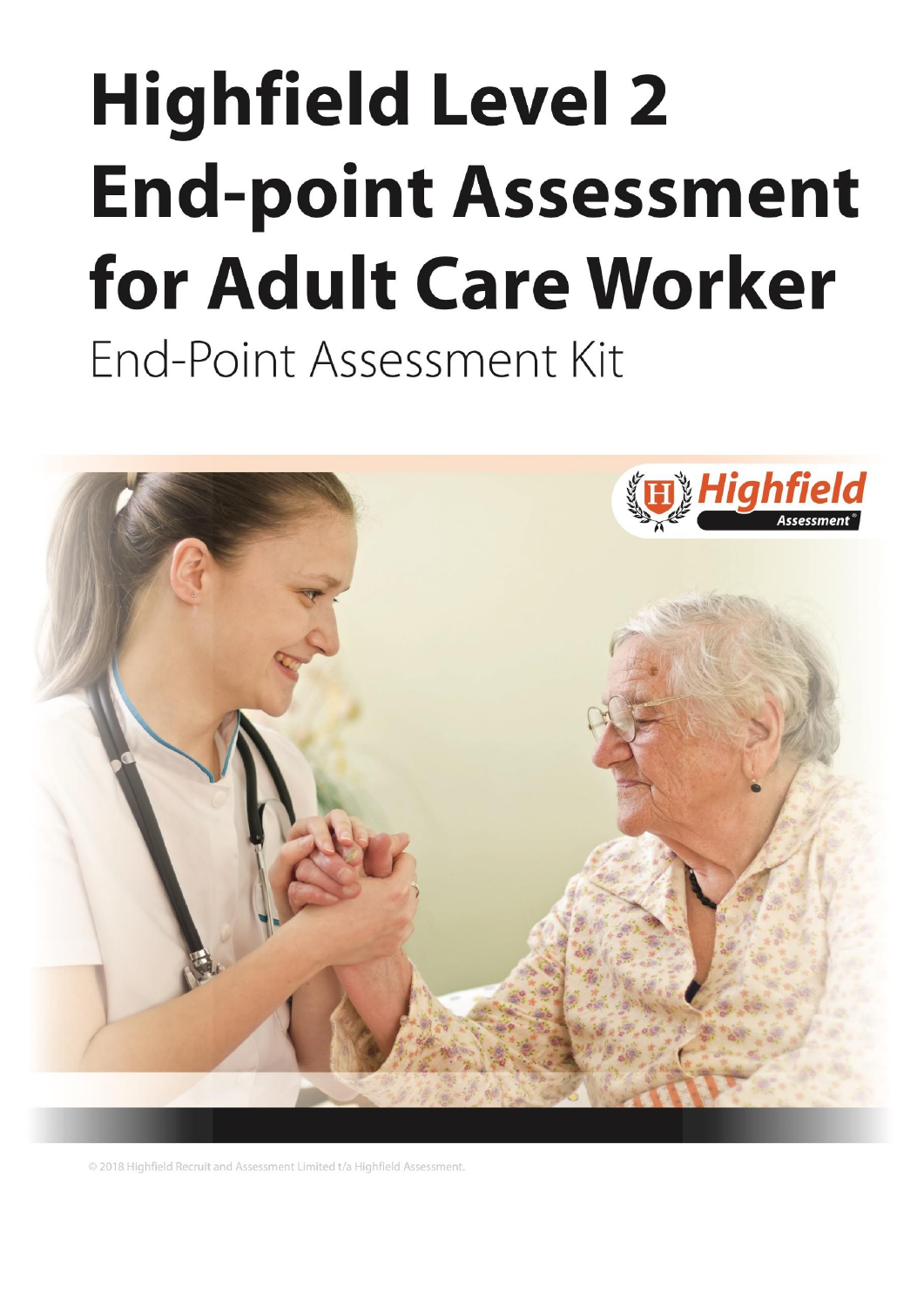# Highfield Level 2 End-Point Assessment for Adult Care Worker

EPA-Kit

# Contents

Please click on the headings below to navigate to the associated section of the EPA kit.

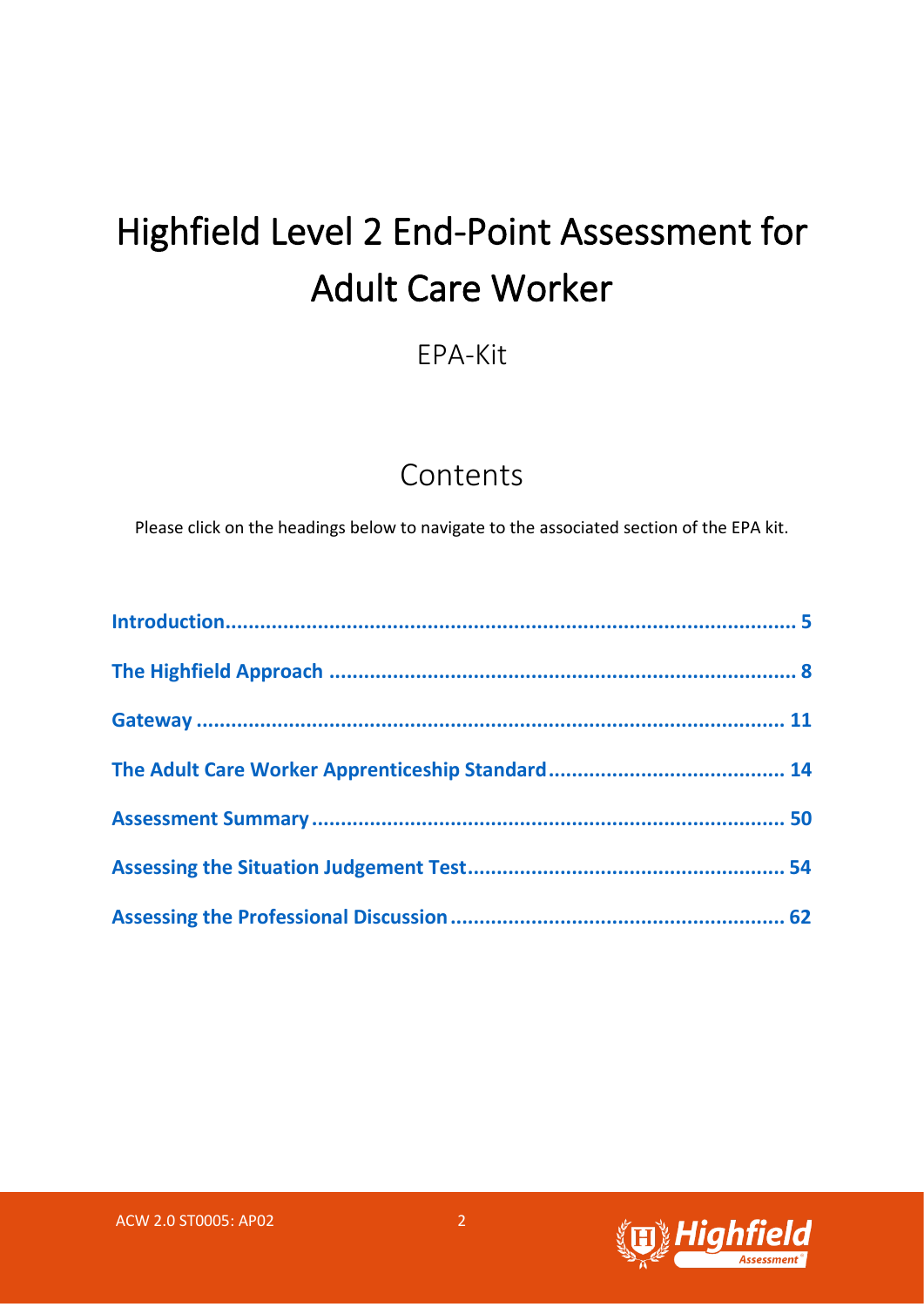# **How to use this EPA Kit**

Welcome to the Highfield End-Point Assessment Kit for the Adult Care Worker Apprenticeship Standard.

Highfield is an independent end-point assessment organisation that has been approved to offer and carry out the independent end-point assessments for the Level 2 Adult Care Worker Apprenticeship Standard. Highfield internally quality assures all end-point assessments in accordance with its IQA process, and additionally all end-point assessments are externally quality assured by the relevant EQA organisation.

The EPA kit is designed to outline all you need to know about the end-point assessments for this standard and will also provide an overview of the on-programme delivery requirements. In addition**,** advice and guidance for trainers on how to prepare apprentices for the endpoint assessment is included. The approaches suggested are not the only way in which an apprentice may be prepared for their assessments, but trainers may find them helpful as a starting point.

Highfield also offer the Highfield Adult Care Worker Apprenti-kit, which is a comprehensive learning resource designed to be used on-programme.

For more information, please go to the Highfield Products website. Please note that use of this kit is not a prerequisite for apprentices undertaking the adult care worker end-point assessment.

| <b>Key facts</b>                     |                                                     |
|--------------------------------------|-----------------------------------------------------|
| <b>Apprenticeship standard:</b>      | <b>Adult Care Worker</b>                            |
| Level:                               |                                                     |
| <b>On Programme Duration:</b>        | Typically 12-18 months                              |
| <b>Grading:</b>                      | Pass/merit/distinction                              |
| <b>End-Point Assessment methods:</b> | Situational judgement test, professional discussion |
|                                      |                                                     |

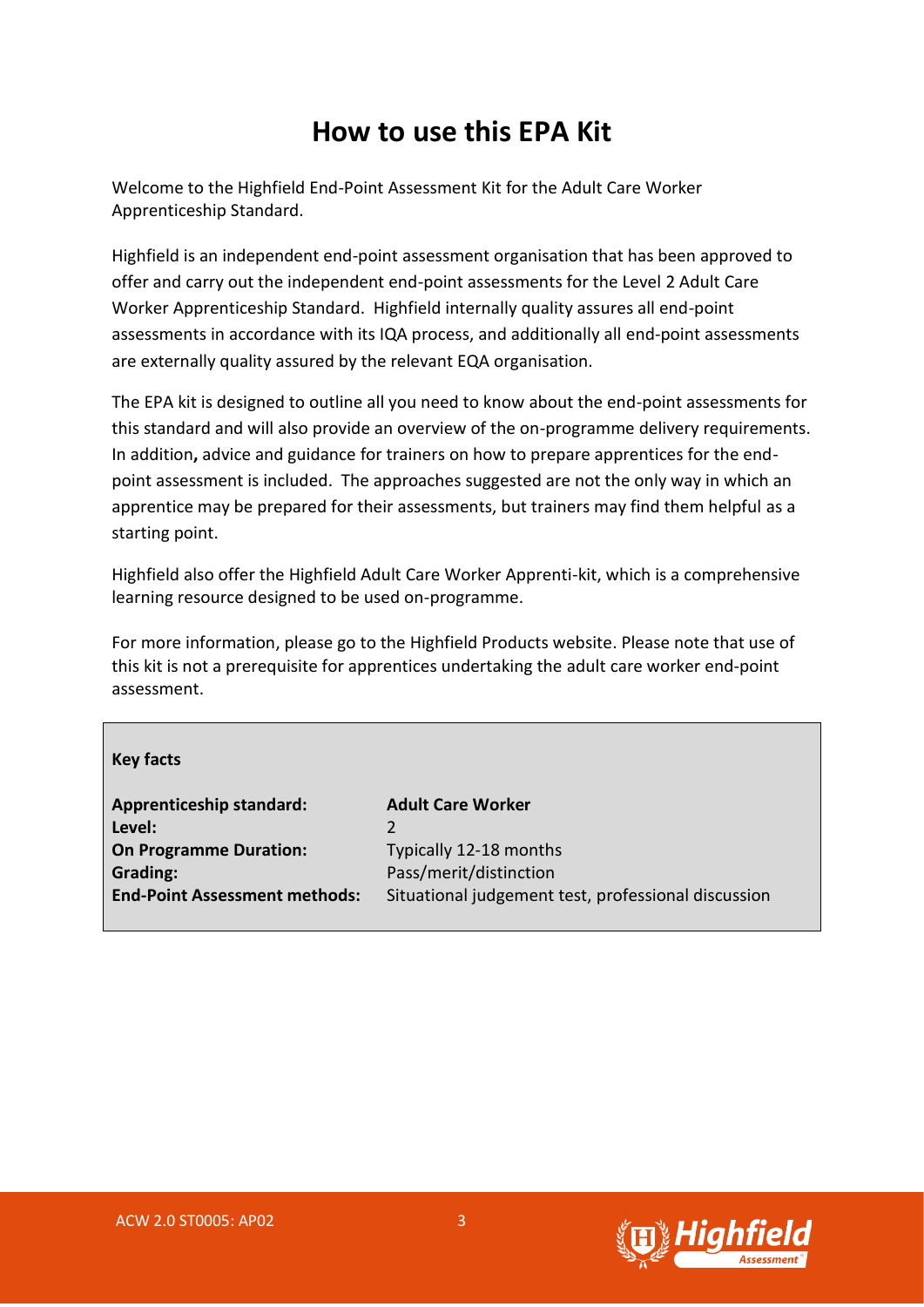#### **In this kit, you will find:**

- an overview of the standard and any on-programme requirements
- a section focused on delivery, where the standard and assessment criteria are presented in a suggested format that is suitable for delivery
- guidance on how to prepare the apprentice for gateway
- detailed information on which part of the standard is assessed by which assessment method
- suggestions on how to prepare the apprentice for each part of the end-point assessment
- a section focused on the end-point assessment method where the assessment criteria are presented in a format suitable for carrying out 'mock' assessments

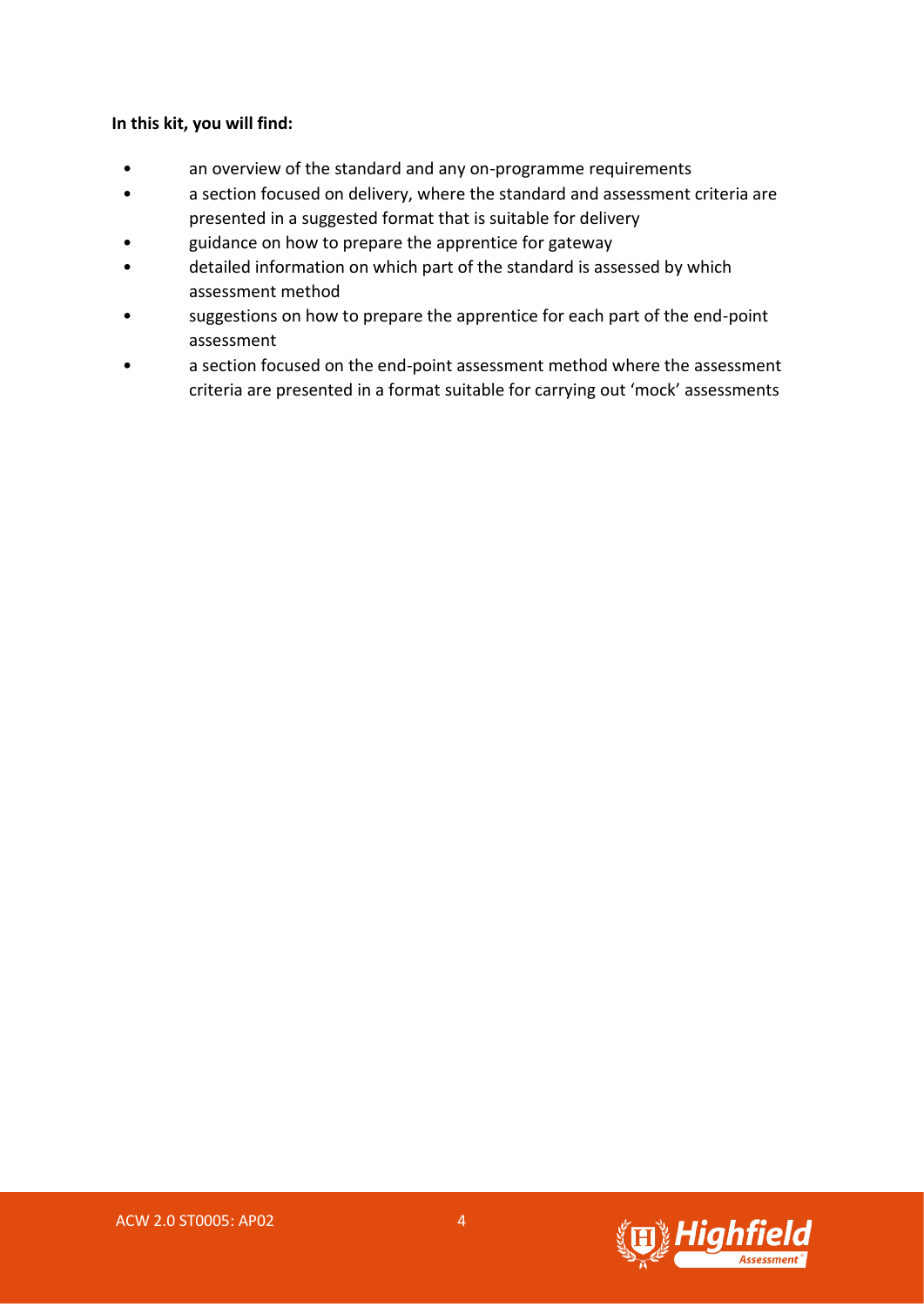# **Introduction**

## <span id="page-4-0"></span>**Standard overview**

To work in care is to make a positive difference to someone's life when they are faced with physical, practical, social, emotional or intellectual challenges. Adult care workers need to have the right values, behaviours, competences and skills to provide high quality compassionate care and support. They are the frontline staff who help adults with care and support needs to achieve their personal goals and live as independently and safely as possible, enabling them to have control and choice in their lives, which is at the heart of person-centred care. Job roles are varied and determined by, and relevant to, the type of service being provided and the person supported. Adult care workers may work in residential or nursing homes, domiciliary care, day centres or some clinical healthcare settings. This standard covers both adult care workers and personal assistants. Personal assistants do the same job as an adult care worker and work directly for 1 individual usually within their own home. Working with people, feeling passionate about supporting and enabling them to live a more independent and fulfilling life is a rewarding and worthwhile job that provides excellent career opportunities.

## **On-programme requirements**

Apprentices must undertake a programme of study in a suitable care setting and complete the Care Certificate as part of a high-quality induction programme. The Care Certificate, which builds on the previous Common Induction Standards (CIS) and National Minimum Training Standards, is a requirement for all apprentices on this standard. For those staff who have completed the CIS prior to the launch of the Care Certificate, it is the employer's responsibility to judge where the skills gaps are that staff need to fill to meet the additional standards in the Care Certificate. The Level 2 Diploma in Care (England) is completed with the support of a learning provider or employer who trains apprentices. Apprentices can only attempt the separate, mandatory end-point assessment once the recognised diploma and Care Certificate have been attempted and achieved. Apprentices must also undertake the Enhanced Disclosure and Barring Service process and provide the result to their employer prior to starting their apprenticeship. The apprentice should also receive support with:

- Ongoing assessment by the employer and provider for example meetings with apprentice, employer and learning provider, observations of workplace, gathering evidence etc.
- Completion of the self-assessment exercise

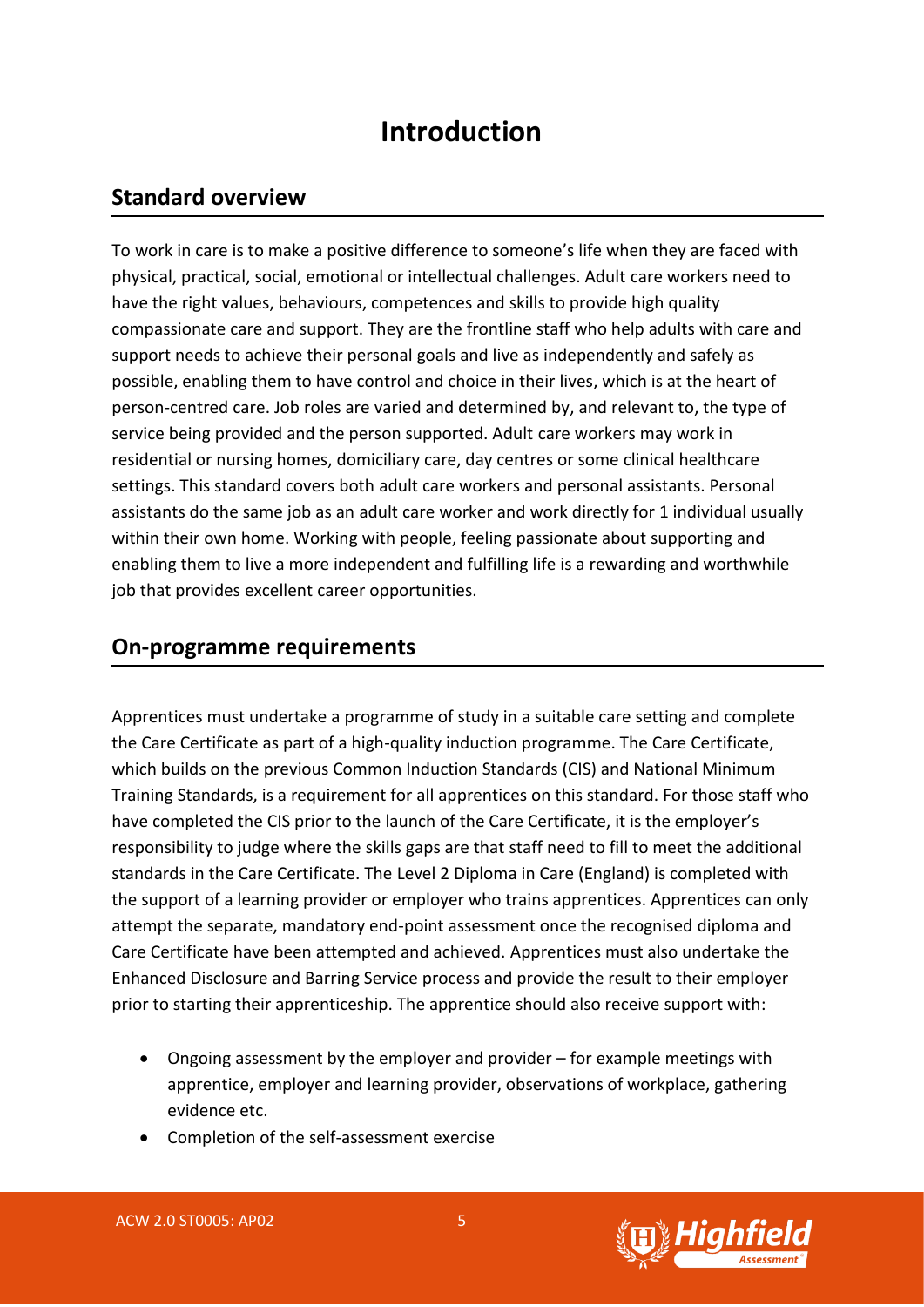## **Additional, relevant on-programme qualification**

The required on-programme regulated qualification for this apprenticeship is the Level 2 Diploma in Care (England)

## **Readiness for end-point assessment**

In order for an apprentice to be ready for the end-point assessments:

- the Level 1 English and mathematics components of the apprenticeship must be successfully completed by the apprentice, with level 2 English and mathematics being attempted
- 15 standards of the care certificate must be successfully achieved by the apprentice
- following completion of the diploma, collate testimonies (minimum of 1) from people who use services. This must also be submitted to the end-point assessor to support the professional discussion.
- the apprentice should undertake a self-assessment in the last month of their apprenticeship to enable them to see whether they are confident that they have taken on board all aspects of the occupation. This self-assessment must be submitted to the independent end-point assessor as a source of evidence to prepare for the professional discussion.
- the required on-programme qualification, the Level 2 Diploma in Care must have been achieved
- the line manager (employer) must be confident that the apprentice has developed all the knowledge, skills and behaviours defined in the apprenticeship standard and that the apprentice is competent in performing their role. To ensure this, the apprentice must attend a formal meeting with their employer to complete the gateway readiness report.
- the apprentice and the employer should then engage with Highfield Assessment to agree a plan and schedule for each assessment activity to ensure all components can be completed. Further information about the gateway process is covered later in this kit.

## **Order of end-point assessments**

The situational judgement test **must** be the first assessment component, followed by the professional discussion.

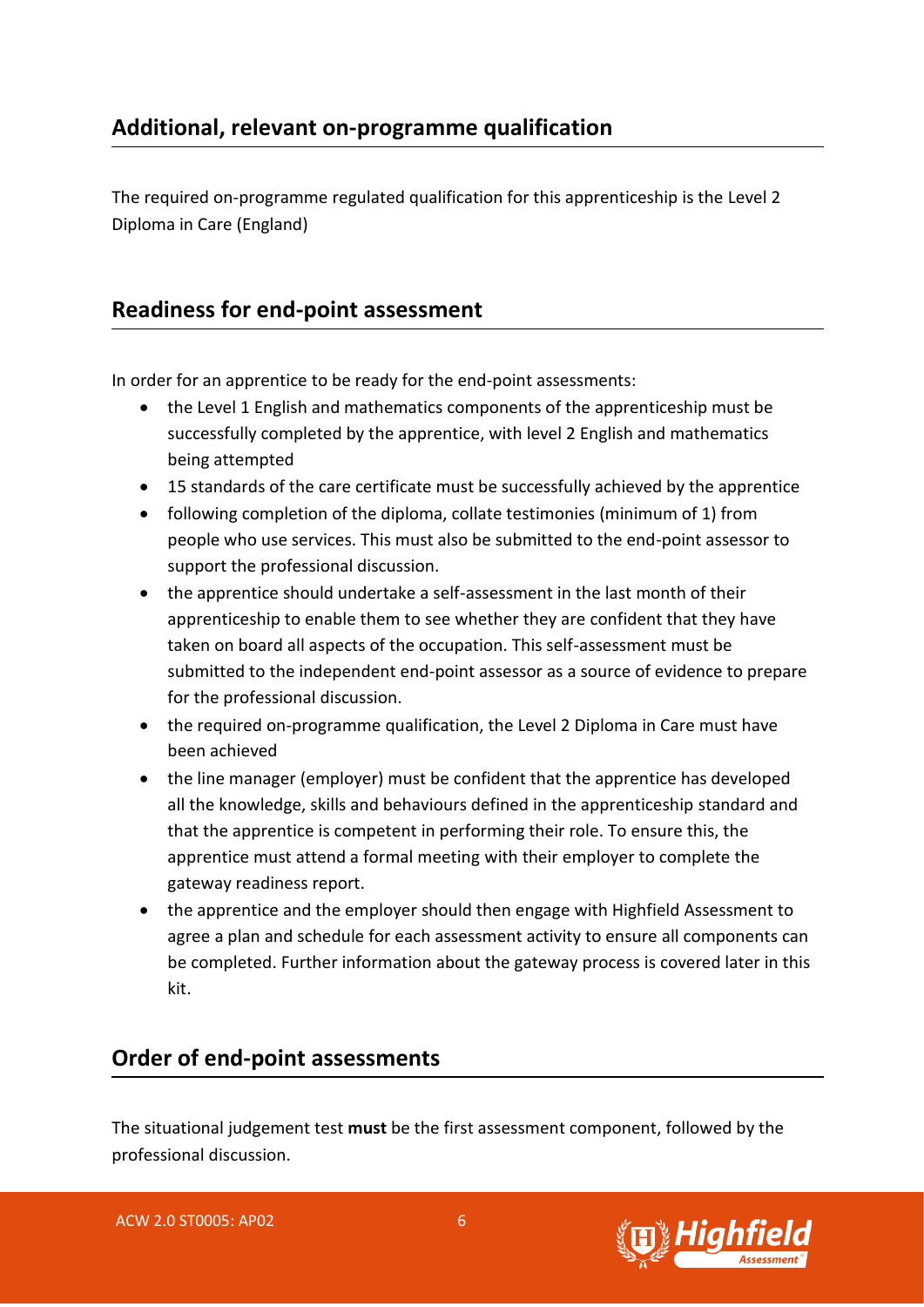The professional discussion can only be attempted after the situational judgement test has been completed to at least a pass grade.

The apprentice is required to complete and achieve a minimum of a pass in both of the endpoint assessment components as above in addition to achieving the prerequisite components. A pass will be considered as the minimum attainment to achieve an apprentice certificate.

[Click here to return to contents](#page-0-0)

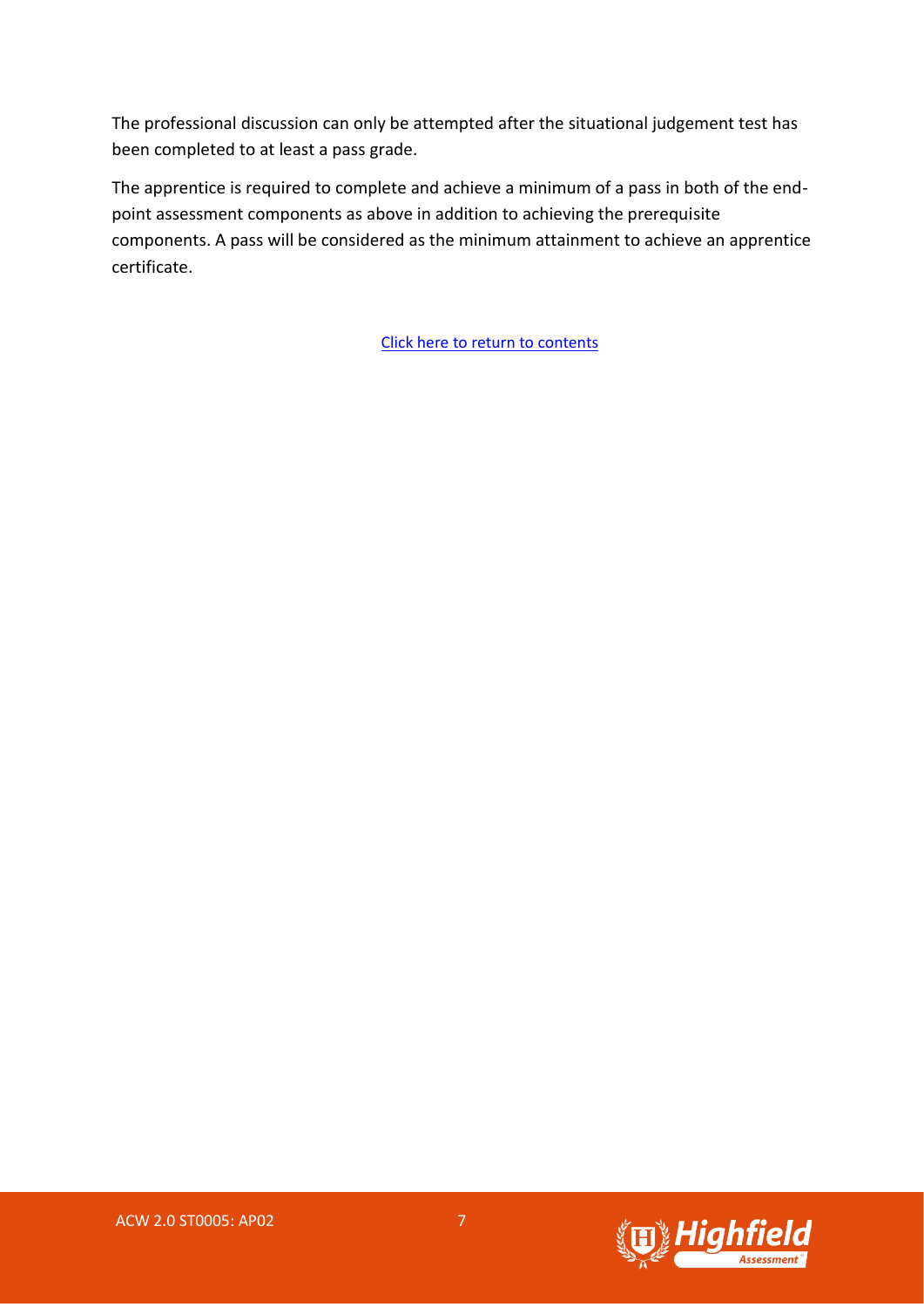# **The Highfield Approach**

<span id="page-7-0"></span>This section describes the approach Highfield has adopted in the development of this endpoint assessment in terms of its interpretation of the requirements of the end-point assessment plan and other relevant documents.

#### **Documents used in developing this end-point assessment**

Apprenticeship Standard for Adult Care Worker (2014) (https://www.instituteforapprenticeships.org/apprenticeship-standards/adult-care-workerv1-1)

Assessment plan for adult care worker (ST0005/AP02, Adult Care Worker Assessment Plan v1.1 05-02-18) (https://www.instituteforapprenticeships.org/media/4727/st0005\_adultcareworker\_l2\_ap\_ forpublication revision feb-2018.pdf)

Adult Care Handbook for End-Point Assessment V4 (March 2019)

#### **Specific Considerations**

In order to develop valid end-point assessments, Highfield has interpreted the requirements of the Adult Care Worker assessment plan as follows:

- knowledge parts of the standard are assessed via the situational judgement test.
- skills and behaviours within the standard are assessed through professional discussion, with coverage of the relevant skills inferred from demonstration of the skills from supporting information provided through testimonies and selfassessment.
- Highfield Assessment has provided indicative assessment criteria and amplification for the knowledge and skills requirements within this EPA Kit. This is provided as further guidance to support the apprentice in preparation for end-point assessment. In the end-point assessments, the apprentice will be assessed on the high-level outcomes within the standard and not the indicative criteria provided as guidance within this EPA Kit.
- The adult care worker standard mentions that testimonies from users of services should be collected in the 3 months leading to Gateway. Highfield Assessment has included testimonies from users of services as one of the pre-requisites at Gateway.

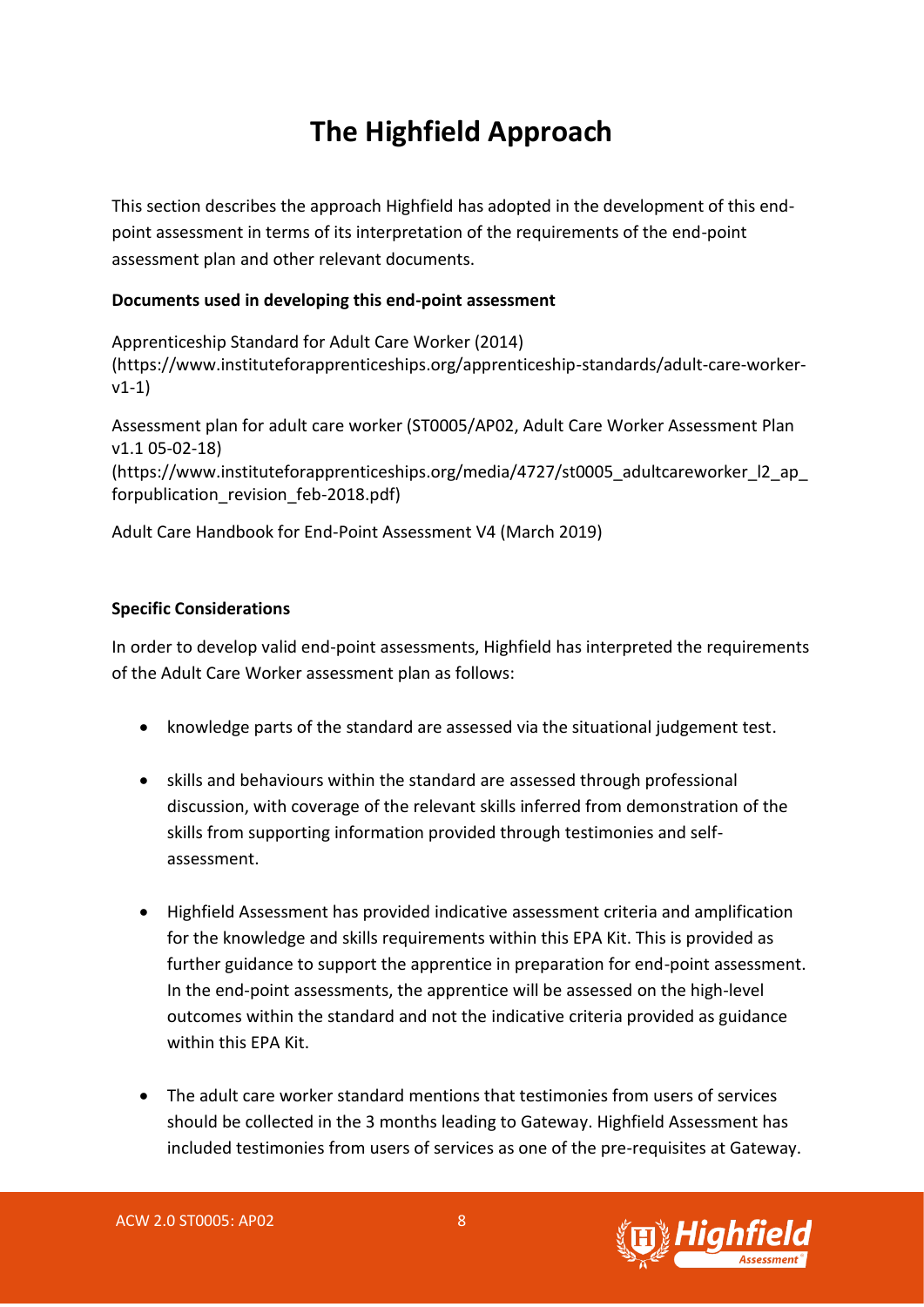These should be submitted with all Gateway documentation to Highfield Assessment and will be used to support the professional discussion.

There are likely to be occasions when it is difficult to obtain testimonies from users of services, for example, if the individual does not have the capacity to provide this or if they do not give their consent. Respecting privacy and choice must take priority in these situations and therefore it may be necessary to see if there are alternative ways of obtaining testimonies. Such as, if the individual has an advocate, family member or other representative that would be willing to provide a testimony on the individual's behalf with the consent of the individual. For example, a family member could either provide a testimony from the perspective of the individual, on the individual's behalf OR the family member could provide a testimony from their own perspective on behalf of the individual.

If it is not possible to obtain the examples above, consideration can be given to others providing support for the individual (e.g. a social worker etc.). Managers may be used as **a last resort**, if all other possibilities have been explored. In all cases, where apprentices are submitting anything other than a 'direct' service user testimony, a statement must be made outlining why and what evidence has been submitted at gateway.

- The end-point assessment plan states that the professional discussion will be a structured discussion between the apprentice and the end-point assessor. The employer may be present, to support, but not lead the apprentice and to confirm information, at the assessor's request.
- The employer will not be allowed to add any further information or examples to what the apprentice has stated or lead them in any way. Highfield would encourage the employer/training provider and the apprentice to plan for the professional discussion and consider what resources they may bring with them to support them during their professional discussion. All evidence must be the apprentice's own work and will only be used to support their discussion.
- Grading the professional discussion Highfield provide the following guidance to support apprentices to achieve higher than a pass grade for the professional discussion

To achieve a pass, the apprentice must demonstrate that they have achieved **all** the elements for this assessment method.

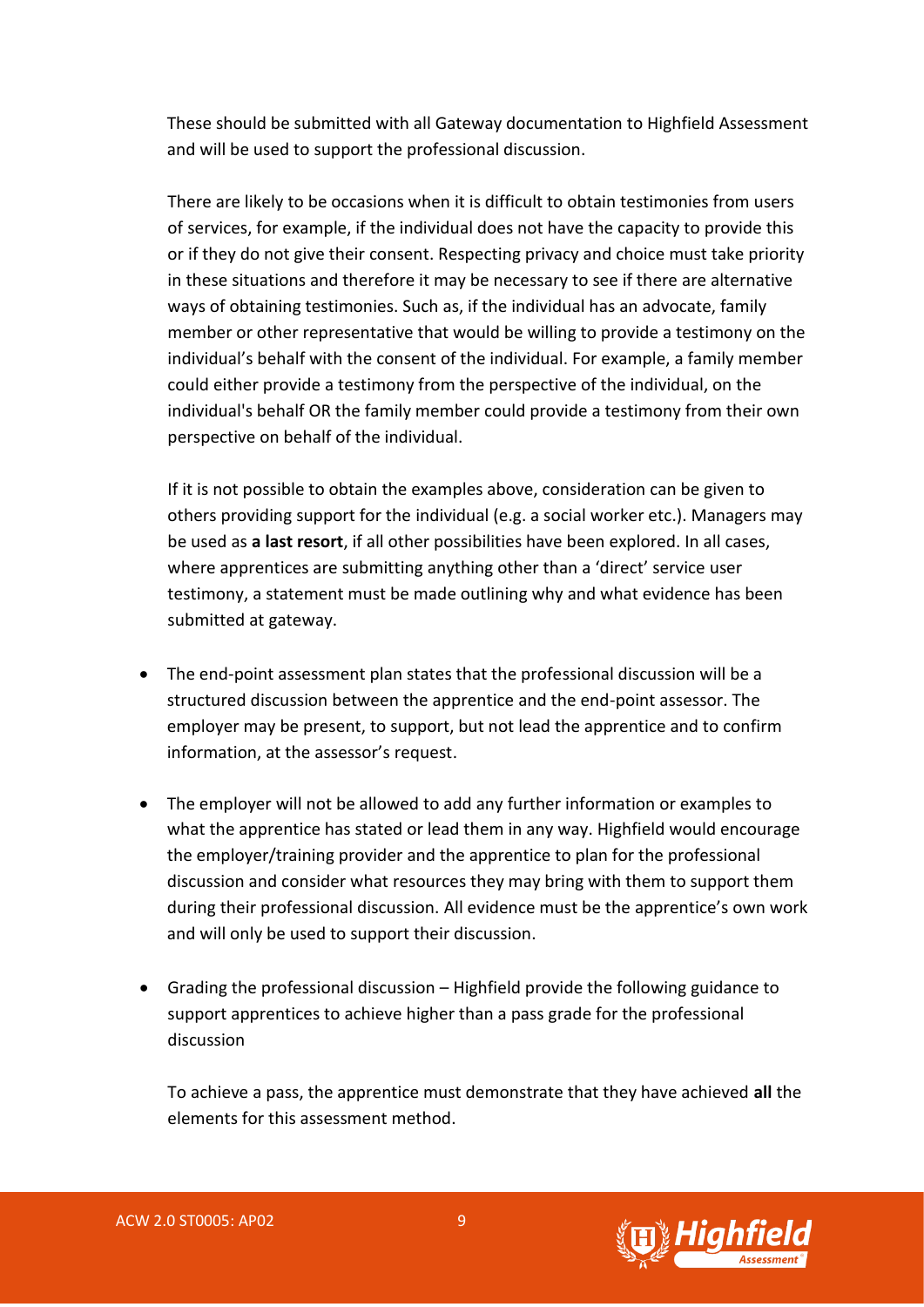Merit grade will be given to apprentices who are able to engage in and actively take forward their professional discussion. They are able to demonstrate an insight in applying the knowledge, skills, and behaviours set out in the standard consistently and in a range of situations. Apprentices are able to reflect on some aspects of their practice.

Distinction grade will be given to apprentices who are able to engage in a professional discussion that demonstrates an exceptional understanding and application of the knowledge, skills and behaviours of the standard. Responses demonstrate consistent knowledge of relevant concepts and theories when applied to their own practice. Apprentices are able to demonstrate skills of a reflective practitioner.

Resit and retake guidance in this EPA Kit has been produced to be consistent with the additional guidance provided by the EQAO and in the Adult Care Handbook for End Point Assessment.

[Click here to return to contents](#page-0-0)



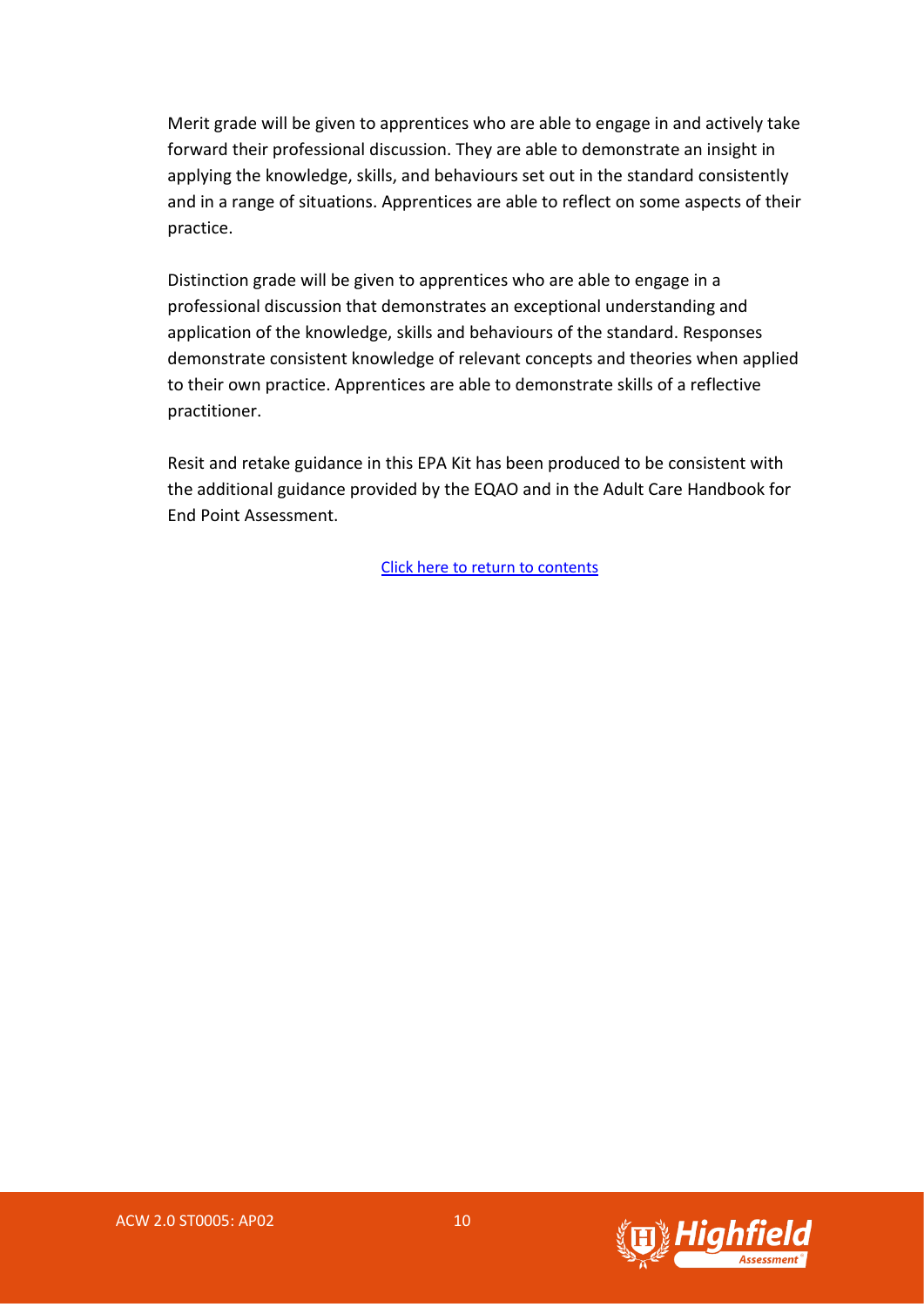## **Gateway**

## <span id="page-10-0"></span>**How to prepare for gateway**

After apprentices have completed their on-programme learning, they should be ready to pass through 'gateway' to end-point assessment.

Gateway is a meeting that should be arranged between the apprentice, employer and training provider to determine that the apprentice is ready to undertake their end-point assessment. The apprentice should prepare for this meeting by bringing along work-based evidence including:

- customer feedback
- recordings
- manager statements
- witness statements

As well as evidence from others, such as:

- mid and end-of-year performance reviews
- feedback to show how they have met the apprenticeship standards while onprogramme

In advance of gateway, apprentices will need to have:

- achieved Level 1 English
- achieved Level 1 mathematics
- attempted Level 2 English and mathematics
- achieved the 15 standards as set out in the Care Certificate
- achieved the Level 2 Diploma in Care (England)
- undertaken a self-assessment in the last month of their apprenticeship to enable them to see whether they are confident that they have taken on board all aspects of the occupation. This self-assessment must be submitted to the independent endpoint assessor as a source of evidence to prepare for the professional discussion
- collected testimonies from people who use services in the last 3 months of the apprenticeship, following completion of the diploma. The testimonies must be submitted to the end-point assessor and will be used to support the professional discussion.

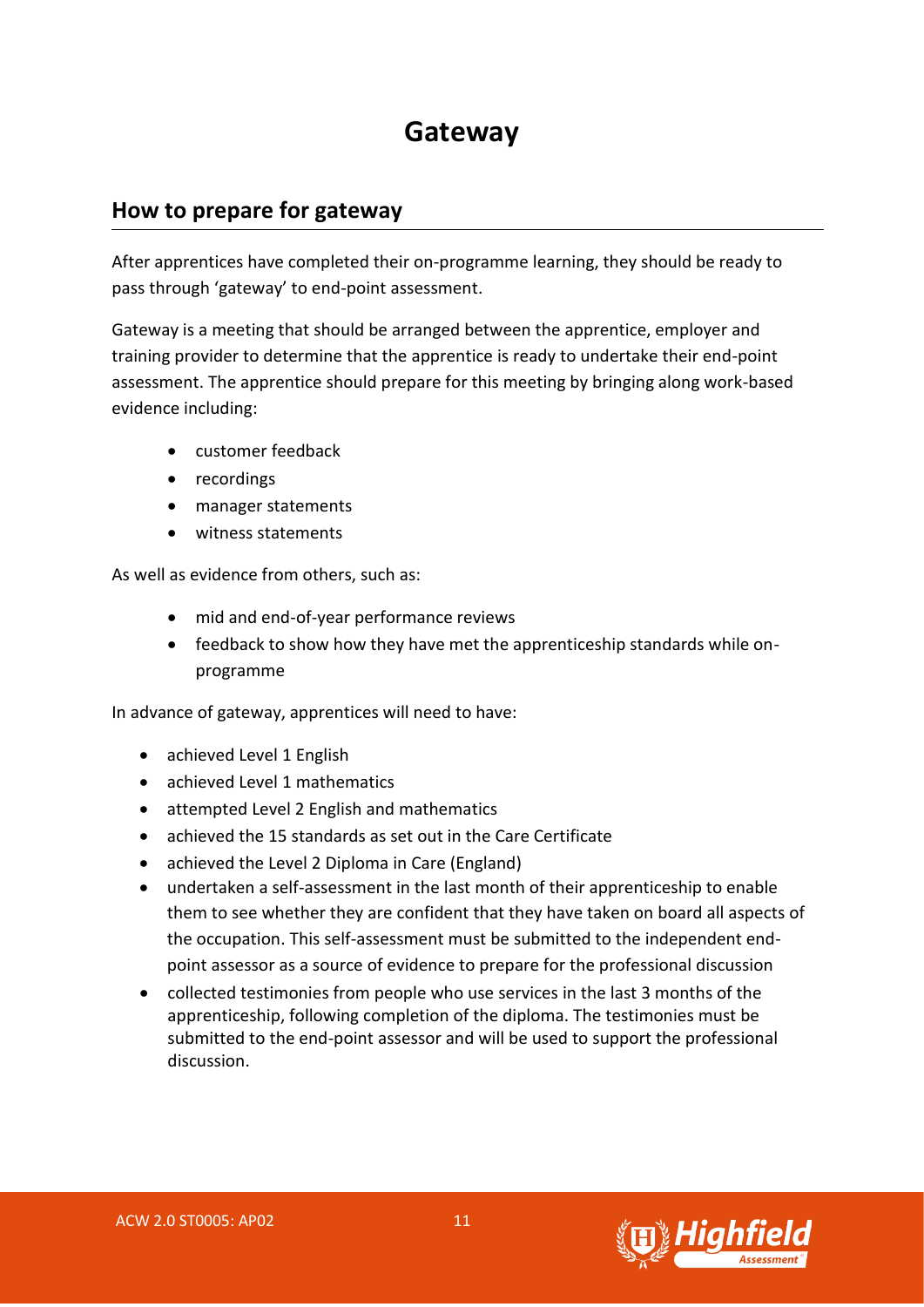Therefore, apprentices should be advised by employers and providers to gather this evidence throughout their on-programme training unless it is specified above e.g. selfassessment and testimonies from users of services. It is recommended that employers and providers complete regular checks and reviews of this evidence to ensure the apprentice is progressing and achieving standards before the formal gateway meeting is arranged.

### **The gateway meeting**

The gateway meeting should last around an hour and must be completed on or after the apprenticeship on-programme end date. It should be attended by the apprentice and the relevant people who have worked with the apprentice on-programme, such as the line manager/employer or mentor, the on-programme trainer/training provider and/or a senior manager (as appropriate to the business).

During the meeting, the apprentice, employer and training provider will discuss the apprentice's progress to date and confirm if the apprentice has met the full criteria of the apprenticeship standard during their on-programme training. The **Gateway Readiness Report**  should be used to log the outcomes of the meeting and agreed by all 3 parties. This report is available to download from the Highfield Assessment website.

The report should then be submitted to Highfield to initiate the end-point assessment process.If you require any support completing the Gateway Readiness Report, please contact your Employer Engagement Manager at Highfield Assessment.

**Please note:** a copy of the standard should be available to all attendees during the gateway meeting.

#### **Reasonable adjustments and special considerations**

Highfield Assessment has measures in place for apprentices who require additional support. Please refer to the Highfield Assessment Reasonable Adjustments Policy for further information/guidance.

#### **ID requirements**

Highfield Assessment will need to ensure that the person undertaking an assessment is indeed the person they are claiming to be. All employers are therefore required to ensure that each apprentice has their identification with them on the day of the assessment so the end-point assessor can check.



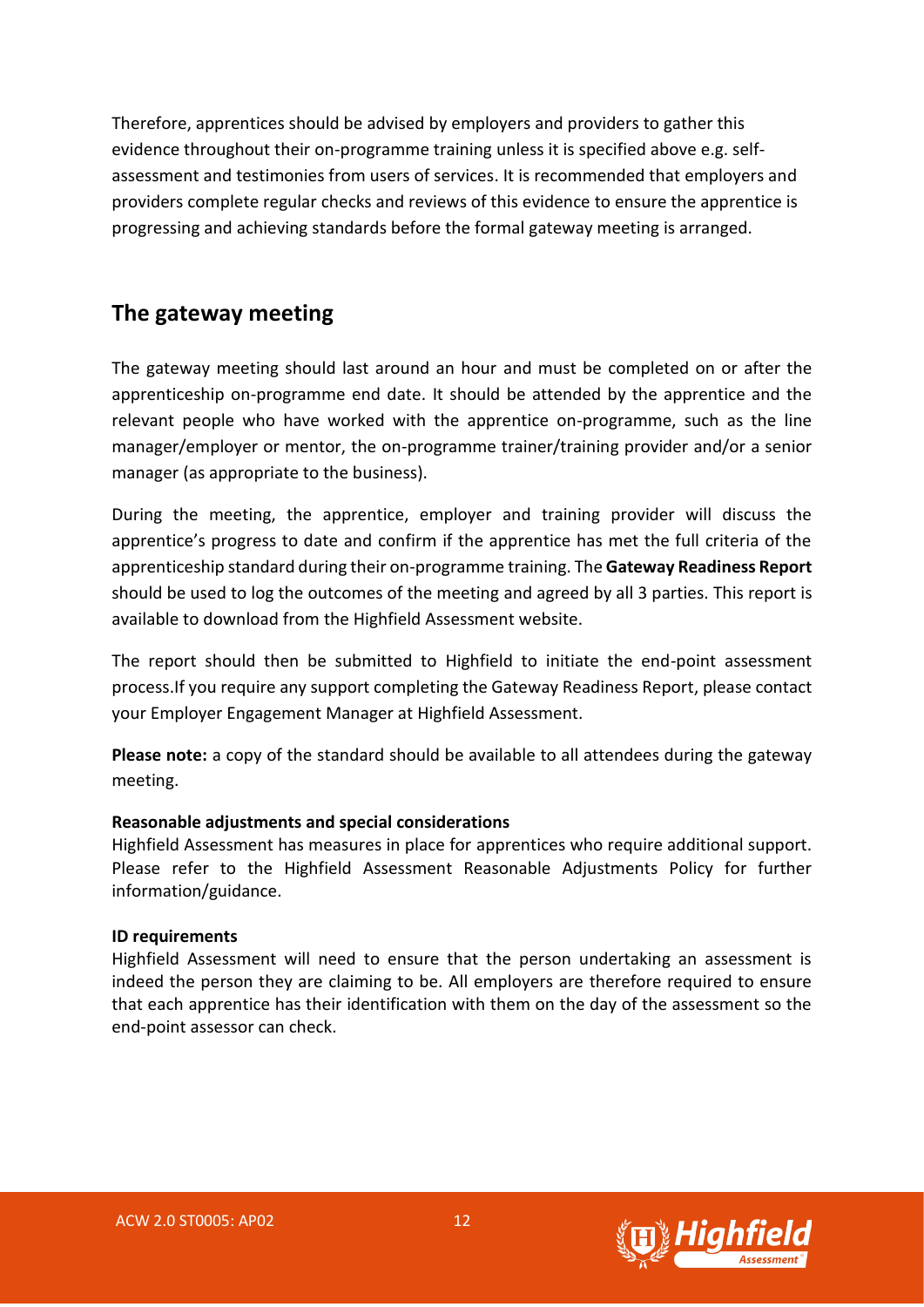Highfield Assessment will accept the following as proof of an apprentice's identity:

- a valid passport (any nationality)
- a signed UK photocard driving licence
- a valid warrant card issued by HM forces or the police
- another photographic ID card, e.g. employee ID card, travel card, etc.

[Click here to return to contents](#page-0-0)

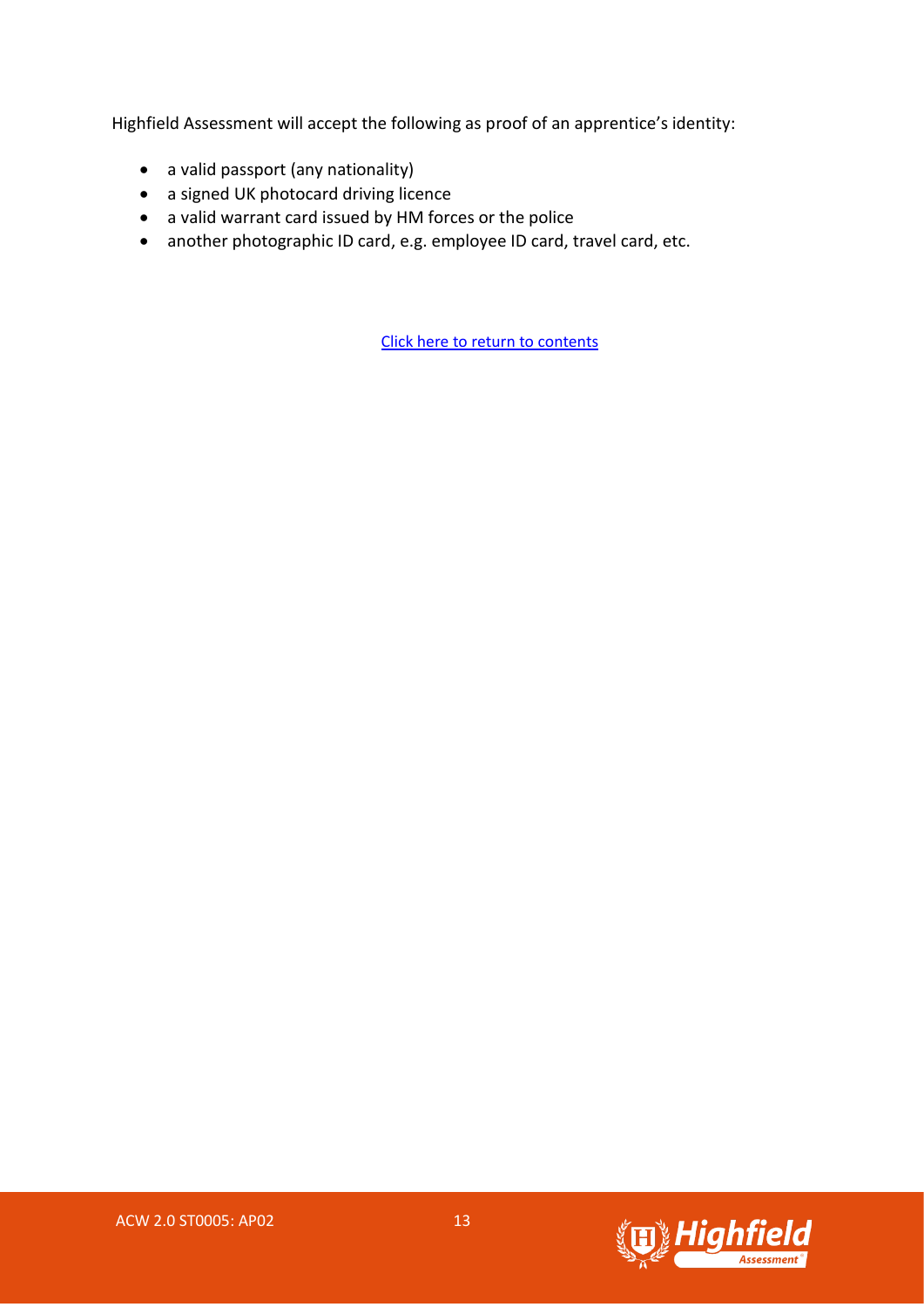# <span id="page-13-0"></span>**The Adult Care Worker Apprenticeship Standard**

The following pages contain the Adult Care Worker Apprenticeship Standard and indicative assessment criteria in a suggested format that is suitable for delivery. The behaviours and personal attributes expected of adult care workers, the 6Cs, are listed at the end, and it is anticipated apprentices will be introduced to these behaviours throughout their programme.

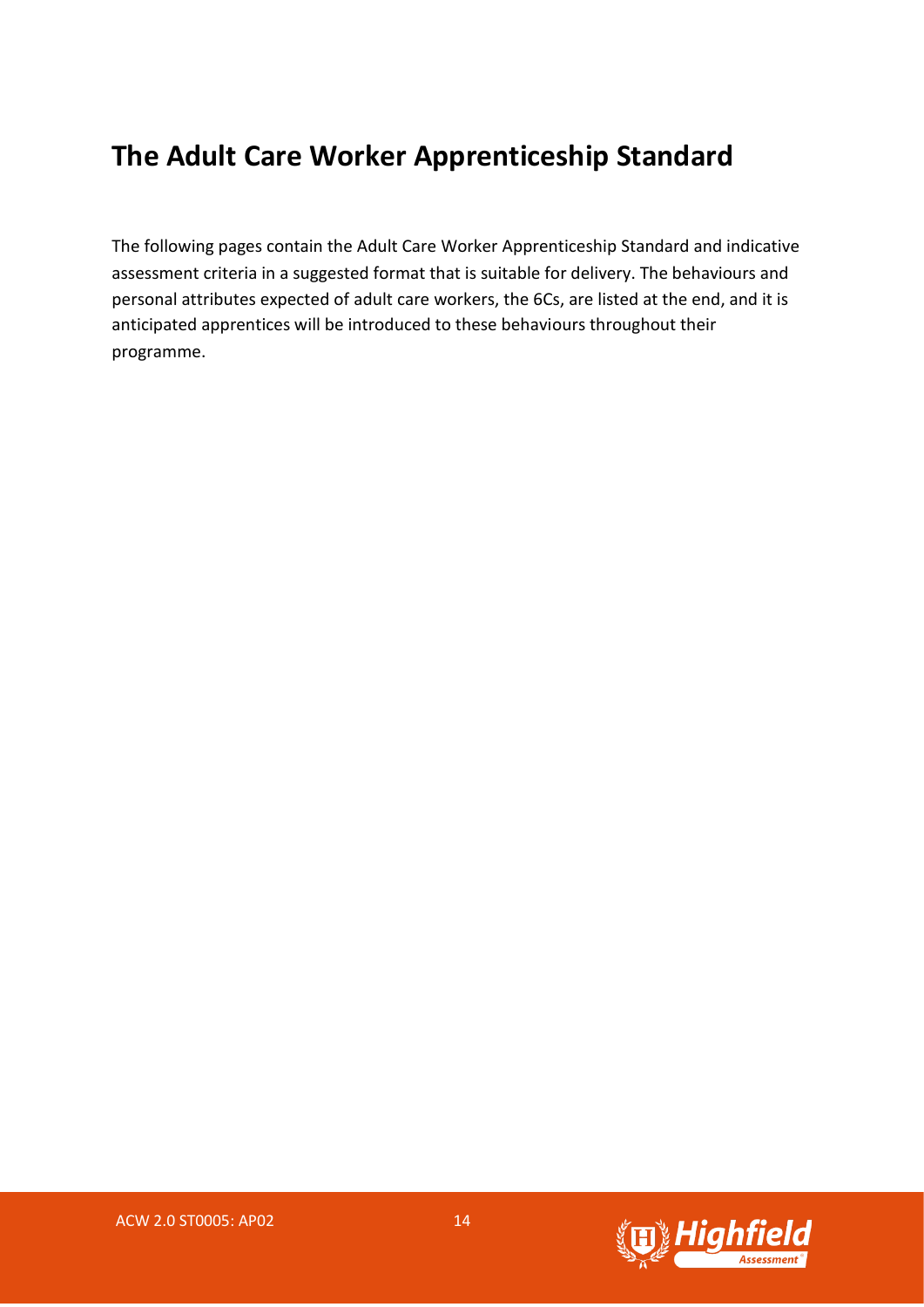| The job they have to do, their main tasks and responsibilities                                                                                                                                                                                                 |                                                                                                                                                                                                                                                                                  |  |
|----------------------------------------------------------------------------------------------------------------------------------------------------------------------------------------------------------------------------------------------------------------|----------------------------------------------------------------------------------------------------------------------------------------------------------------------------------------------------------------------------------------------------------------------------------|--|
| Knowledge - Situational Judgement Test                                                                                                                                                                                                                         |                                                                                                                                                                                                                                                                                  |  |
| The apprentice will know and understand:<br>Indicative assessment criteria:                                                                                                                                                                                    |                                                                                                                                                                                                                                                                                  |  |
| KA1 - The tasks and responsibilities of the job role<br>relevant to the context of the service in which they<br>are working. This could include supporting with<br>social activities, monitoring health, assisting with<br>eating, mobility and personal care. | Describe tasks and responsibilities of own role<br>K1.1<br>Outline how own role fits within the structure and context of the<br>K1.2<br>organisation                                                                                                                             |  |
| KA2 - Professional boundaries and limits of their<br>training and expertise                                                                                                                                                                                    | Describe the importance of professional boundaries in adult care<br>K1.3<br>Outline limits of responsibility based on own training and expertise<br>K1.4                                                                                                                         |  |
| KA3 - Relevant statutory standards and codes of<br>practice for their role                                                                                                                                                                                     | K1.5<br>Identify statutory standards that influence own role<br>Describe how statutory standards and codes of practice influence own role<br>K1.6                                                                                                                                |  |
| KA4 - What the 'duty of care' is in practice                                                                                                                                                                                                                   | Define duty of care<br>K <sub>1.7</sub><br>Describe how duty of care relates to duty of candour<br>K1.8<br>Explain how duty of care affects own role<br>K1.9                                                                                                                     |  |
| KA5 - How to contribute towards the development<br>and creation of a care plan underpinned by the<br>individual's preferences in regard to the way they<br>want to be supported                                                                                | Explain the importance of using an individual care plan<br>K1.10<br>Describe how to contribute to the development of an individual's care<br>K1.11<br>plan<br>Describe how to find out the individual's preferences in relation to the<br>K1.12<br>way they want to be supported |  |

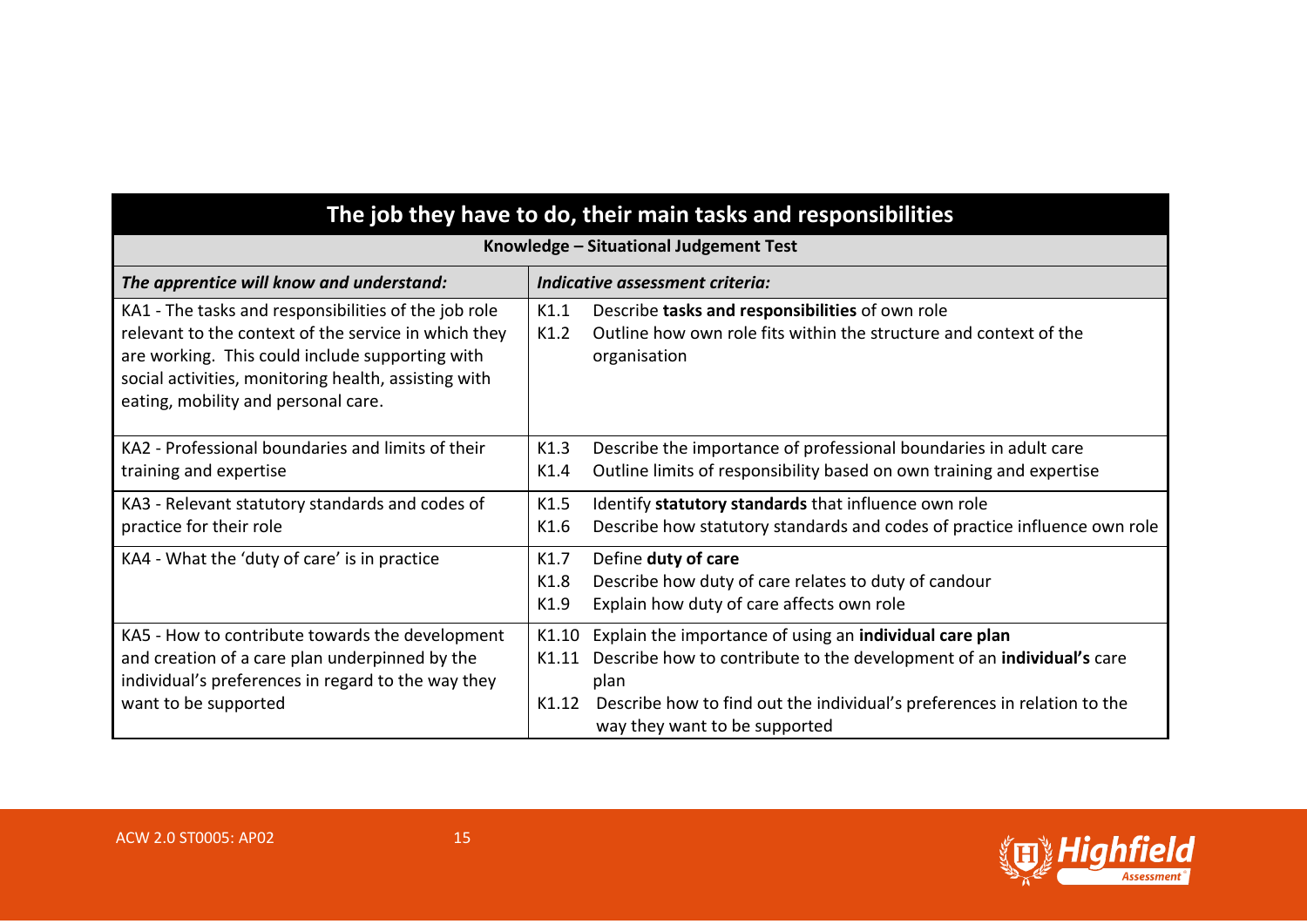| KA6 - How to identify, respond to and escalate<br>changes to physical, social, and emotional needs of<br>individuals | K1.13 List physical, social and emotional needs of individuals<br>K1.14 Explain how to identify, respond to and escalate changes to physical, social<br>and emotional needs of individuals       |
|----------------------------------------------------------------------------------------------------------------------|--------------------------------------------------------------------------------------------------------------------------------------------------------------------------------------------------|
| KA7 - How to access, follow and be compliant with<br>regulations and organisational policies and<br>procedures       | K1.15 Outline how to access regulations and organisational policies and<br>procedures<br>K1.16 Explain how regulations and organisational policies and procedures are<br>implemented in own role |

| <b>Amplification and guidance</b>                                                                                          |
|----------------------------------------------------------------------------------------------------------------------------|
| <b>Tasks and responsibilities:</b>                                                                                         |
| This could include supporting with social activities, monitoring health, assisting with eating, mobility and personal care |
|                                                                                                                            |
| <b>Statutory standards:</b>                                                                                                |
| This could include:                                                                                                        |
| Codes of practice<br>$\bullet$                                                                                             |
| Regulations                                                                                                                |
| Minimum standards                                                                                                          |
| National occupational standards                                                                                            |
| Care Certificate                                                                                                           |
|                                                                                                                            |
|                                                                                                                            |

#### **Duty of care:**

Duty of care means that a worker must aim to provide high quality care to the best of their ability and say if there are any reasons why they may be unable to do so.

#### **Individual's care plan:**

A care plan may be known by other names e.g. support plan, individual plan. It is the document where day to day requirements and preferences for care and support are detailed.

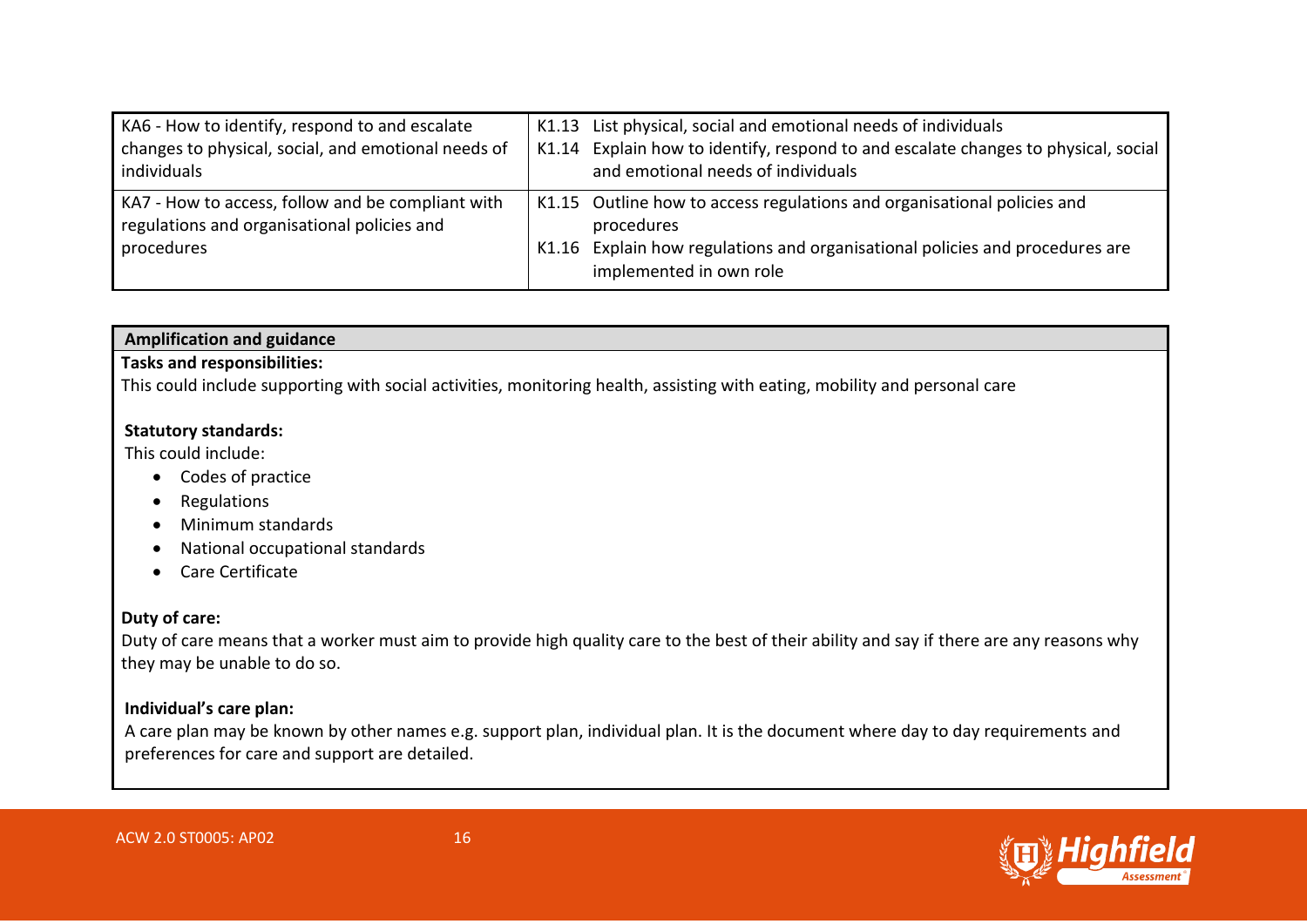**Individual** refers to someone requiring care or support; it will usually mean the person or people supported by the apprentice.

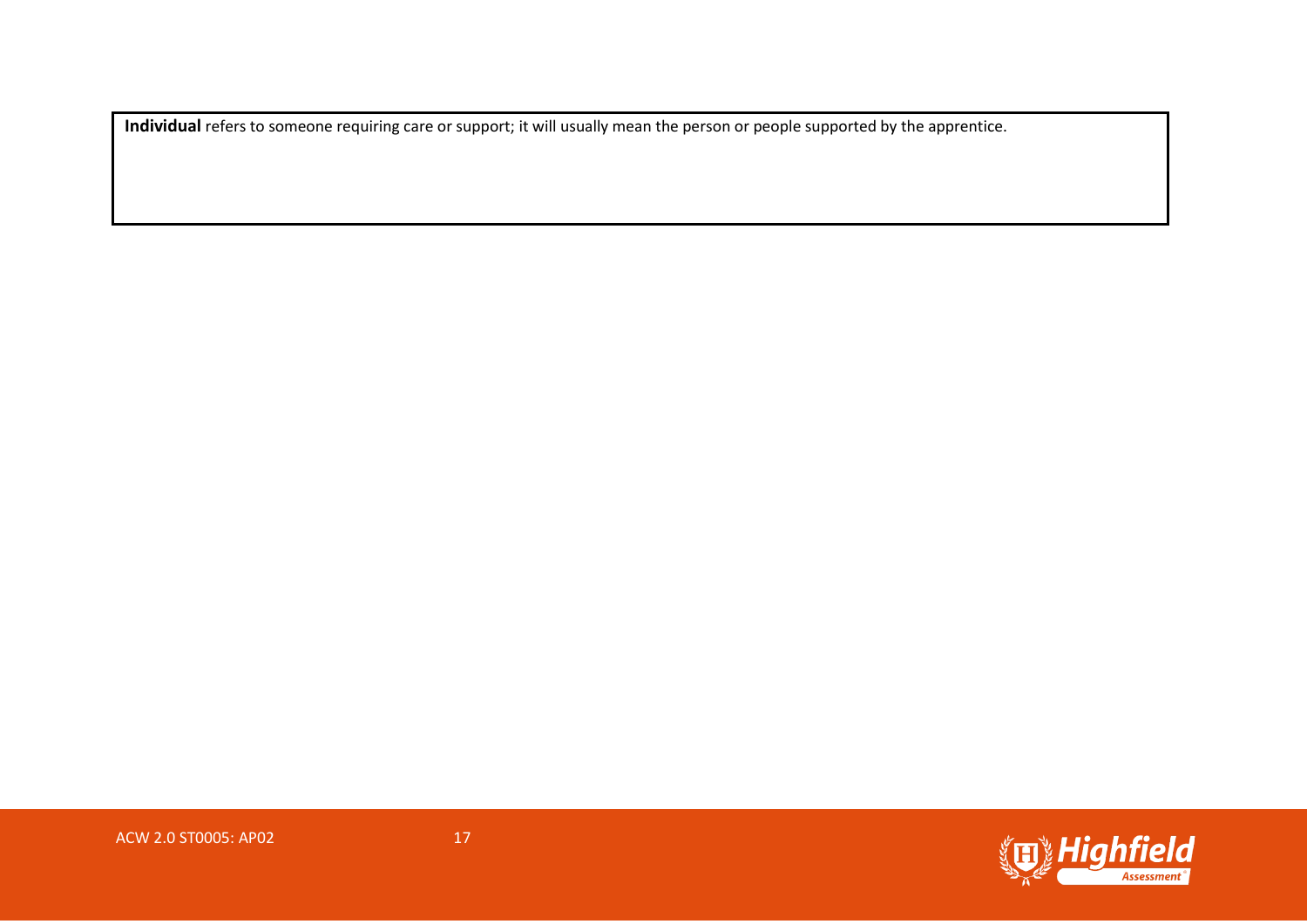| The importance of having the right values and behaviours                                |                                                                                                                                                                                                                                                                                                                                             |  |
|-----------------------------------------------------------------------------------------|---------------------------------------------------------------------------------------------------------------------------------------------------------------------------------------------------------------------------------------------------------------------------------------------------------------------------------------------|--|
| Knowledge - Situational Judgement Test                                                  |                                                                                                                                                                                                                                                                                                                                             |  |
| The apprentice will know and understand:<br>Indicative assessment criteria:             |                                                                                                                                                                                                                                                                                                                                             |  |
| KB8 - How to support and enable individuals to<br>achieve their personal aims and goals | K2.1<br>Define person centred values<br>Explain the importance of working in a way that embeds person<br>K2.2<br>centred values<br>K2.3<br>Explain why risk-taking can be part of a person-centred approach<br>K2.4<br>Explain how to work in a way that supports and enables individuals to<br>achieve their personal aims and goals       |  |
| KB9 - What dignity means in how to work with<br>individuals and others                  | K2.5<br>Explain how to promote dignity in own role with individuals and others                                                                                                                                                                                                                                                              |  |
| KB10 - The importance of respecting diversity and<br>treating everyone equally          | K <sub>2.6</sub><br>Explain what is meant by:<br>Diversity<br>$\bullet$<br>Equality<br>$\bullet$<br>Inclusion<br>$\bullet$<br>Discrimination<br>$\bullet$<br>Illustrate the importance of respecting diversity and promoting equality<br>K2.7<br>Give examples of practices that respect diversity and promote equality<br>K <sub>2.8</sub> |  |

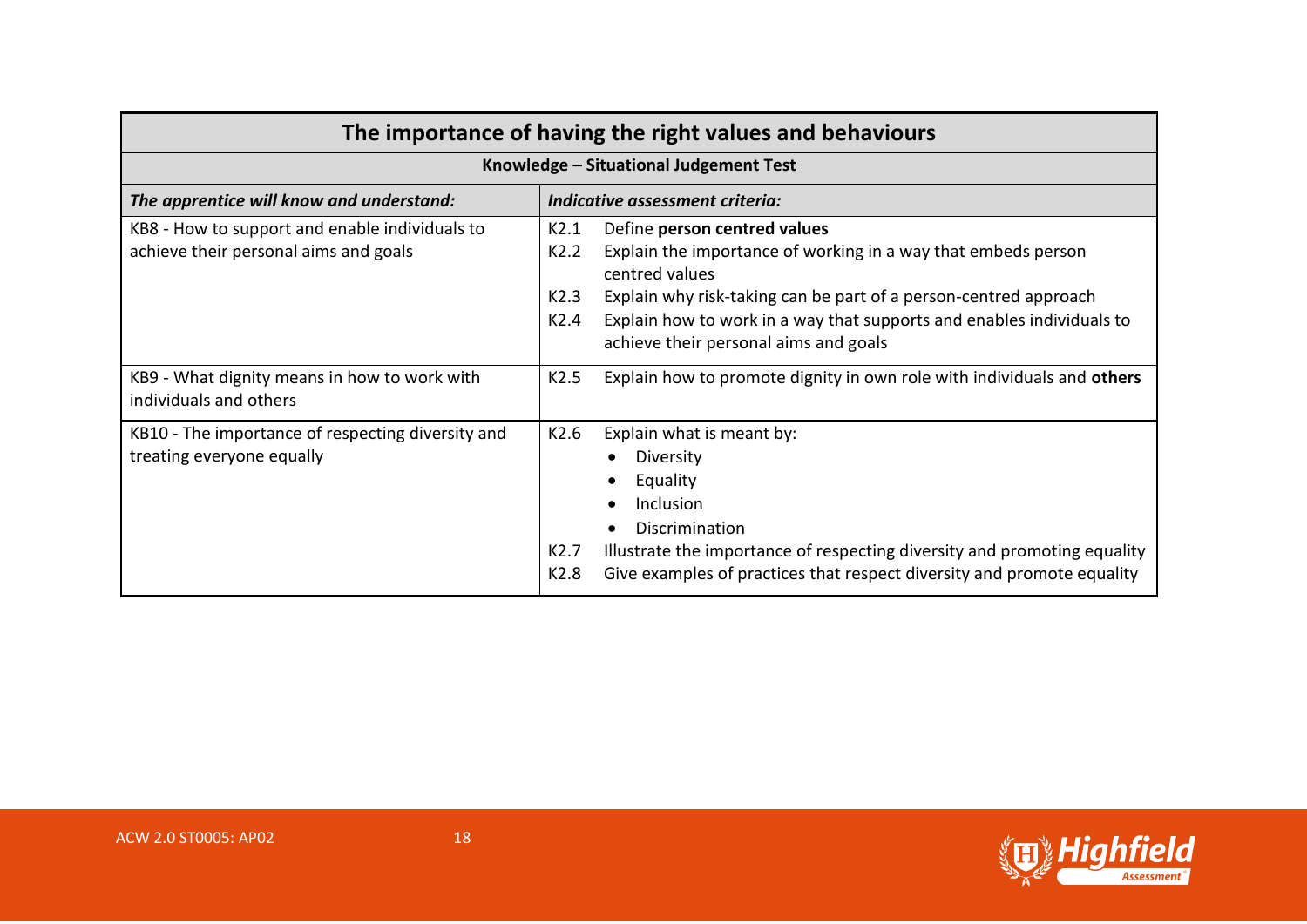#### **Amplification and guidance**

#### **Person centred values** include:

- Individuality
- Rights
- Choice
- Privacy
- Independence
- Dignity
- Respect
- Care
- Compassion
- Courage
- Communication
- Competence
- Partnership

#### **Others:**

Could include your own colleagues and other professionals across health and social care.

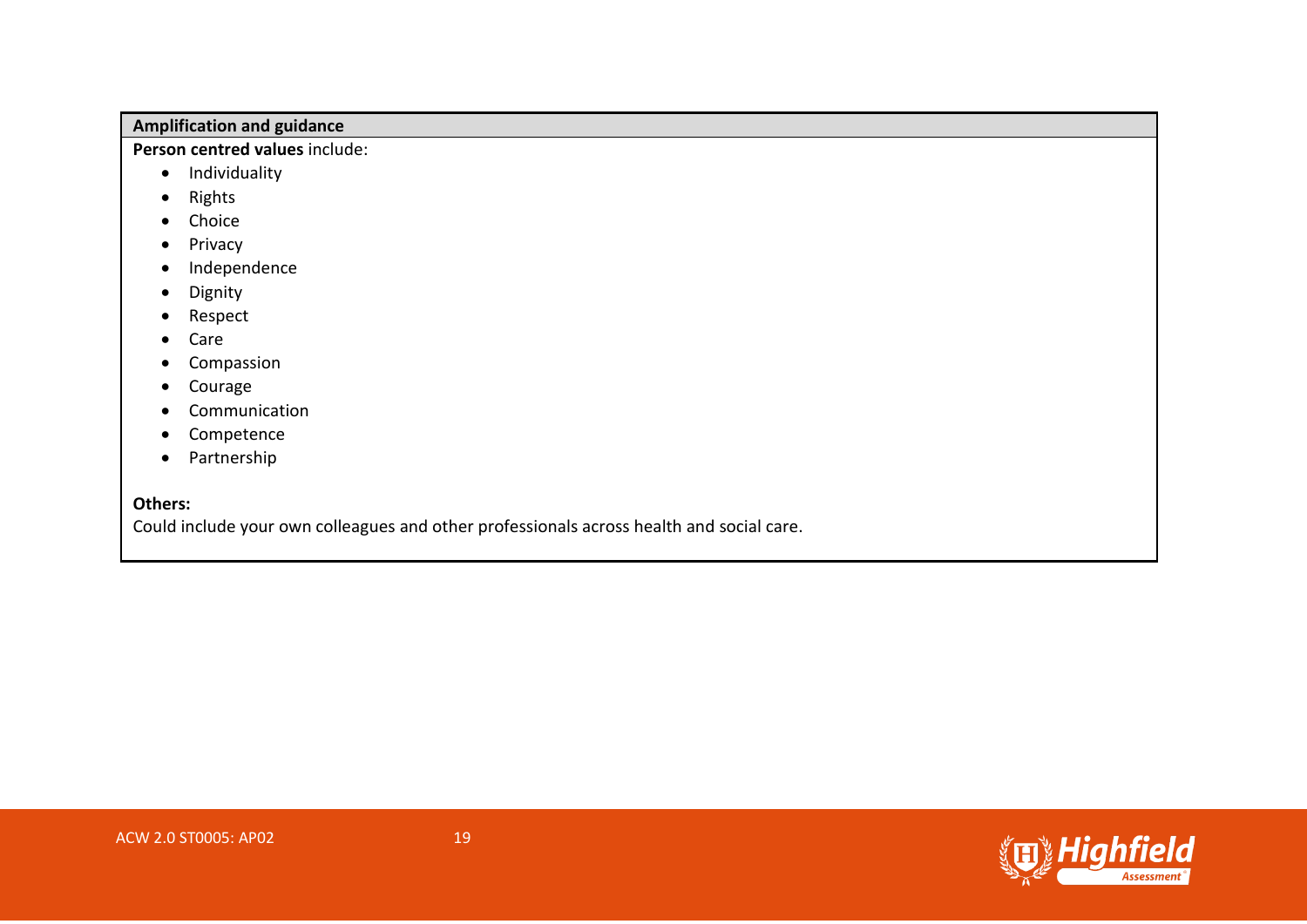| The importance of communication                                                                                                                      |                                                                                                                                                                                                                                                                                                              |  |
|------------------------------------------------------------------------------------------------------------------------------------------------------|--------------------------------------------------------------------------------------------------------------------------------------------------------------------------------------------------------------------------------------------------------------------------------------------------------------|--|
| Knowledge - Situational Judgement Test                                                                                                               |                                                                                                                                                                                                                                                                                                              |  |
| The apprentice will know and understand:                                                                                                             | Indicative assessment criteria:                                                                                                                                                                                                                                                                              |  |
| KC11 - The barriers to communication                                                                                                                 | K3.1<br>Identify barriers to communication<br>Give examples of ways to reduce barriers to communication<br>K3.2<br>K3.3<br>Describe ways to check that communication has been understood<br>List sources of information, support and services to enable communication<br>K3.4<br>with individuals and others |  |
| KC12 - The impact of non-verbal communication                                                                                                        | K3.5<br>List types of non-verbal communication<br>Give examples of situations when non-verbal communication is used<br>K3.6<br>Explain the impact of using non-verbal communication methods to<br>K3.7<br>support individuals                                                                                |  |
| KC13 - The importance of active listening                                                                                                            | Define active listening<br>K3.8<br>K3.9<br>Explain how to use active listening in own role<br>Explain the importance of active listening<br>K3.10                                                                                                                                                            |  |
| KC14 - How the way they communicate can affect<br>others                                                                                             | K3.11 Assess how own communication can affect individuals and others                                                                                                                                                                                                                                         |  |
| KC15 - About different forms of communication e.g.<br>signing, communication boards etc                                                              | K3.12 Describe different ways that individuals communicate<br>K3.13 Describe how to establish individuals' communication and language needs,<br>wishes and preferences                                                                                                                                       |  |
| KC16 - How to find out the best way to communicate<br>with the individual they are supporting<br>KC17 - How to make sure confidential information is | K3.14 Describe methods of communication used to meet individuals'<br>communication needs, wishes and preferences<br>K3.15 Define the term 'confidentiality'                                                                                                                                                  |  |
| kept safe                                                                                                                                            | K3.16 Identify legislation and agreed ways of working in relation to the<br>confidential handling of information<br>K3.17 Describe ways of handling confidential information                                                                                                                                 |  |

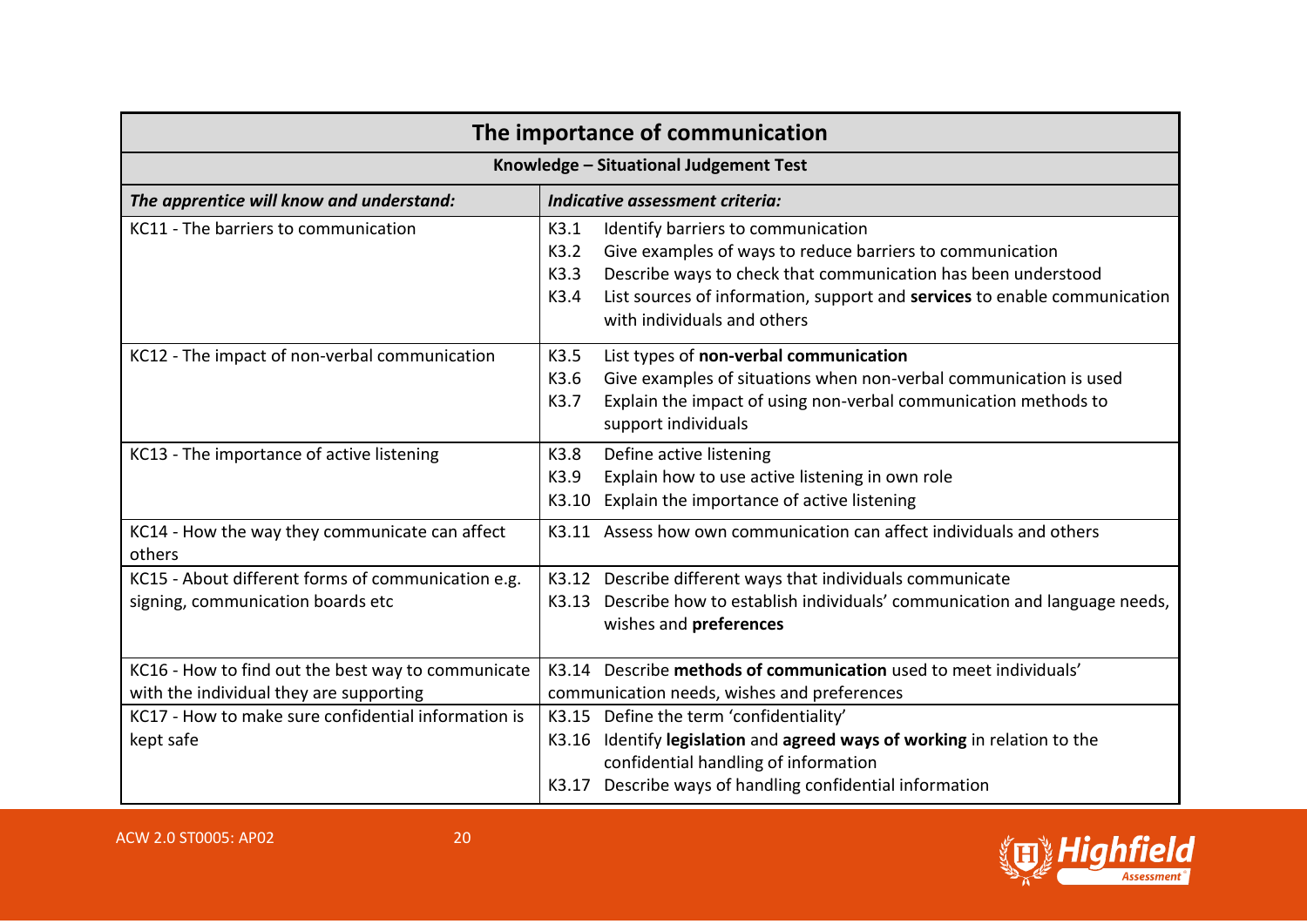#### **Amplification and guidance**

**Services** may include**:** 

- Translation services
- Interpreting services
- Speech and language services
- Advocacy services

#### **Non-verbal communication** may include:

- Position/proximity
- Eye contact
- Touch
- Signs
- Symbols and pictures
- Physical gestures
- Body language
- Behaviour
- Writing
- Objects of reference
- Human and technological aids

**Preferences** may be based on:

- Beliefs
- Values
- Culture

**Methods of communication** may be:

• Verbal

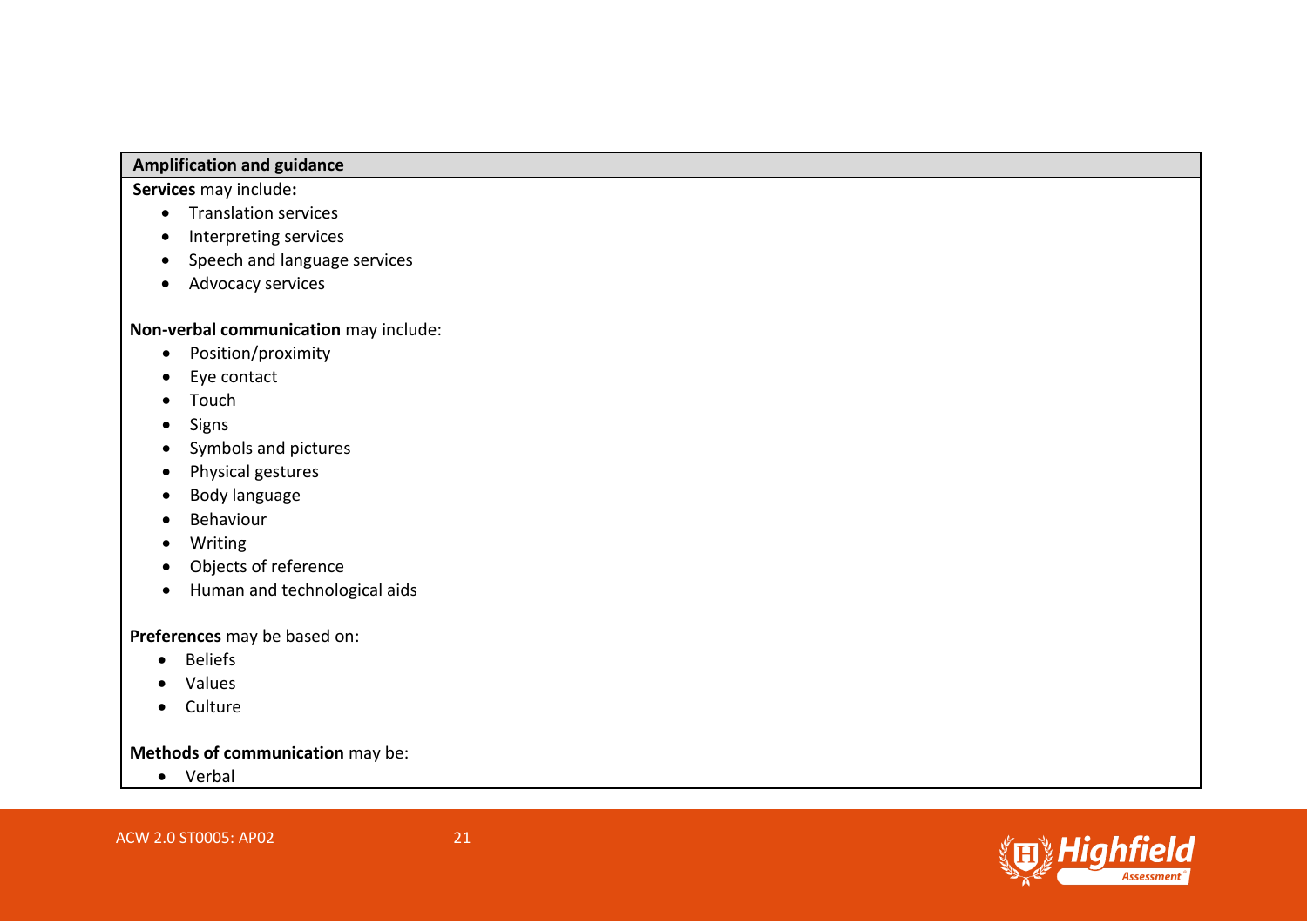- Non-verbal
- Human
- Technological

**Legislation** may include:

- Data Protection Act
- Human Rights Act
- Mental Capacity Act

#### **Agreed ways of working:**

This refers to organisational policies and procedures. This includes those less formally documented by individual employers and the selfemployed or formal policies.

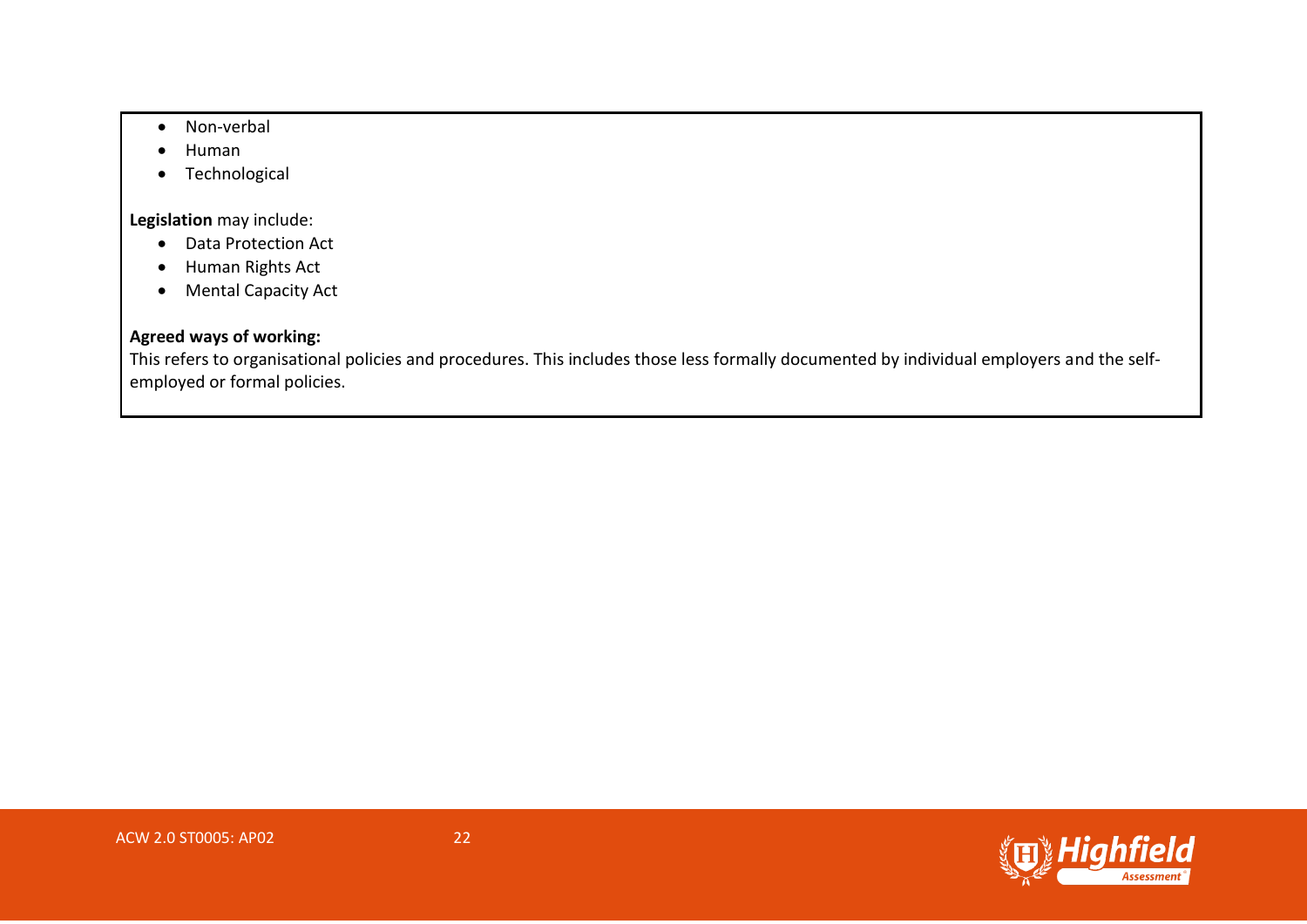| How to support individuals to remain safe from harm (Safeguarding)                                   |                                                                                                                                                                                                                                                                                                                                                                                                                                                                               |  |  |
|------------------------------------------------------------------------------------------------------|-------------------------------------------------------------------------------------------------------------------------------------------------------------------------------------------------------------------------------------------------------------------------------------------------------------------------------------------------------------------------------------------------------------------------------------------------------------------------------|--|--|
| Knowledge - Situational Judgement Test                                                               |                                                                                                                                                                                                                                                                                                                                                                                                                                                                               |  |  |
| The apprentice will know and understand:                                                             | Indicative assessment criteria:                                                                                                                                                                                                                                                                                                                                                                                                                                               |  |  |
| KD18 - What abuse is and what to do when they<br>have concerns someone is being abused               | Define different types of abuse<br>K4.1<br>List the signs and symptoms of different types of abuse<br>K4.2<br>Describe factors that may contribute to an individual being more<br>K4.3<br>vulnerable to abuse<br>Explain the actions to take if there are concerns that an individual is being<br>K4.4<br>abused<br>Explain the actions to take if an individual alleges that they are being<br>K4.5<br>abused<br>State ways to ensure evidence of abuse is preserved<br>K4.6 |  |  |
| KD19 - The national and local strategies for<br>safeguarding and protection from abuse               | Outline national policies for safeguarding and protection from abuse<br>K4.7<br>Outline local strategies for safeguarding and protection from abuse<br>K4.8                                                                                                                                                                                                                                                                                                                   |  |  |
| KD20 - What to do when receiving comments and<br>complaints                                          | Describe the importance of an accessible complaints procedure for<br>K4.9<br>reducing the likelihood of abuse<br>Explain the actions to take when receiving comments and complaints<br>K4.10                                                                                                                                                                                                                                                                                  |  |  |
| KD21 - How to recognise unsafe practices in the<br>workplace<br>KD22 - The importance and process of | K4.11 Give examples of unsafe practices that may affect the wellbeing of<br>individuals<br>K4.12 Explain the actions to take if unsafe practices have been identified<br>Explain the actions to take if unsafe practices have been reported but<br>K4.13<br>nothing has been done in response<br>K4.14 Define the term whistleblowing                                                                                                                                         |  |  |
| whistleblowing                                                                                       | K4.15 Assess the importance of whistleblowing in adult care<br>K4.16 Describe the process for whistleblowing                                                                                                                                                                                                                                                                                                                                                                  |  |  |

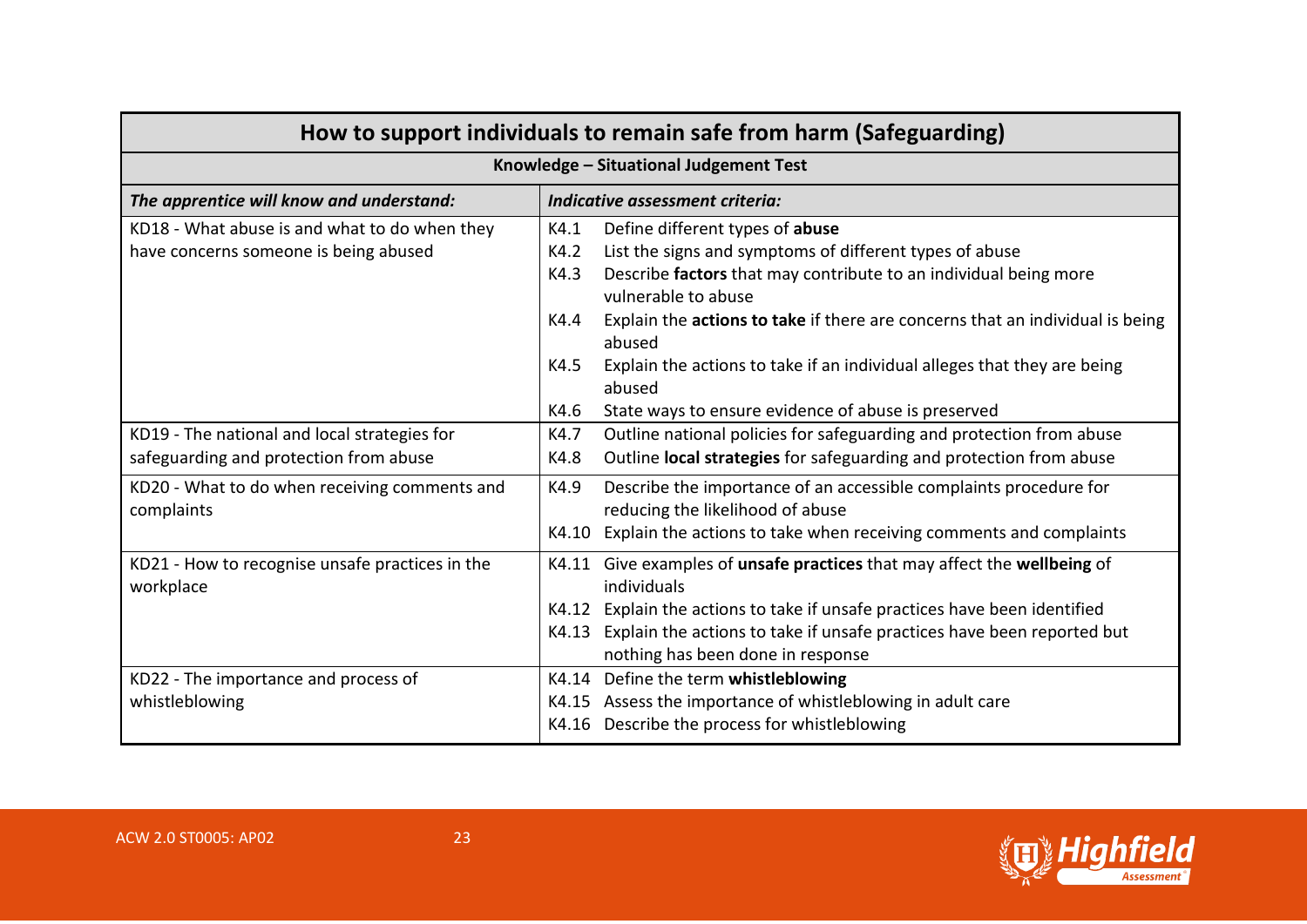| KD23 - How to address any dilemmas they may face                                                              | K4.17 Give examples of dilemmas that may be faced between a person's rights                            |  |  |
|---------------------------------------------------------------------------------------------------------------|--------------------------------------------------------------------------------------------------------|--|--|
| between a person's rights and their safety                                                                    | and their safety                                                                                       |  |  |
|                                                                                                               | K4.18 Describe how to address dilemmas that may be faced between a person's<br>rights and their safety |  |  |
|                                                                                                               |                                                                                                        |  |  |
| <b>Amplification and guidance</b>                                                                             |                                                                                                        |  |  |
| Abuse includes:                                                                                               |                                                                                                        |  |  |
| Physical abuse<br>$\bullet$                                                                                   |                                                                                                        |  |  |
| Domestic violence – this should include acts of control and coercion                                          |                                                                                                        |  |  |
| Sexual abuse                                                                                                  |                                                                                                        |  |  |
| Psychological abuse                                                                                           |                                                                                                        |  |  |
| Financial/material abuse<br>$\bullet$                                                                         |                                                                                                        |  |  |
| Modern slavery                                                                                                |                                                                                                        |  |  |
| Discriminatory abuse<br>$\bullet$                                                                             |                                                                                                        |  |  |
| Organisational abuse                                                                                          |                                                                                                        |  |  |
| Neglect/acts of omission                                                                                      |                                                                                                        |  |  |
| Self-neglect                                                                                                  |                                                                                                        |  |  |
| Abuse may be covert and subtle as well as overt.                                                              |                                                                                                        |  |  |
| Factors may be internal or external to the individual.                                                        |                                                                                                        |  |  |
| Actions to take constitute the worker's responsibilities in responding to allegations or suspicions of abuse. |                                                                                                        |  |  |
| Local strategies may include:                                                                                 |                                                                                                        |  |  |
| Employer/organisational policies and procedures<br>$\bullet$                                                  |                                                                                                        |  |  |
| Multi-agency adult protection arrangements for a locality                                                     |                                                                                                        |  |  |
| The roles of different agencies in safeguarding and protecting individuals from abuse                         |                                                                                                        |  |  |
|                                                                                                               |                                                                                                        |  |  |
|                                                                                                               |                                                                                                        |  |  |

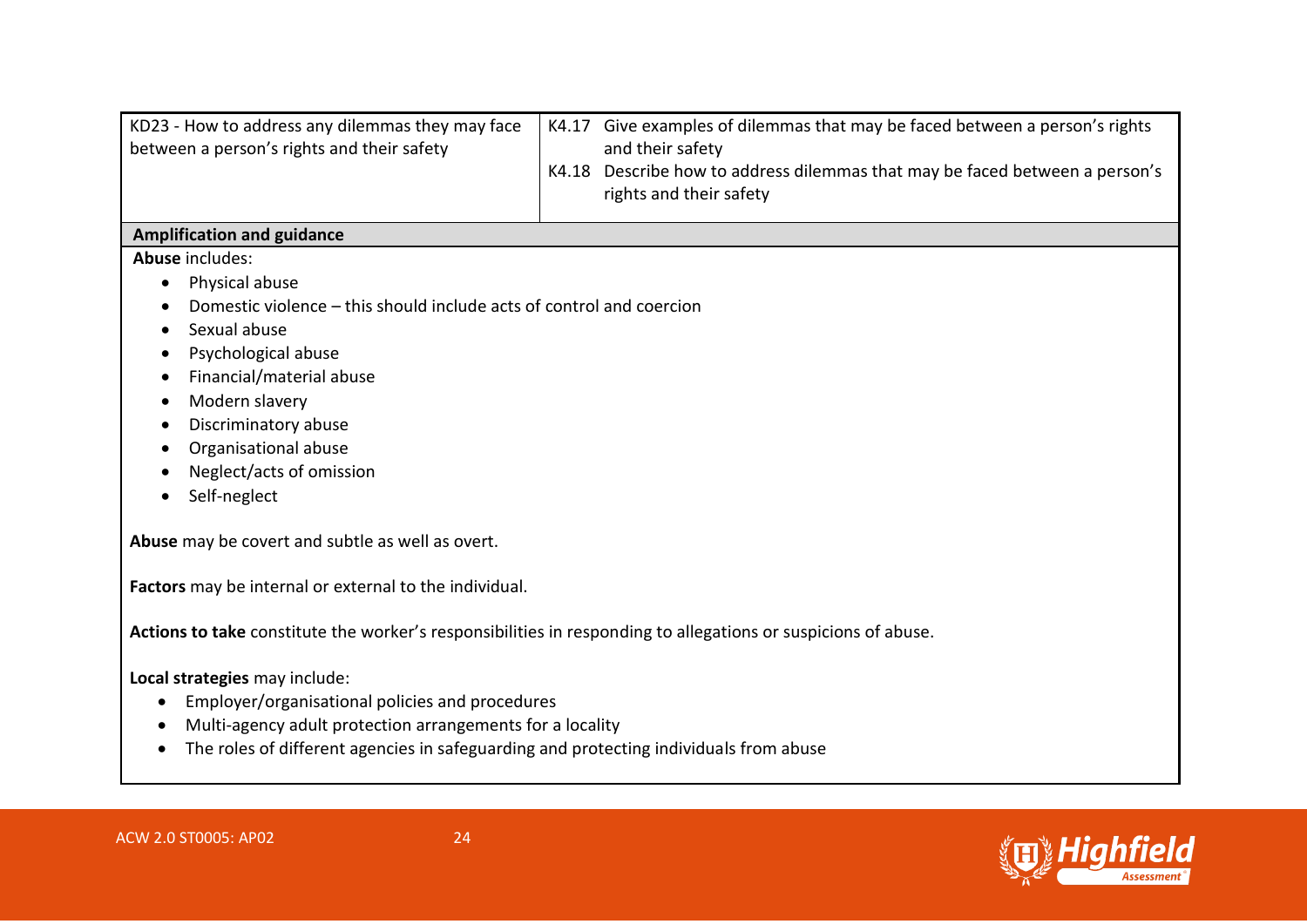**Unsafe practices** may include:

- Poor working practices
- Resource difficulties
- Operational difficulties
- Restrictive practices

**Wellbeing** may include aspects that are:

- Social
- **Emotional**
- Cultural
- Spiritual
- Intellectual
- Economic

#### **Whistleblowing:**

Whistleblowing is when a worker reports suspected wrongdoing at work. Officially this is called "making a disclosure in the public interest" and may sometimes be referred to as "escalating concerns." You must report things that you feel are not right, are illegal or if anyone at work is neglecting their duties. This includes when someone's health and safety is in danger; damage to the environment; a criminal offence; that the company is not obeying the law (like not having the right insurance); or covering up wrongdoing.

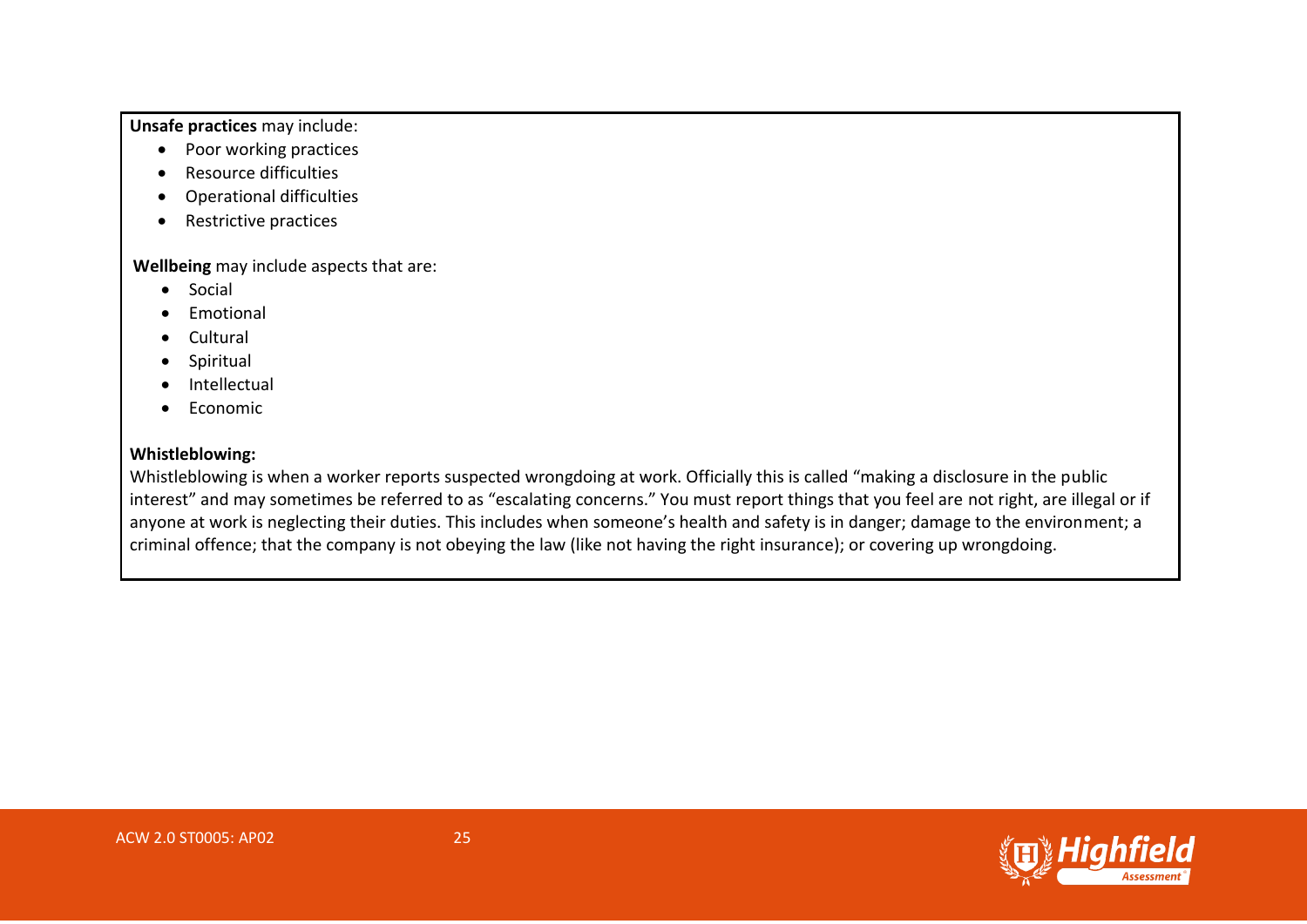| How to promote health and wellbeing for the individuals they support and work colleagues |                                                                                                                                                                                                                                                                                                                                                 |  |  |
|------------------------------------------------------------------------------------------|-------------------------------------------------------------------------------------------------------------------------------------------------------------------------------------------------------------------------------------------------------------------------------------------------------------------------------------------------|--|--|
| Knowledge - Situational Judgement Test                                                   |                                                                                                                                                                                                                                                                                                                                                 |  |  |
| The apprentice will know and understand:                                                 | Indicative assessment criteria:                                                                                                                                                                                                                                                                                                                 |  |  |
| KE24 - The health and safety responsibilities of self,<br>employer and workers           | Outline legislation and regulations relating to health and safety in adult<br>K5.1<br>care<br>K5.2<br>Describe responsibilities for health and safety of:<br>$\bullet$ Self<br>Employer<br>Worker<br>Others in the work setting                                                                                                                 |  |  |
| KE25 - How to keep safe in the work environment                                          | Describe agreed ways of working for health and safety<br>K5.3<br>List health and safety tasks that should only be carried out with specialist<br>K5.4<br>training<br>Outline sources of information, guidance and support relating to health and<br>K5.5<br>safety                                                                              |  |  |
| KE26 - What to do when there is an accident or<br>sudden illness                         | Describe types of accidents or sudden illness that may occur<br>K5.6<br>Outline the procedures to be followed if an accident or sudden illness<br>K5.7<br>should occur                                                                                                                                                                          |  |  |
| KE27 - What to do with hazardous substances<br>KE28 - How to promote fire safety         | Identify hazardous substances and materials that may be found in adult<br>K5.8<br>care<br>K5.9<br>Outline safe practices for:<br>Storing hazardous substances and materials<br>Using hazardous substances and materials<br>Disposing of hazardous substances and materials<br>Describe how to prevent fires from starting or spreading<br>K5.10 |  |  |
|                                                                                          | K5.11 Outline what to do in the event of a fire                                                                                                                                                                                                                                                                                                 |  |  |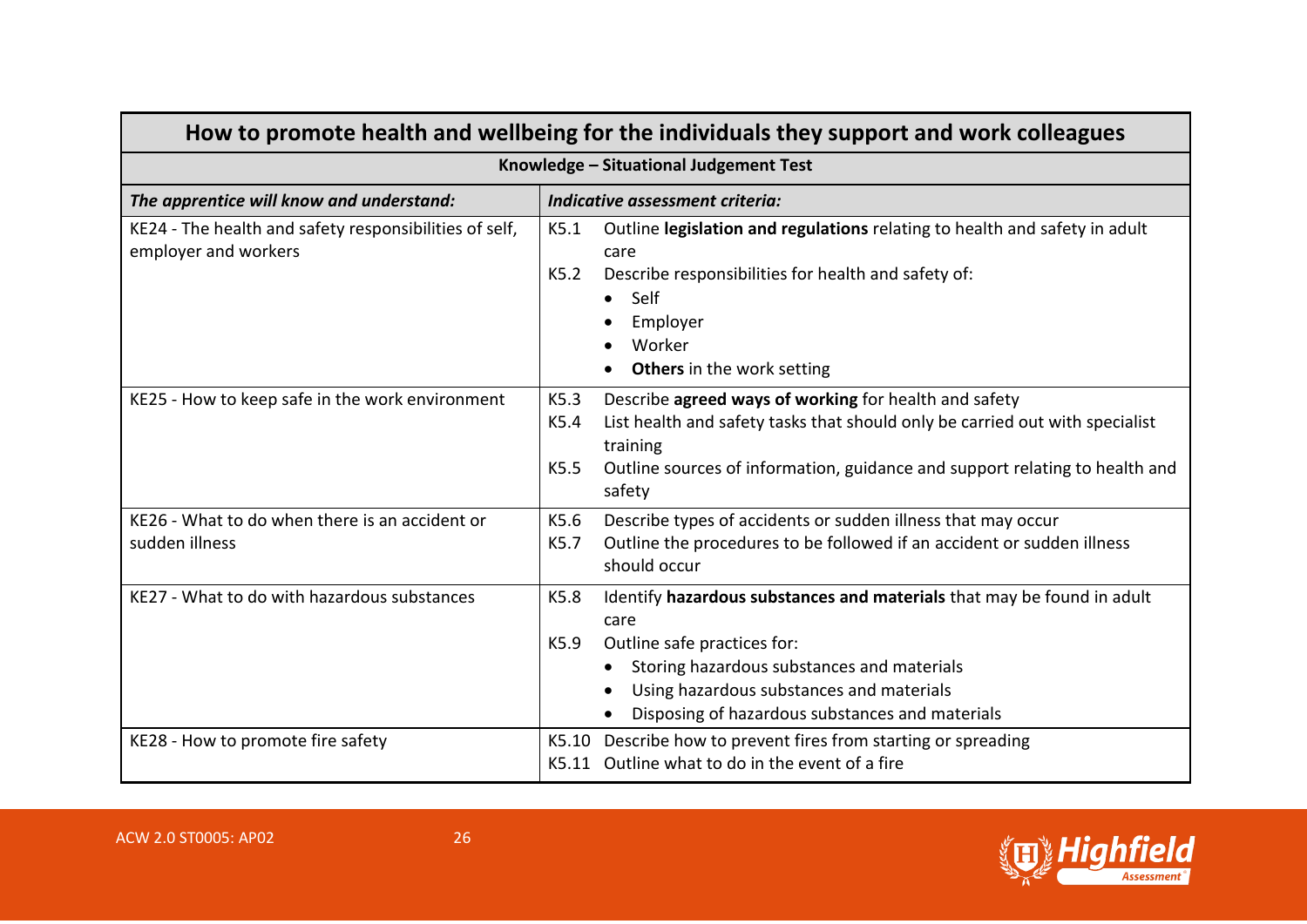| KE29 - How to reduce the spread of infection                                                     | K5.12 Identify the roles and responsibilities in the prevention and control of<br>infection<br>K5.13 Describe the causes and spread of infection<br>K5.14 Describe ways to reduce the spread of infection<br>K5.15 Outline ways to ensure that own health and hygiene does not pose a risk to<br>others |
|--------------------------------------------------------------------------------------------------|---------------------------------------------------------------------------------------------------------------------------------------------------------------------------------------------------------------------------------------------------------------------------------------------------------|
| KE30 - What a risk assessment is and how it can be<br>used to promote person centred care safely | K5.16 Outline the difference between a hazard and a risk<br>K5.17 Explain the purpose of risk assessment in adult care<br>K5.18 Explain how risk assessments can be used to promote person centred care<br>safely                                                                                       |
| <b>Amplification and guidance</b>                                                                |                                                                                                                                                                                                                                                                                                         |

**Legislation and regulations** could include:

- Health and Safety at Work etc. Act
- Control of Substances Hazardous to Health
- Manual Handling Operations Regulations
- Reporting of Injuries, Diseases and Dangerous Occurrences Regulations
- Food Safety Act and Regulations
- Health and Safety (First Aid) Regulations

**Others** may include:

- Individuals
- Team members
- Other colleagues
- Those who use or commission their own health or care services
- Families, carers and advocates

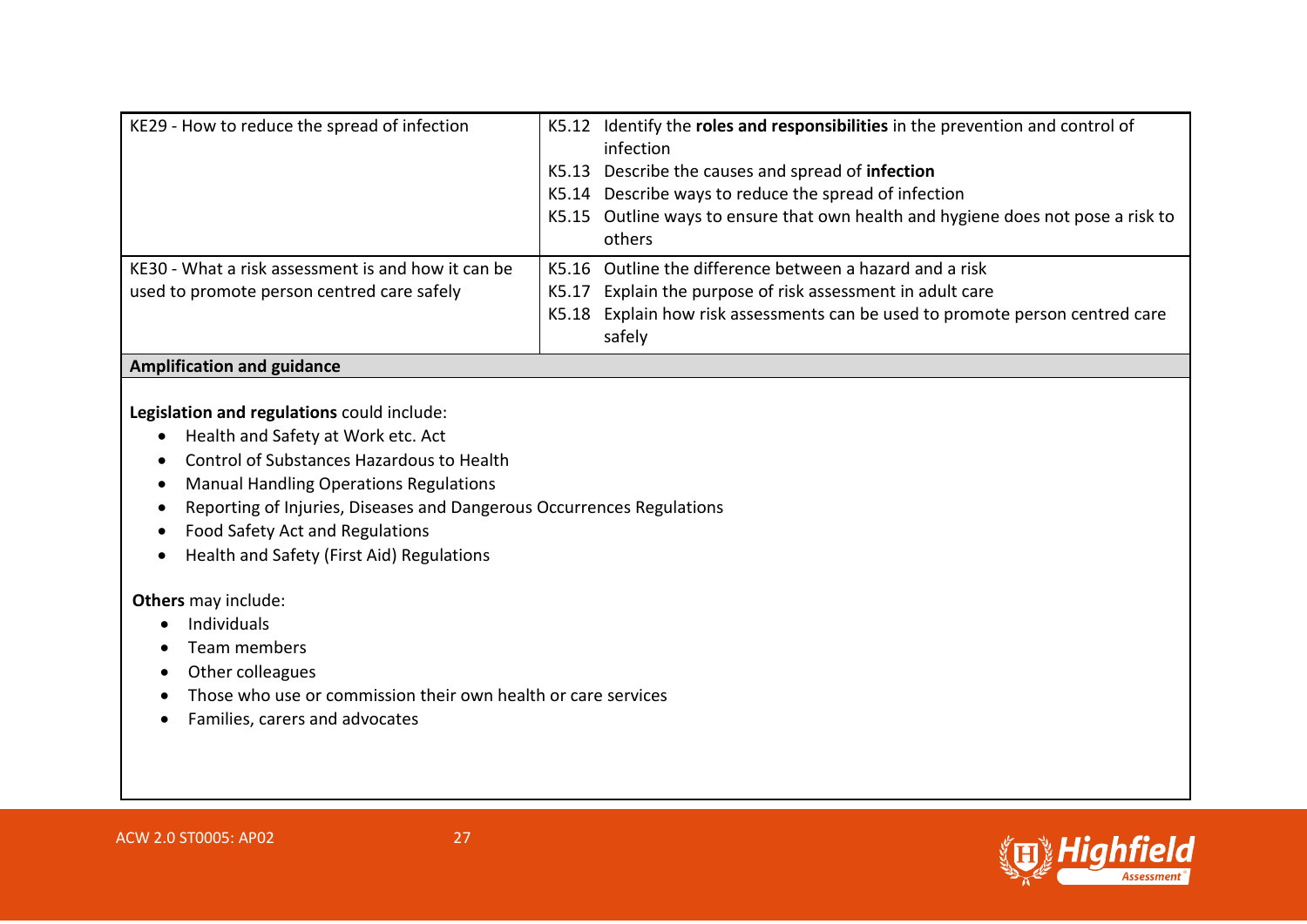#### **Agreed ways of working:**

This refers to organisational policies and procedures. This includes those less formally documented by individual employers and the selfemployed or formal policies.

#### **Hazardous substances and materials** could include:

- Skin irritants
- Blood and bodily fluids
- Sharps
- Used PPE
- Used dressings and equipment
- Hygiene waste
- Spillage kits
- Medicines and drugs
- Cleaning products

**Roles and responsibilities** could include those of:

- Self
- Employer
- Individuals
- Others

**Infections** may include: E-coli, Norovirus etc.

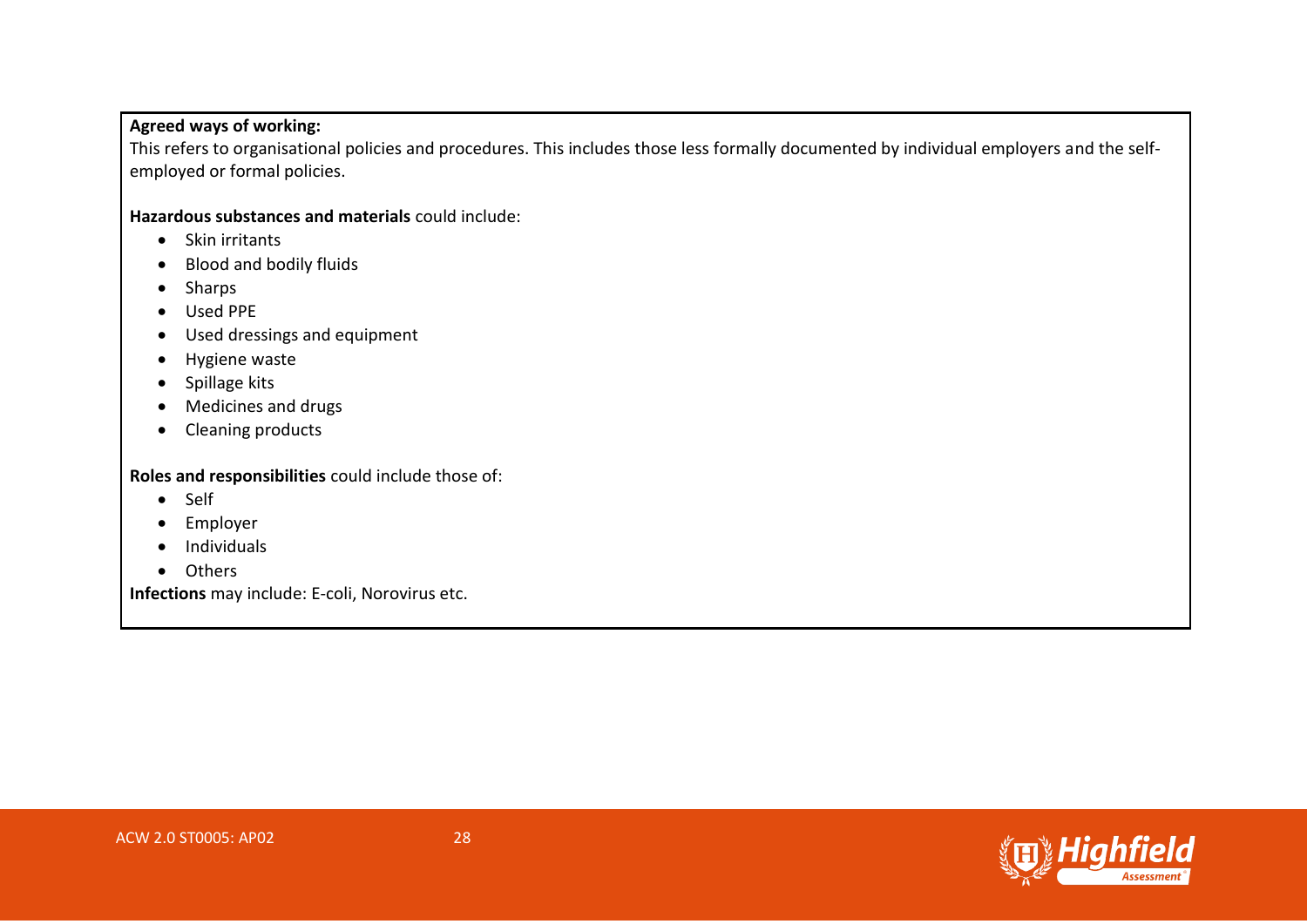| How to work professionally, including their own professional development                                            |                                                                                                              |                                                                                                                                                                                                                                                                                           |  |
|---------------------------------------------------------------------------------------------------------------------|--------------------------------------------------------------------------------------------------------------|-------------------------------------------------------------------------------------------------------------------------------------------------------------------------------------------------------------------------------------------------------------------------------------------|--|
| Knowledge - Situational Judgement Test                                                                              |                                                                                                              |                                                                                                                                                                                                                                                                                           |  |
| The apprentice will know and understand:                                                                            | Indicative assessment criteria:                                                                              |                                                                                                                                                                                                                                                                                           |  |
| KF31 - What a professional relationship is with the<br>person being supported and colleagues                        | K6.1<br>relationship<br>K6.2<br>individuals and others                                                       | Explain how a professional relationship is different from a personal<br>Compare the differences between professional relationships with                                                                                                                                                   |  |
| KF32 - How to work together with other people and<br>organisations in the interest of the person being<br>supported | K6.3<br>Define the term co-production<br>K6.4<br>others<br>K6.5                                              | Explain the importance of working in partnership with individuals and<br>Give examples of how to work in partnership with individuals and others in<br>the interests of the individual being supported                                                                                    |  |
| KF33 - How to be actively involved in their personal<br>development plan                                            | K6.6<br>development<br>K6.7<br>learning and development<br>K6.8<br>development<br>K6.9<br>should be involved | Identify sources of information and support for own learning and<br>Explain how to use feedback from individuals and others to support own<br>Explain how reflecting on practice contributes to own learning and<br>Describe the process for agreeing a personal development plan and who |  |
| KF34 - The importance of excellent core skills in<br>writing, numbers and information technology                    | K6.10 Give examples of the core skills in:<br>writing<br>number and<br>K6.11                                 | information technology that are essential to own role<br>Explain the importance of excellent core skills in writing, number and<br>information technology for workers in adult care                                                                                                       |  |

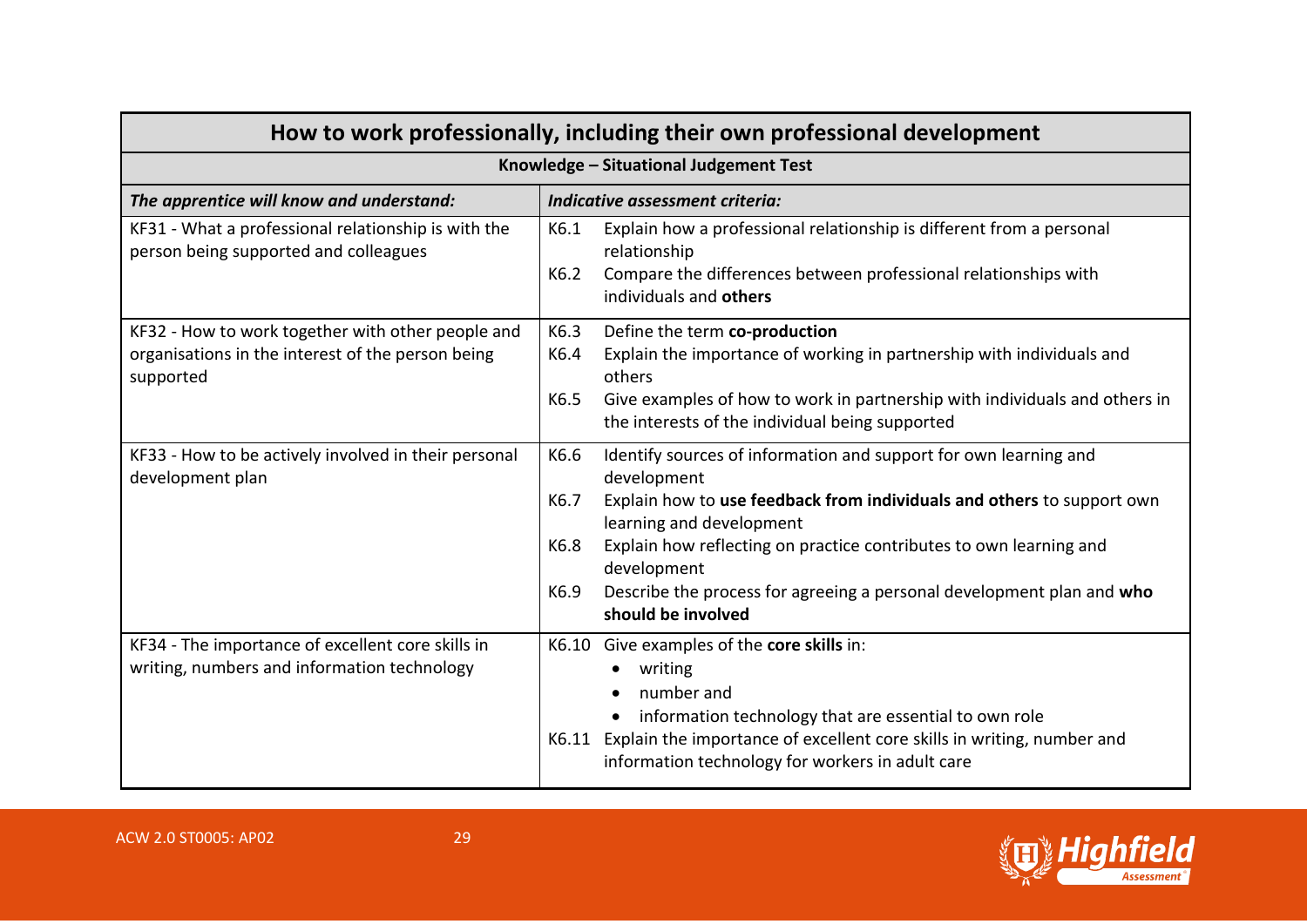| KF35 - What to do to develop, sustain and exhibit a<br>positive attitude and personal resilience             | K6.12 Describe what is meant by personal resilience<br>K6.13 Explain why a positive attitude and personal resilience is essential to<br>workers in adult care<br>K6.14 Explain how to develop, sustain and exhibit a positive attitude and<br>personal resilience |
|--------------------------------------------------------------------------------------------------------------|-------------------------------------------------------------------------------------------------------------------------------------------------------------------------------------------------------------------------------------------------------------------|
| KF36 - Where and how to access specialist<br>knowledge when needed to support performance of<br>the job role | K6.15 Identify specialist knowledge that may be needed to support performance<br>in own role<br>K6.16 Identify where and how to access specialist knowledge to support<br>performance in own role                                                                 |

#### **Amplification and guidance**

#### **Others:**

Could include your own colleagues and other professionals across health and social care.

#### **Co-production:**

The Care Act's statutory guidance states that co-production is:

*'When an individual influences the support and services received, or when groups of people get together to influence the way that services are designed, commissioned and delivered'.* 

#### **Use feedback from individuals and others:**

This may include:

- Individuals
- Carers
- Advocates
- Supervisor, line manager or employer
- Team members
- Other professionals

#### **Who should be involved:**

This may include:

- Individuals
- **Carers**
- Advocates

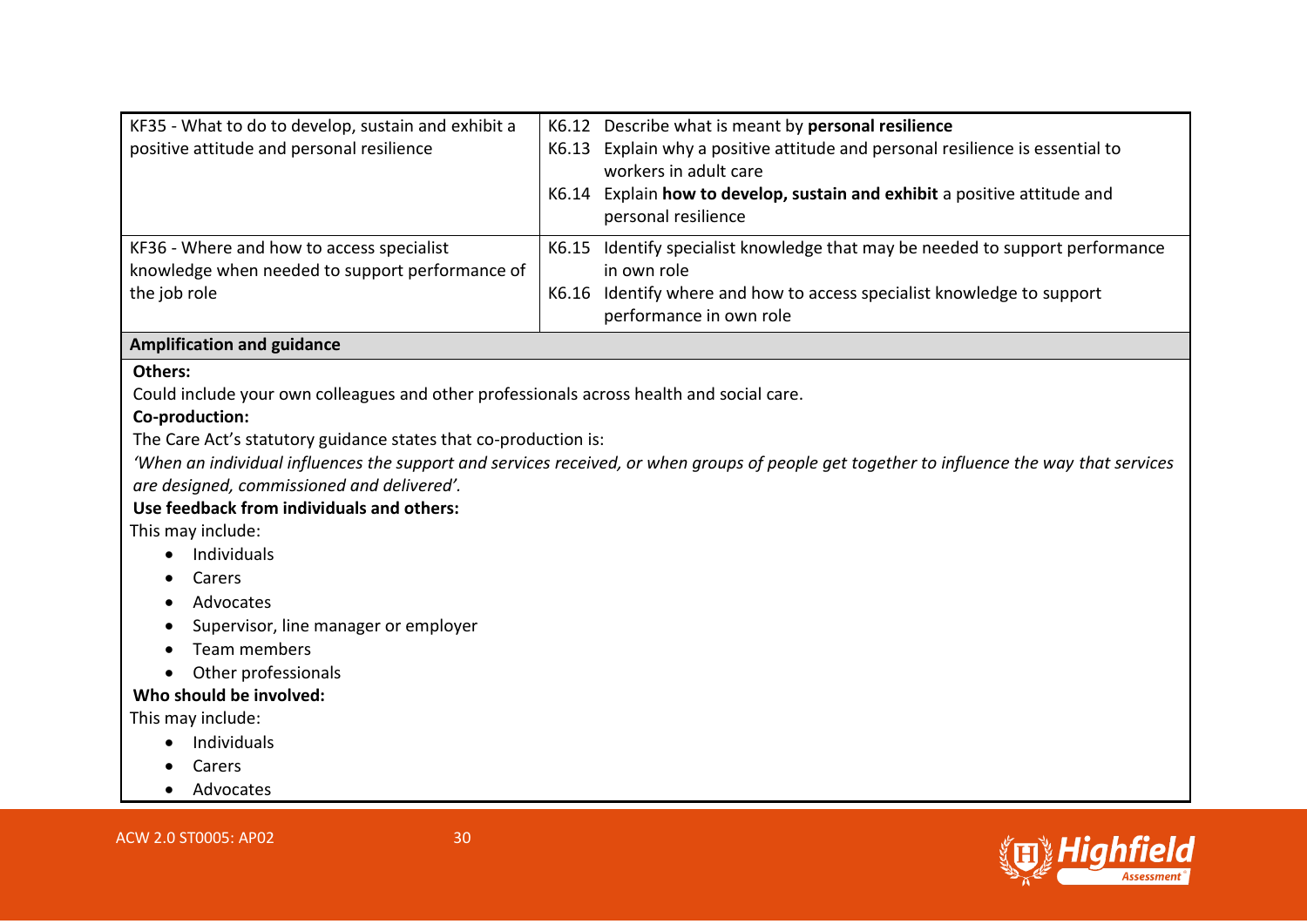- Supervisor, line manager or employer
- Team members
- Other professionals

#### **Core skills:**

The core skills of writing, number and information technology are those that are needed to perform confidently and effectively at work.

#### **Personal resilience** including**:**

- Behaviours associated with personal resilience
- Factors that influence resilience including personality, experience, situations and other people.

#### **How to develop, sustain and exhibit a positive attitude and personal resilience:**

This could include:

- Who is responsible for supporting the worker to develop, sustain and exhibit a positive attitude and personal resilience.
- Factors that contribute to developing, sustaining and exhibiting a positive attitude and personal resilience including stress management, coping strategies, reflection, supervision, learning and development, professional boundaries and working within own limits of responsibility, positive workplace culture.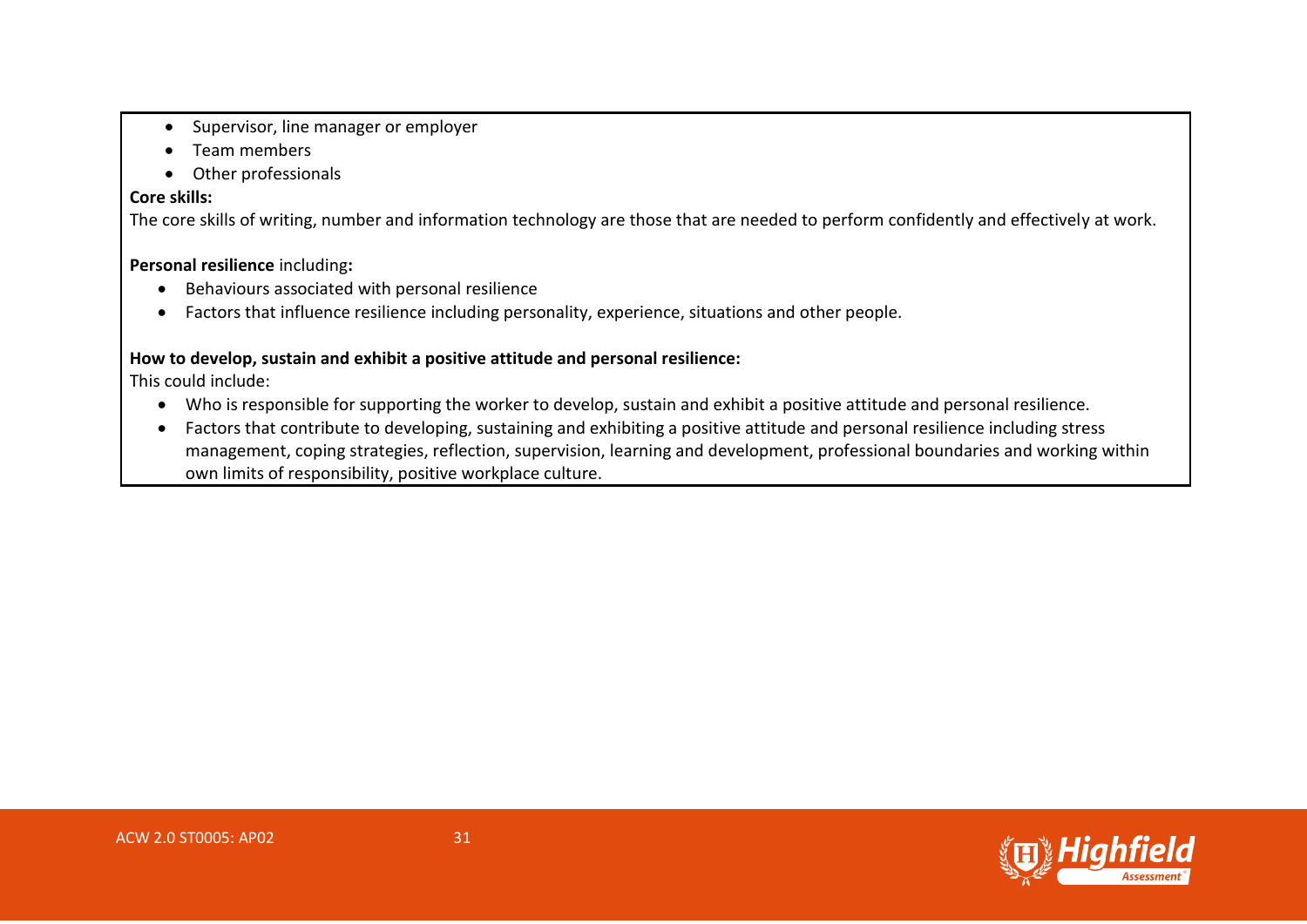| The main tasks and responsibilities according to their job role                                                 |                                 |                                                                                                                                                                                    |  |  |
|-----------------------------------------------------------------------------------------------------------------|---------------------------------|------------------------------------------------------------------------------------------------------------------------------------------------------------------------------------|--|--|
| Skills - Professional Discussion                                                                                |                                 |                                                                                                                                                                                    |  |  |
| The apprentice will be able to:                                                                                 | Indicative assessment criteria: |                                                                                                                                                                                    |  |  |
| SA1 - Support individuals they are working with<br>according to their personal care/support plan                | S7.1<br>S7.2                    | Apply person centred values to daily working practice<br>Demonstrate person centred approaches that take into account the history,<br>preferences, wishes and needs of individuals |  |  |
| SA2 - Ask for help from an appropriate person when<br>not confident or skilled in any aspect of their role      | S7.3                            | Recognise own boundaries and limitations by asking for help from an<br>appropriate person when necessary                                                                           |  |  |
| SA3 - Provide individuals with information to enable<br>them to have choice about the way they are<br>supported | S7.4<br>S7.5                    | Source information for individuals to support their decision-making<br>processes<br>Use agreed risk assessment processes to support individual's right to make<br>choices          |  |  |
| SA4 - Encourage individuals to participate in the way<br>their care and support is delivered                    | S7.6                            | Demonstrate ways to encourage individuals to actively participate in their<br>care and support                                                                                     |  |  |
| SA5 - Ensure the individual knows what they are<br>agreeing to regarding the way in which they are<br>supported | S7.7<br>S7.8<br>S7.9            | Provide individuals with information to be able to give consent<br>Establish consent for an activity or action<br>Demonstrate steps to take if consent cannot be established       |  |  |
| SA6 - Contribute to the on-going development of<br>care/support plans for the individual they support           | S7.10                           | Use agreed ways of working to contribute to the development and review<br>of care/support plans for individuals                                                                    |  |  |

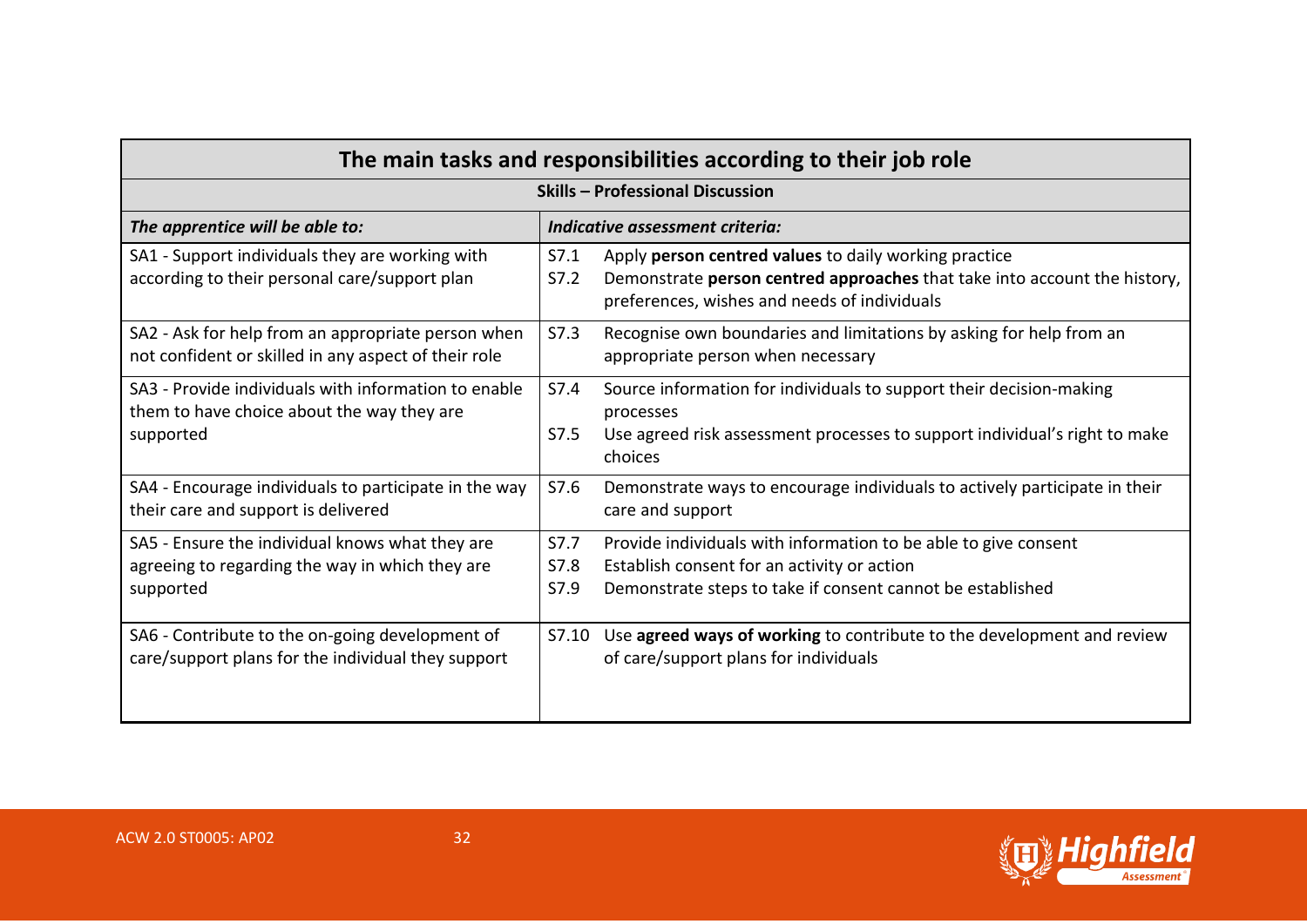| SA7 - Support individuals with cognitive, physical or<br>sensory impairments |       | S7.11 Explain how cognitive, physical and sensory impairments may influence an<br>individual's needs in relation to their care |
|------------------------------------------------------------------------------|-------|--------------------------------------------------------------------------------------------------------------------------------|
|                                                                              | S7.12 | Explain how to adapt own care practice to support individuals with                                                             |
|                                                                              |       | cognitive<br>٠                                                                                                                 |
|                                                                              |       | physical                                                                                                                       |
|                                                                              |       | sensory                                                                                                                        |
|                                                                              |       | impairments                                                                                                                    |
|                                                                              | S7.13 | Demonstrate ways to support individuals with                                                                                   |
|                                                                              |       | • cognitive                                                                                                                    |
|                                                                              |       | physical                                                                                                                       |
|                                                                              |       | sensory                                                                                                                        |
|                                                                              |       | impairments                                                                                                                    |
| <b>Amplification and guidance</b>                                            |       |                                                                                                                                |

**Person centred values** include**:**

- Individuality
- Rights
- Choice
- Privacy
- Independence
- Dignity
- Respect
- Care
- Compassion
- Courage
- Communication
- Competence
- Partnership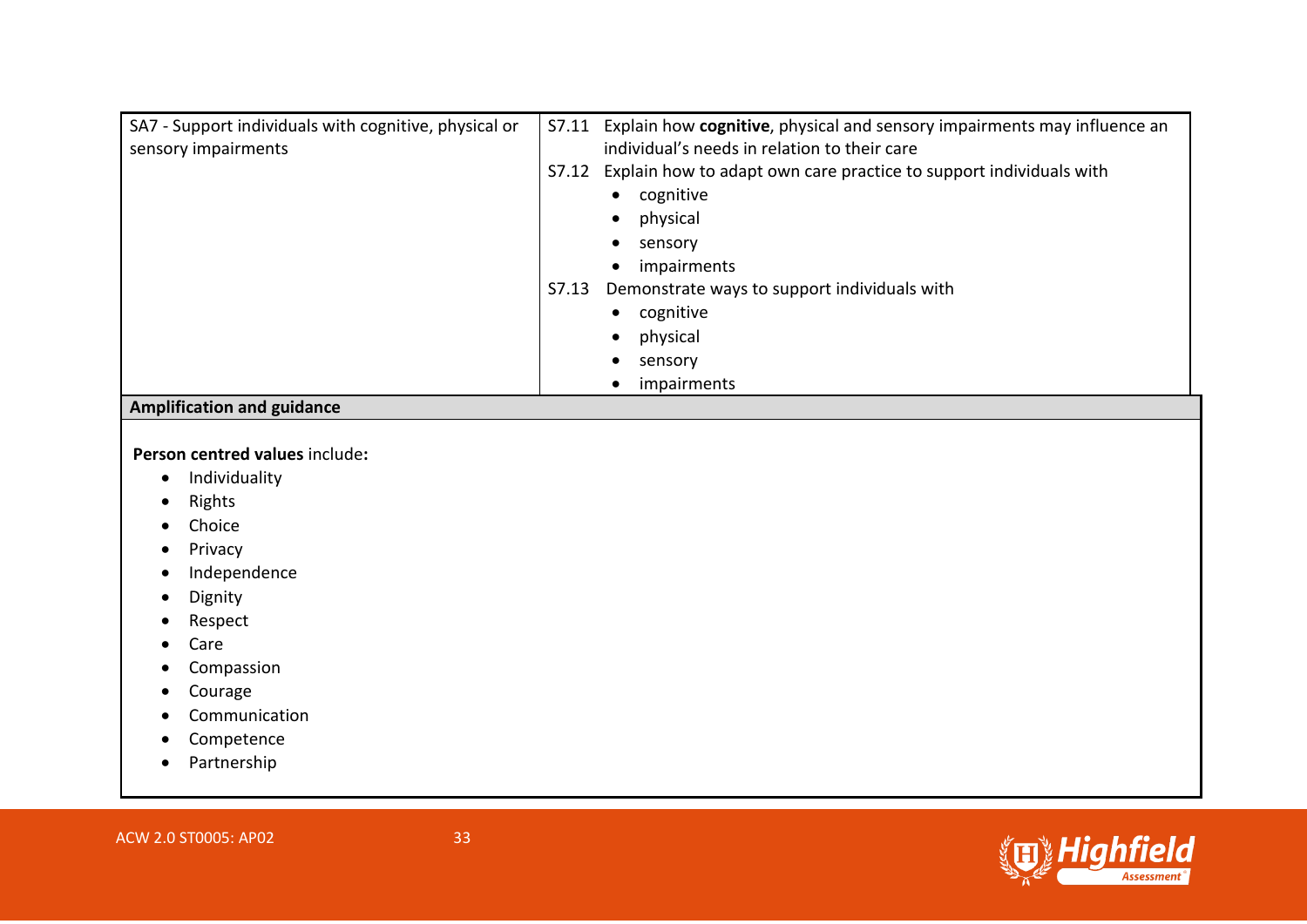**Person centred approaches** should include evidence of:

- Establishing consent informed agreement to an action or decision; the process of establishing consent will vary according to an individual's assessed capacity to consent ('mental capacity')
- Supporting risk enablement
- Encouraging active participation a way of working that recognizes an individual's right to participate in the activities and relationships of everyday life as independently as possible; the individual is regarded as an active partner in their own care of support, rather than a passive recipient
- Supporting individuals' right to make choices
- Supporting individuals' well-being which may include aspects that are social, emotional, cultural, spiritual, intellectual, economic, physical and mental

#### **Agreed ways of working:**

This refers to organisational policies and procedures. This includes those less formally documented by individual employers and the selfemployed or formal policies.

#### **Cognitive impairments** include:

- Mental health conditions
- Learning disabilities
- Dementia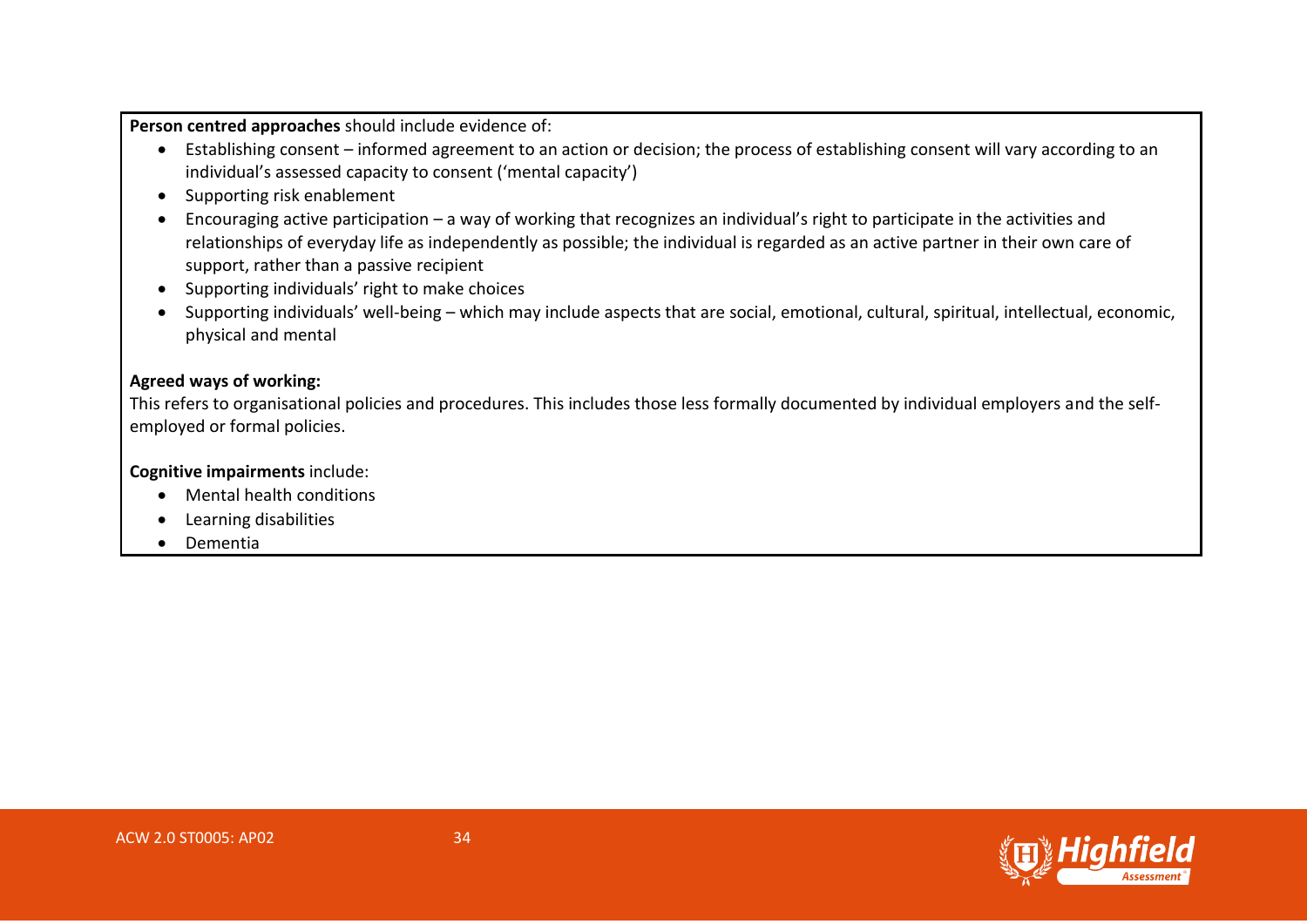| Treating people with respect and dignity and honouring their human rights                                                       |                                                                                                                                                                                                                                           |  |  |  |  |
|---------------------------------------------------------------------------------------------------------------------------------|-------------------------------------------------------------------------------------------------------------------------------------------------------------------------------------------------------------------------------------------|--|--|--|--|
| Skills - Professional Discussion                                                                                                |                                                                                                                                                                                                                                           |  |  |  |  |
| The apprentice will be able to:                                                                                                 | Indicative assessment criteria:                                                                                                                                                                                                           |  |  |  |  |
| SB8 - Ensure dignity is at the centre of all work with<br>the individuals they support, their families, carers<br>and advocates | S8.1<br>Demonstrate an <b>approach</b> that ensures dignity is central to own care<br>practice                                                                                                                                            |  |  |  |  |
| SB9 - Demonstrate all work is person centred,<br>accommodating the individual's needs, wishes and<br>preferences                | S8.2<br>Demonstrate an approach that promotes person centred values<br>(See 7.2 also)                                                                                                                                                     |  |  |  |  |
| SB10 - Demonstrate empathy (understanding and<br>compassion) for individuals they support                                       | S8.3<br>Describe the term empathy in relation to supporting individuals<br>Select verbal and non-verbal communication skills that demonstrate an<br>S8.4<br>empathic approach<br>Demonstrate empathy in practice with individuals<br>S8.5 |  |  |  |  |
| SB11 - Demonstrate courage in supporting people in<br>ways that may challenge their personal/cultural<br>beliefs                | S8.6<br>Select ways to support individuals that may challenge their personal or<br>cultural beliefs<br>Reflect on situations when courage has been used to support individuals<br>S8.7                                                    |  |  |  |  |
| <b>Amplification and guidance</b>                                                                                               |                                                                                                                                                                                                                                           |  |  |  |  |

#### **Approach:**

The workers approach should include demonstration of actions, behaviours and values that embed dignity as a central component of the care they provide.

#### **Person centred values** include**:**

- Individuality
- Rights
- Choice

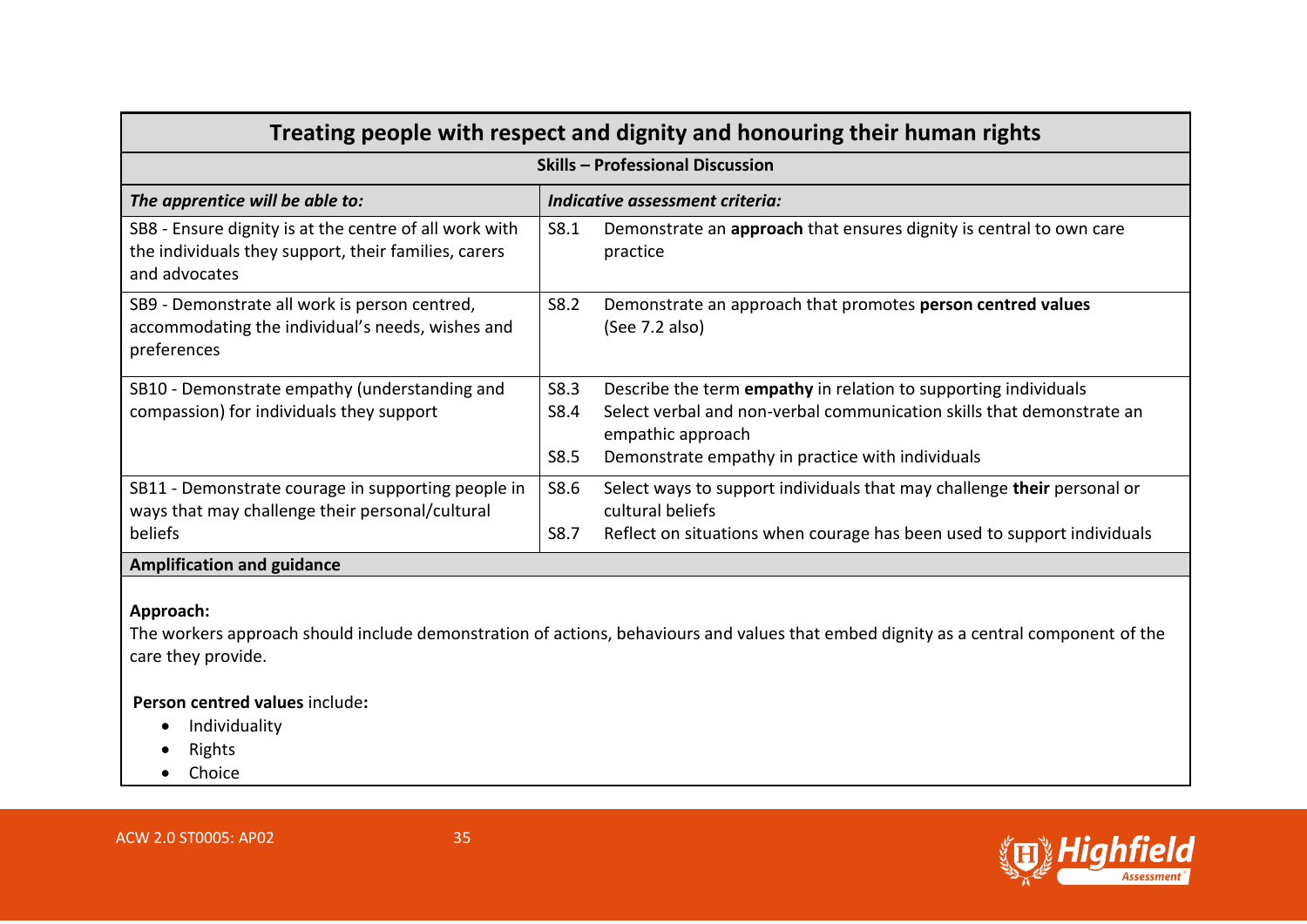- Privacy
- Independence
- Dignity
- Respect
- Care
- Compassion
- Courage
- Communication
- Competence
- Partnership

**Empathy** involves the worker considering the individual's experience from their perspective, putting themselves in the individual's position and imagining what it feels like for the individual rather than how the worker would feel if they were in the individual's position.

**Their** means the care worker's personal beliefs.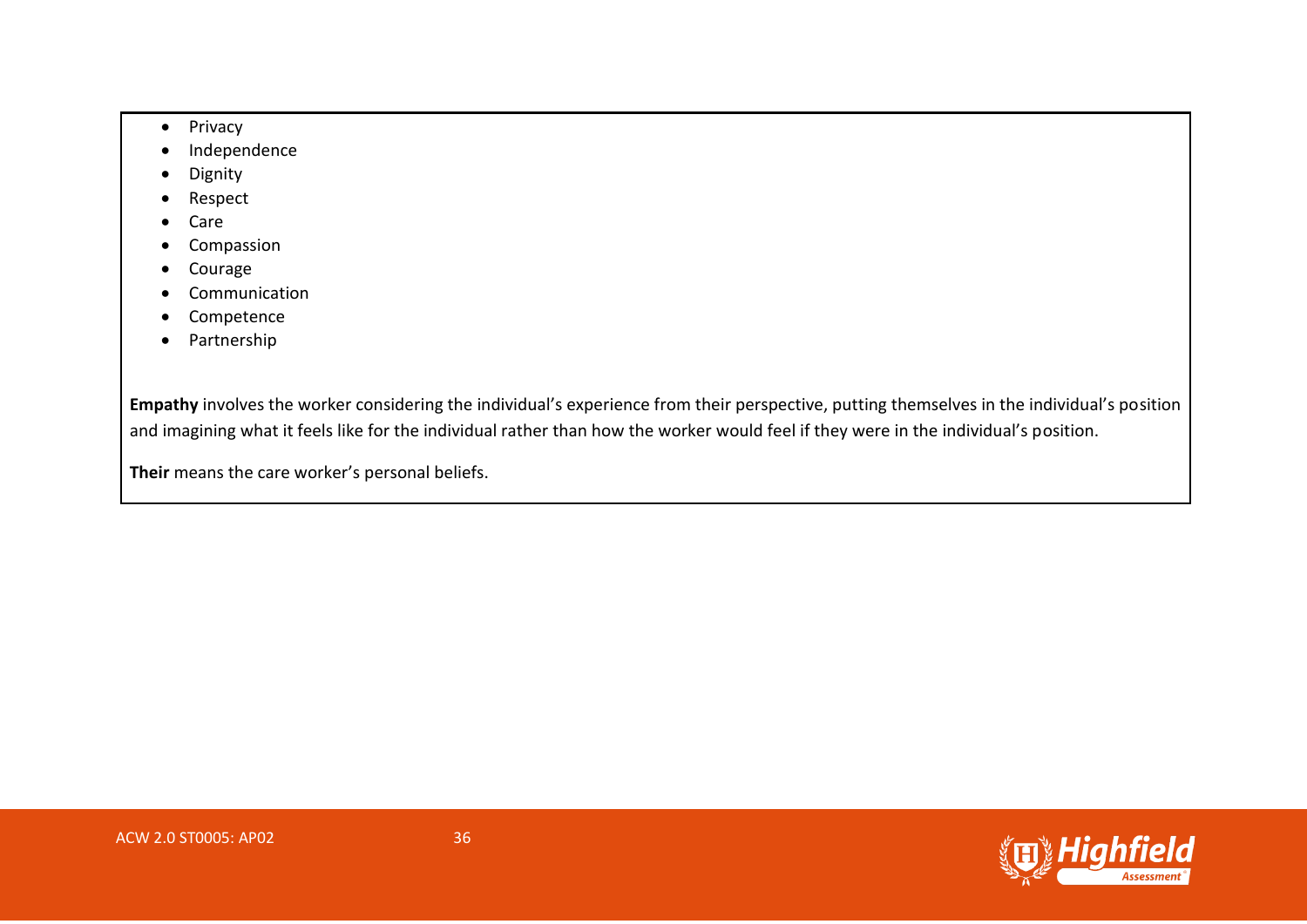| <b>Communicating clearly and responsibly</b>                                                                            |       |                                                                                                                                       |  |
|-------------------------------------------------------------------------------------------------------------------------|-------|---------------------------------------------------------------------------------------------------------------------------------------|--|
| Skills - Professional Discussion                                                                                        |       |                                                                                                                                       |  |
| The apprentice will be able to:<br>Indicative assessment criteria:                                                      |       |                                                                                                                                       |  |
| SC12 - Speak clearly and exhibit positive non-verbal<br>communication to individuals, families, carers and<br>advocates | S9.1  | Demonstrate use of verbal and non-verbal communication methods that<br>support interactions positively with individuals and others    |  |
| SC13 - Use the preferred methods of communication<br>of the individual they support according to their                  | S9.2  | Establish individual's communication and language needs, wishes and<br>preferences                                                    |  |
| language, culture, sensory needs and their wishes                                                                       | S9.3  | Select preferred methods of communication for different individuals<br>according to their language, culture, sensory needs and wishes |  |
| SC14 - Identify and take steps to reduce                                                                                | S9.4  | Recognise barriers to communication in practice                                                                                       |  |
| environmental barriers to communication                                                                                 | S9.5  | Demonstrate ways to reduce barriers to communication in different ways                                                                |  |
| SC15 - Demonstrate they can check for                                                                                   | S9.6  | Observe individual's reactions when communicating with them                                                                           |  |
| understanding                                                                                                           | S9.7  | Respond to individual's reactions using verbal and non-verbal<br>communication skills                                                 |  |
|                                                                                                                         | S9.8  | Use verbal and non-verbal communication methods to summarise and<br>clarify understanding                                             |  |
| SC16 - Write clearly and concisely in records and<br>reports                                                            | S9.9  | Provide evidence of clear and concise written communication in records<br>and reports                                                 |  |
| SC17 - Keep information safe and confidential<br>according to agreed ways of working                                    | S9.10 | Demonstrate ways to keep information safe and confidential according to<br>agreed ways of working                                     |  |

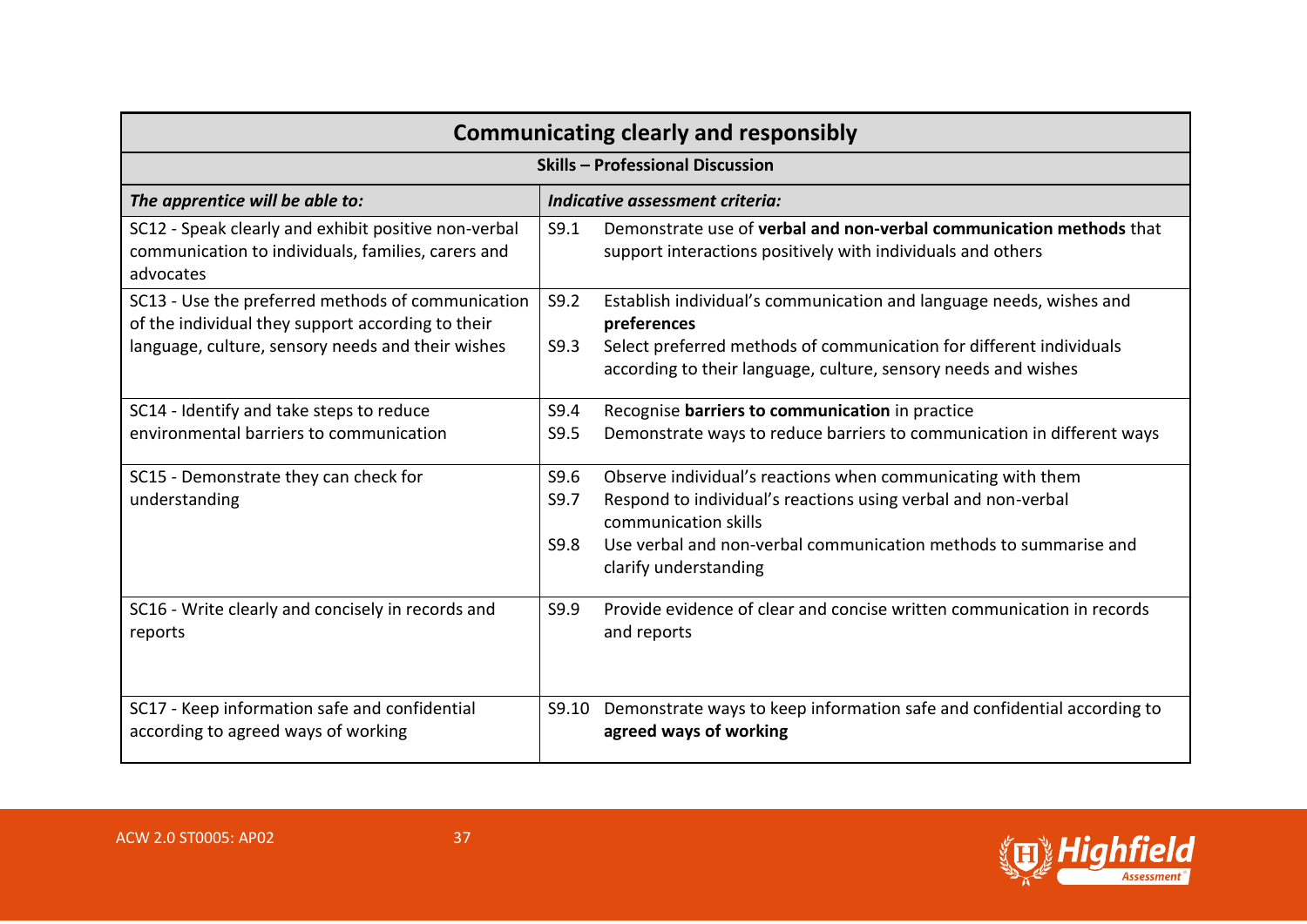### **Amplification and guidance**

### **Verbal and non-verbal communication methods**:

Verbal communication may include:

- Vocabulary
- Linguistic tone
- Pitch
- Accent/regional variations
- Jargon/complex terminology

Non-verbal communication may include:

- Position/proximity
- Eye contact
- Touch
- Signs
- Symbols and pictures
- Physical gestures
- Body language
- Behaviour
- Writing
- Objects of reference
- Human and technological aids

**Preferences** may be based on:

- Beliefs
- Values
- Culture

**Barriers to communication** should include how people from different backgrounds may use or interpret communication methods in different ways.

## **Agreed ways of working:**

This refers to organisational policies and procedures. This includes those less formally documented by individual employers and the selfemployed or formal policies.

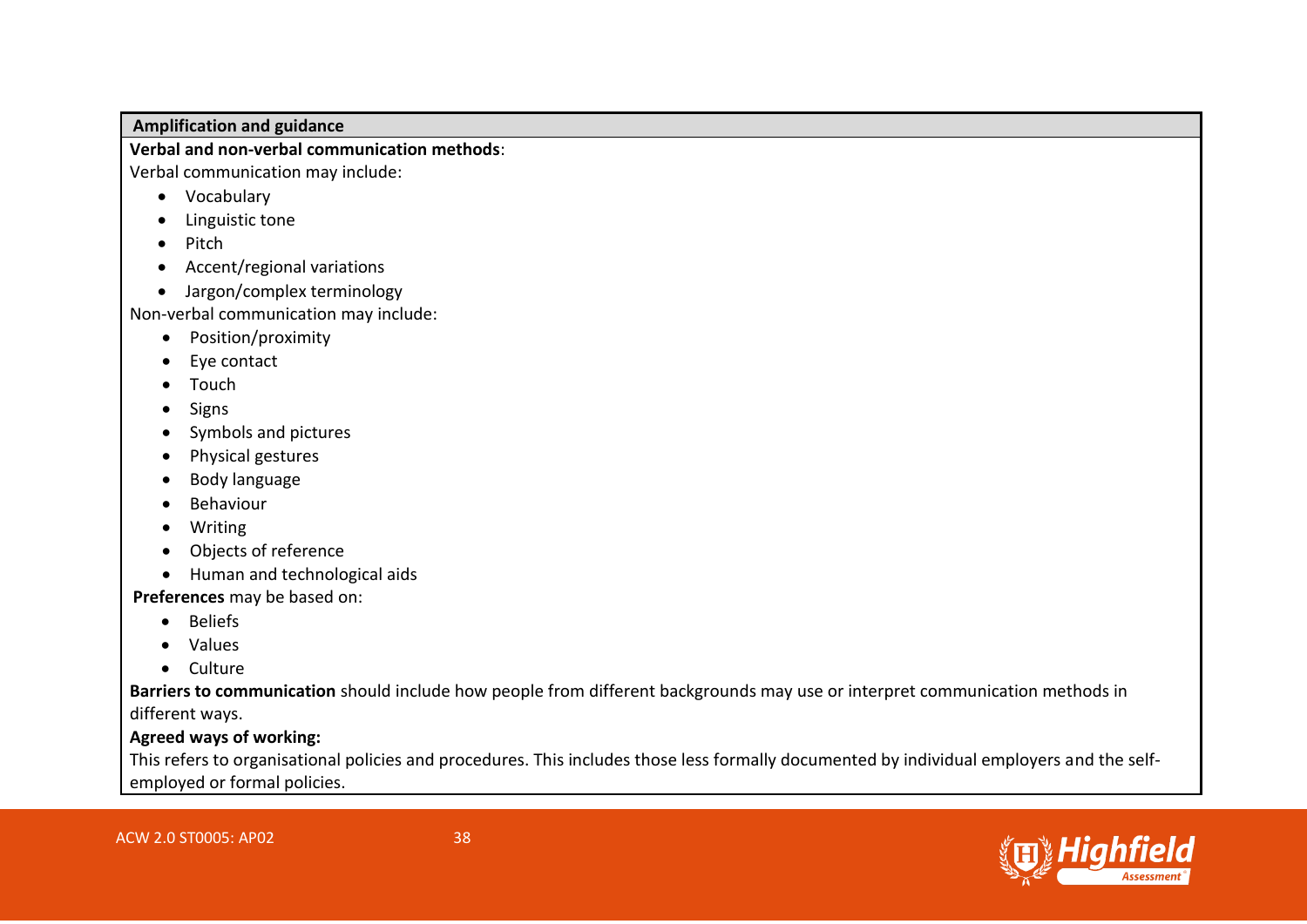| Supporting individuals to remain safe from harm (Safeguarding)             |                                                                                                                    |  |  |
|----------------------------------------------------------------------------|--------------------------------------------------------------------------------------------------------------------|--|--|
| Skills - Professional Discussion                                           |                                                                                                                    |  |  |
| The apprentice will be able to:<br>Indicative assessment criteria:         |                                                                                                                    |  |  |
| SD18 - Recognise potential signs of different forms<br>of abuse            | Demonstrate how to recognise potential signs of different forms of abuse<br>S10.1                                  |  |  |
| SD19 - Respond to concerns of abuse according to<br>agreed ways of working | Follow agreed ways of working to respond to concerns of abuse<br>S10.2                                             |  |  |
| SD20 - Recognise, report and challenge unsafe<br>practices                 | Demonstrate knowledge of <b>unsafe practices</b> by recognising examples in a<br>S <sub>10.3</sub><br>work context |  |  |
|                                                                            | Demonstrate how to use agreed ways of working to report unsafe practices<br>S10.4                                  |  |  |
|                                                                            | S10.5 Use courage to challenge unsafe practices                                                                    |  |  |
| <b>Amplification and guidance</b>                                          |                                                                                                                    |  |  |
| Abuse includes:                                                            |                                                                                                                    |  |  |
| Physical abuse                                                             |                                                                                                                    |  |  |
| Domestic violence – this should include acts of control and coercion       |                                                                                                                    |  |  |

- Sexual abuse
- Psychological abuse
- Financial/material abuse
- Modern slavery
- Discriminatory abuse
- Organisational abuse
- Neglect/acts of omission
- Self-neglect

### **Agreed ways of working:**

This refers to organisational policies and procedures. This includes those less formally documented by individual employers and the selfemployed or formal policies.

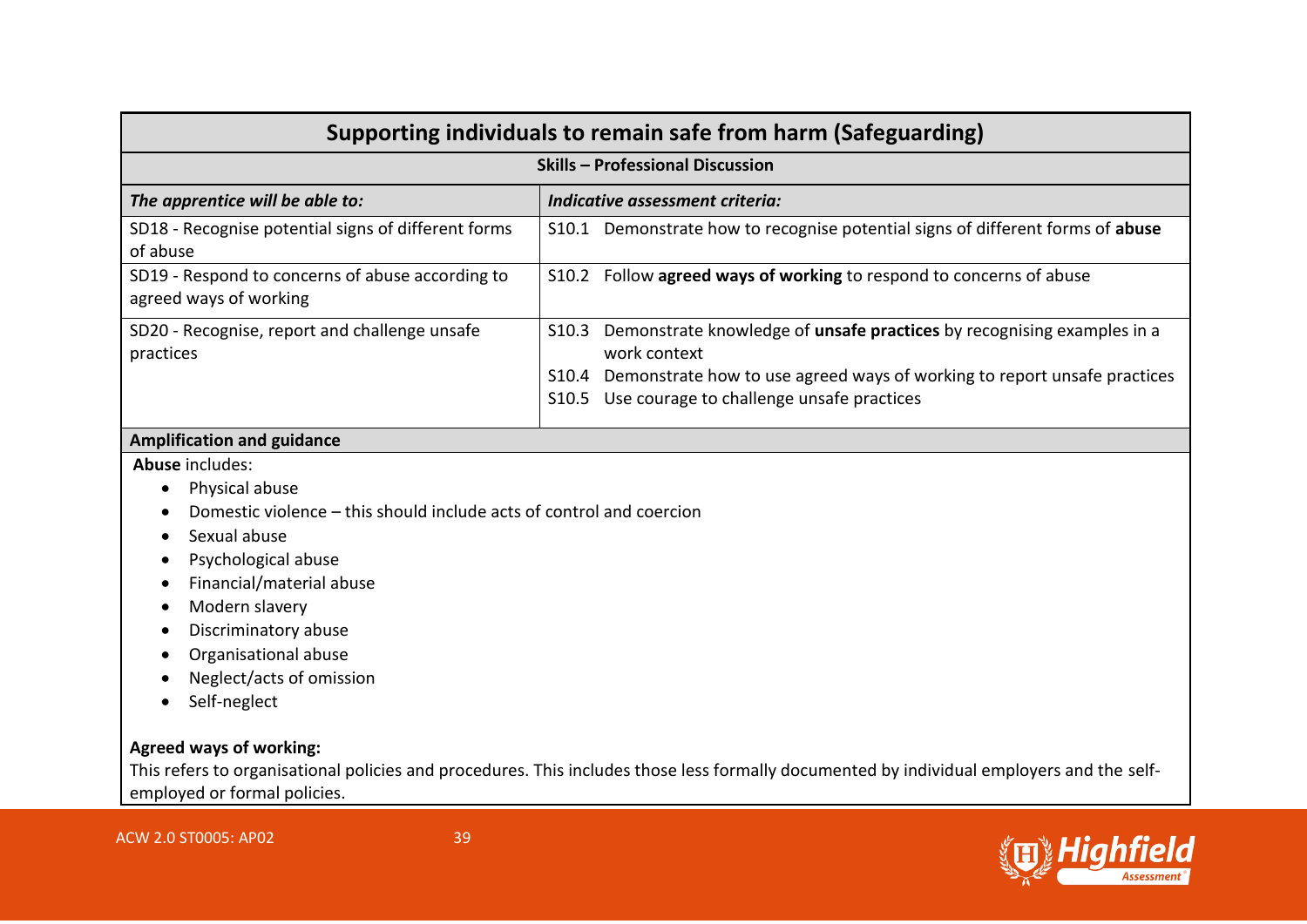**Unsafe practices** may include:

- Poor working practices
- Resource difficulties
- Operational difficulties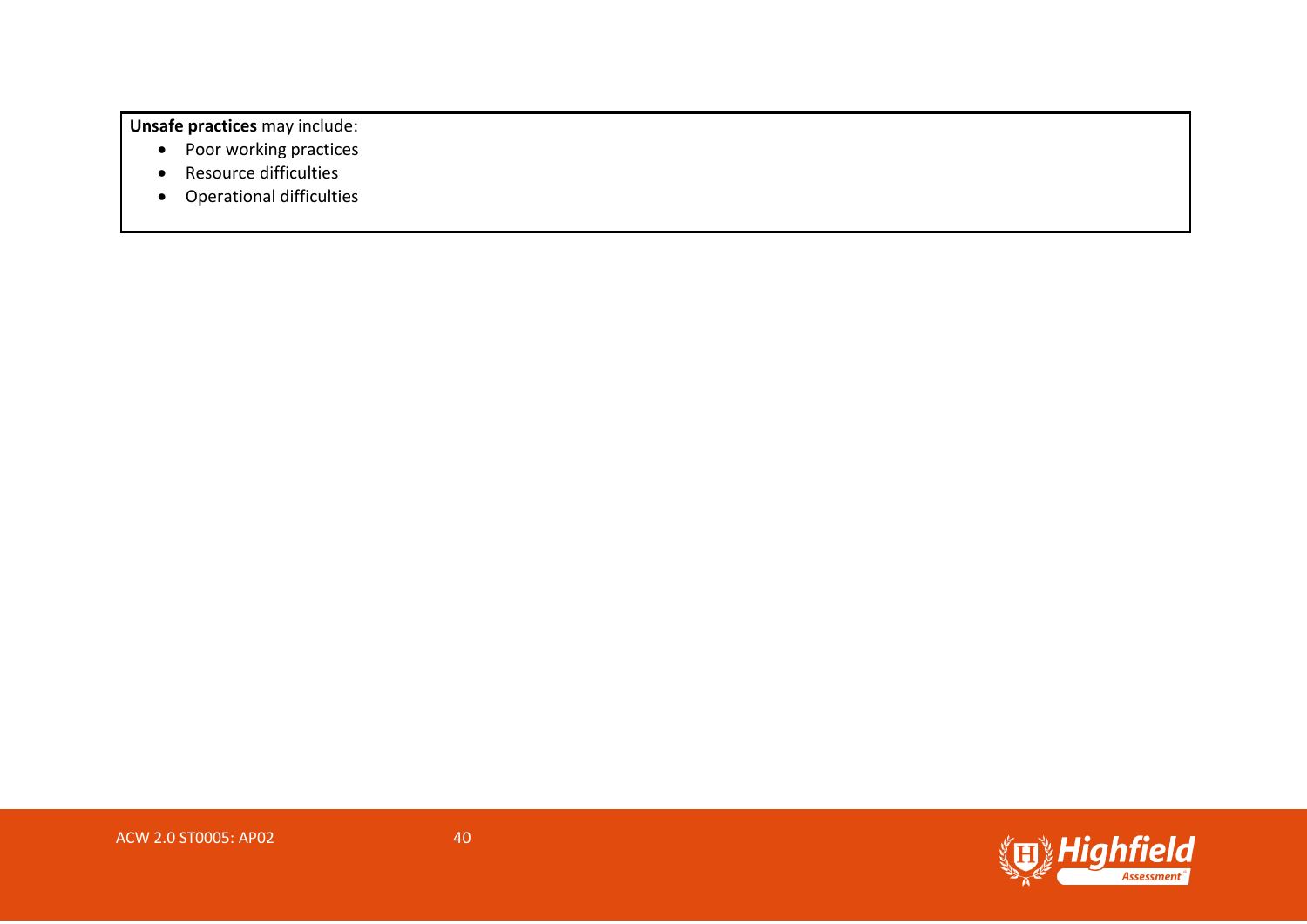| Championing health and wellbeing for the individuals they support and for work colleagues                                                |                                                                                                                                                                                                                                                                                                                                                                                                                                                                                                                                                                                                                                                                                                                                                                                                                                                          |  |  |
|------------------------------------------------------------------------------------------------------------------------------------------|----------------------------------------------------------------------------------------------------------------------------------------------------------------------------------------------------------------------------------------------------------------------------------------------------------------------------------------------------------------------------------------------------------------------------------------------------------------------------------------------------------------------------------------------------------------------------------------------------------------------------------------------------------------------------------------------------------------------------------------------------------------------------------------------------------------------------------------------------------|--|--|
|                                                                                                                                          | Skills - Professional Discussion                                                                                                                                                                                                                                                                                                                                                                                                                                                                                                                                                                                                                                                                                                                                                                                                                         |  |  |
| The apprentice will be able to:                                                                                                          | Indicative assessment criteria:                                                                                                                                                                                                                                                                                                                                                                                                                                                                                                                                                                                                                                                                                                                                                                                                                          |  |  |
| SE21 - Promote the health and wellbeing of the<br>individual they support                                                                | S11.1 Use communication skills and person centred values to encourage individuals<br>to actively participate in their health and wellbeing                                                                                                                                                                                                                                                                                                                                                                                                                                                                                                                                                                                                                                                                                                               |  |  |
| SE22 - Move people and objects safely                                                                                                    | S11.2 Follow agreed ways of working and individual care plans to move and assist<br>people and objects safely<br>S11.3 Use own communication skills and person centred values to maintain dignity<br>whilst moving people and objects safely                                                                                                                                                                                                                                                                                                                                                                                                                                                                                                                                                                                                             |  |  |
| SE23 - Demonstrate how to reduce the spread of<br>infection, including use of best practice in hand<br>hygiene                           | S11.4 Demonstrate the recommended method for hand washing<br>S11.5 Demonstrate the appropriate use of Personal Protective Equipment (PPE)<br>Demonstrate ways to ensure own health and hygiene does not pose a risk to<br>S11.6<br>others                                                                                                                                                                                                                                                                                                                                                                                                                                                                                                                                                                                                                |  |  |
| SE24 - Demonstrate the promotion of healthy eating<br>and wellbeing by ensuring individuals have access to<br>fluids, food and nutrition | Explain the importance of good nutrition and hydration in maintaining health<br>S11.7<br>and wellbeing<br>S11.8 Explain how to promote nutrition and hydration to meet individual care needs<br>S11.9 Ensure fluids, food and nutritional products are within reach of those that have<br>restrictions on their movement/mobility<br>S11.10 Ensure fluids are refreshed on a regular basis<br>S11.11 Ensure food and nutritional products are provided at the appropriate<br>temperature and in accordance with individual care plans<br>S11.12 Ensure appropriate utensils are available to enable individuals to meet their<br>fluid and nutritional needs as independently as possible<br>S11.13 Use communication skills and person-centred values to support and encourage<br>individuals to drink and eat in accordance with individual care plans |  |  |
| SE25 - Demonstrate how to keep people, buildings<br>and themselves safe and secure                                                       | S11.14 Follow agreed ways of working to keep self, individuals, others and buildings<br>safe and secure                                                                                                                                                                                                                                                                                                                                                                                                                                                                                                                                                                                                                                                                                                                                                  |  |  |

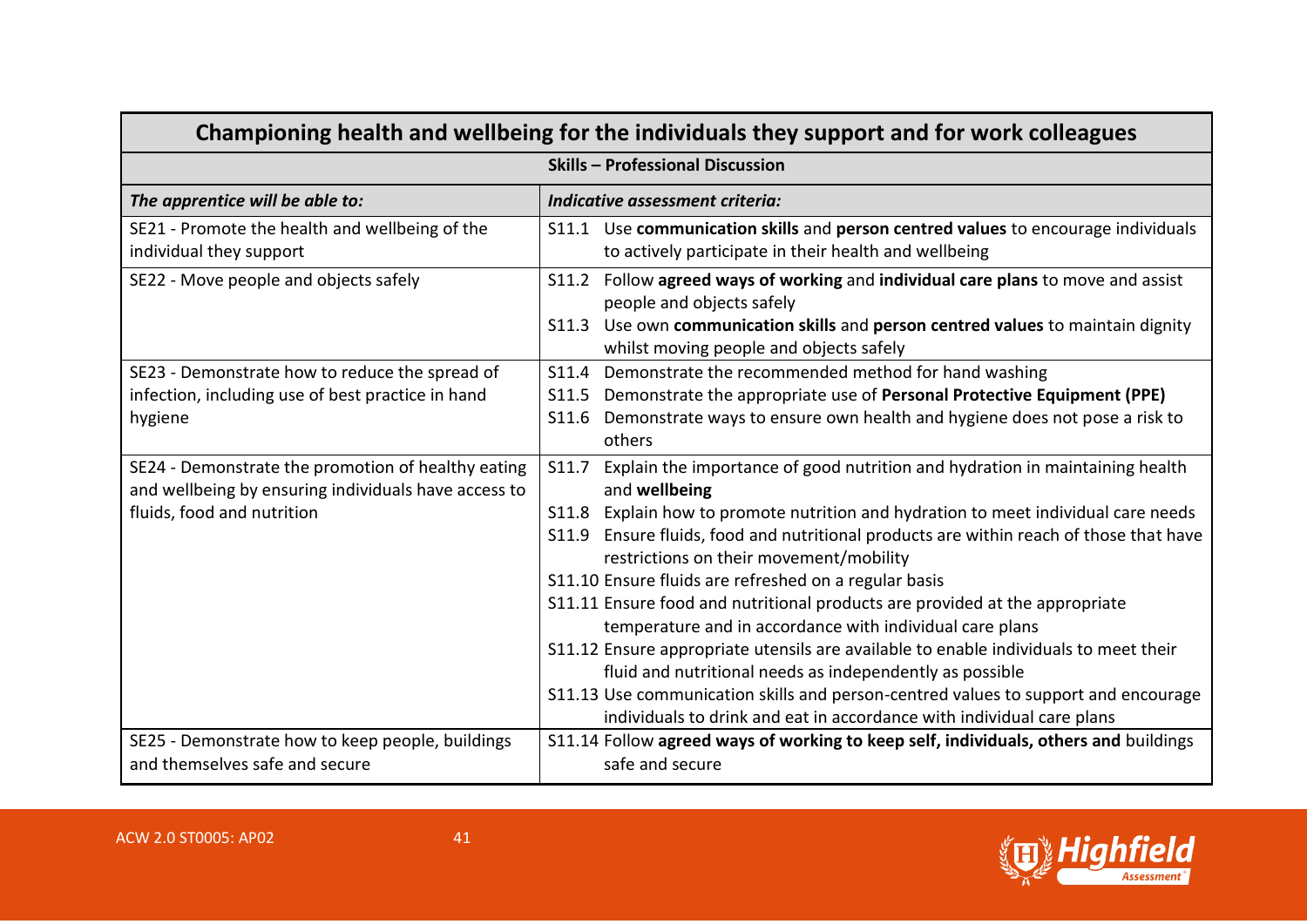| SE26 - Carry out fire safety procedures when<br>required                                                        | S11.15 Follow agreed ways of working in relation to fire safety procedures                                              |
|-----------------------------------------------------------------------------------------------------------------|-------------------------------------------------------------------------------------------------------------------------|
| SE27 - Use risk assessments to support individuals<br>safely                                                    | S11.16 Follow agreed ways of working and individual risk assessments to support the<br>safety of individuals and others |
| SE28 - Recognise symptoms of cognitive impairment,<br>e.g. Dementia, learning disabilities and mental<br>health | See 7.9, 7.10 and 7.11                                                                                                  |
| SE29 - Monitor and report changes in health and<br>wellbeing for individuals they support                       | S11.17 Follow agreed ways of working to monitor and report changes to individuals'<br>health and wellbeing              |
| <b>Amplification and guidance</b>                                                                               |                                                                                                                         |

### **Agreed ways of working:**

This refers to organisational policies and procedures. This includes those less formally documented by individual employers and the selfemployed or formal policies. Agreed ways of working in relation to moving and assisting people and objects, safety and security, fire safety, health, safety and wellbeing will be informed by relevant legislation and regulations.

### **Individual care plans:**

A care plan may be known by other names e.g. support plan, individual plan. It is the document where day to day requirements and preferences for care and support are detailed.

### **Communication skills:**

**Verbal communication** may include:

- Vocabulary
- Linguistic tone
- Pitch
- Accent/regional variations
- Jargon/complex terminology

### **Non-verbal communication** may include:

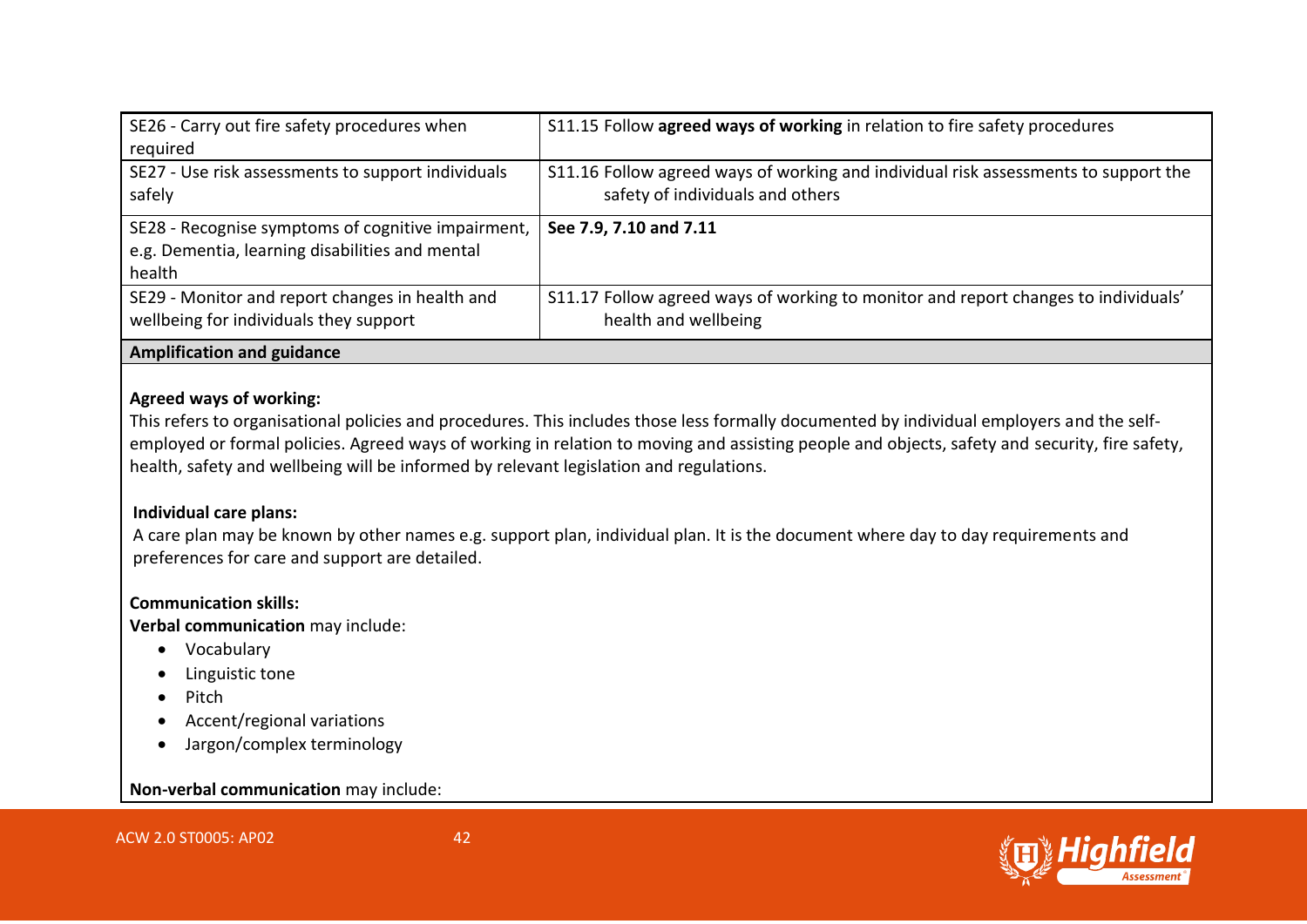- Position/proximity
- Eye contact
- Touch
- Signs
- Symbols and pictures
- Physical gestures
- Body language
- Behaviour
- Writing
- Objects of reference
- Human and technological aids

### **Person centred values** include**:**

- Individuality
- Rights
- Choice
- Privacy
- Independence
- Dignity
- Respect
- Care
- Compassion
- Courage
- Communication
- Competence
- Partnership

**Personal Protective Equipment (PPE):**

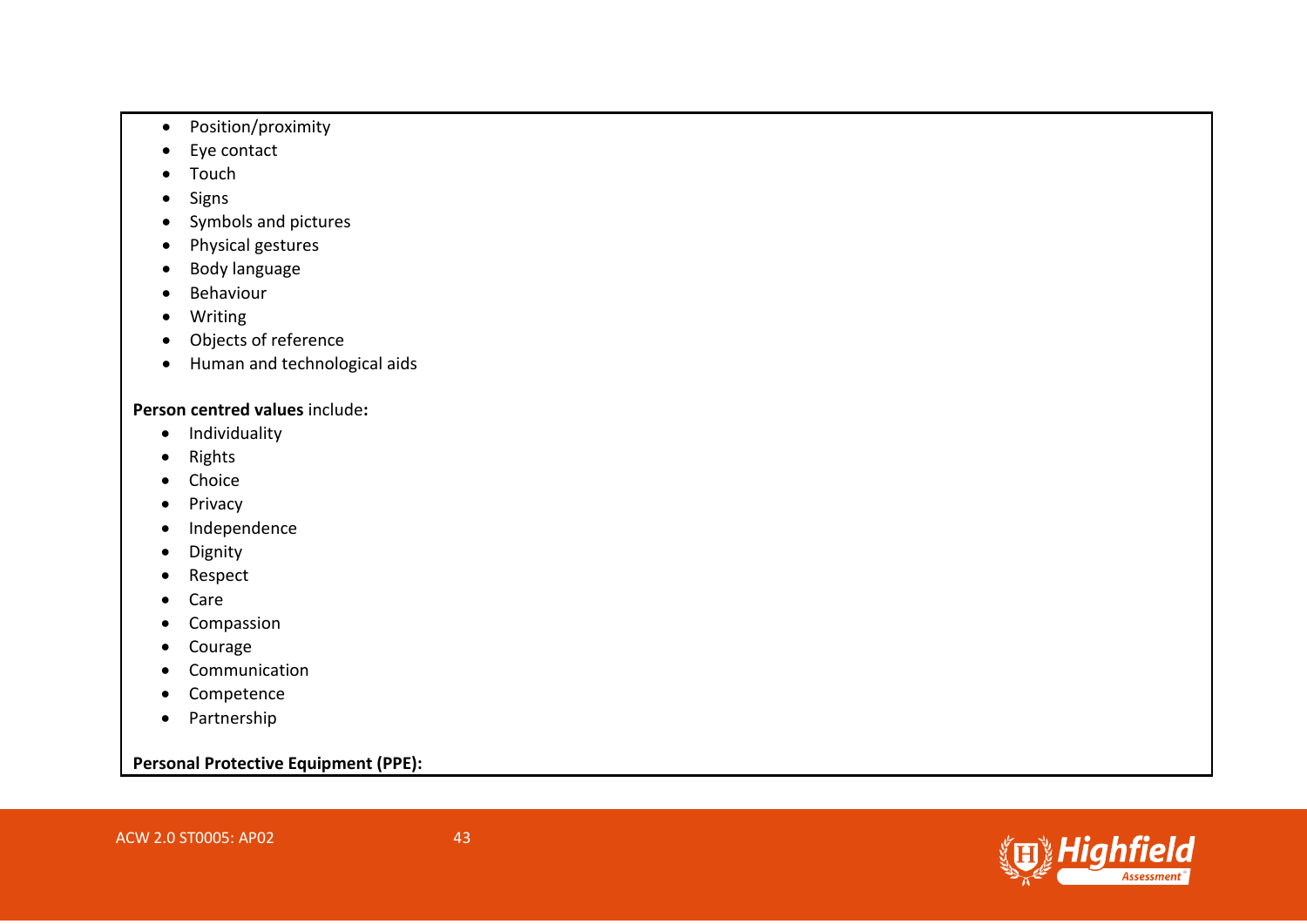The worker must know the different types of PPE and how to use PPE correctly and appropriately in their work environment. Appropriate use may, in some cases, mean after consideration PPE is not required.

**Wellbeing** may include aspects that are:

- Social
- Emotional
- Cultural
- Spiritual
- Intellectual
- Economic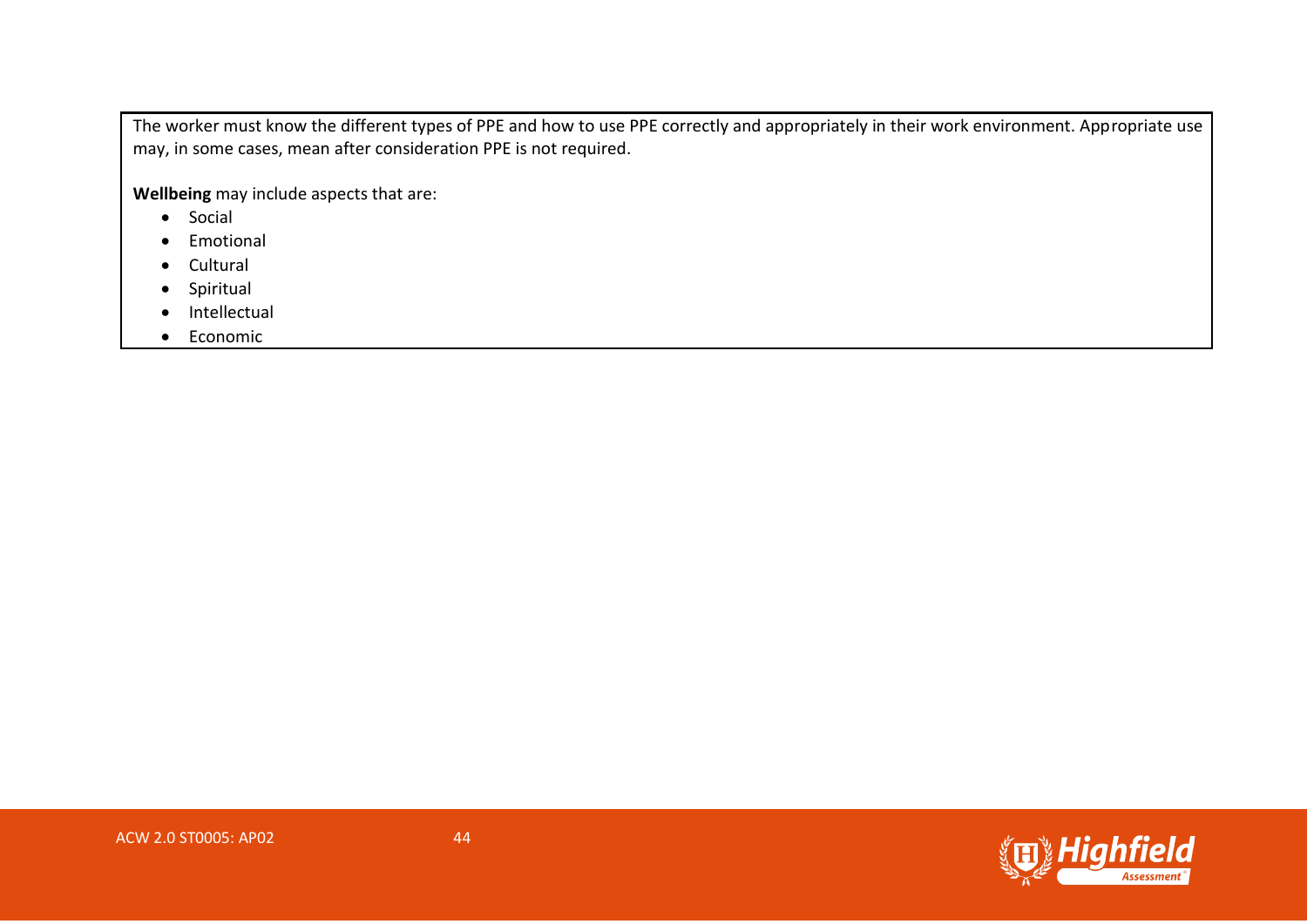| Working professionally and seeking to develop their own professional development                                                                 |                                                                                                                                                                                                                                                                 |  |  |
|--------------------------------------------------------------------------------------------------------------------------------------------------|-----------------------------------------------------------------------------------------------------------------------------------------------------------------------------------------------------------------------------------------------------------------|--|--|
| Skills - Professional Discussion                                                                                                                 |                                                                                                                                                                                                                                                                 |  |  |
| The apprentice will be able to:                                                                                                                  | Indicative assessment criteria:                                                                                                                                                                                                                                 |  |  |
| SF30 - Reflect on own work practices                                                                                                             | Explain why reflecting on work activities is an important way to develop<br>S12.1<br>knowledge, skills, behaviours, values and practice<br>Use a reflective journal to assess development of own knowledge, skills,<br>S12.2<br>behaviours, values and practice |  |  |
| SF31 - Demonstrate the development of their own<br>skills and knowledge, including core skills in writing,<br>numbers and information technology | S12.3<br>Provide evidence to demonstrate how own knowledge and skills are<br>developing<br>Provide evidence to demonstrate how own core skills are developing in<br>S12.4<br>practice                                                                           |  |  |
| SF32 - Demonstrate their contribution to their<br>development plan                                                                               | S12.5 Provide evidence of contributions to own personal development plan                                                                                                                                                                                        |  |  |
| SF33 - Demonstrate ability to work in partnership<br>with others to support the individual                                                       | S12.6 Follow agreed ways of working to work in partnership with individuals and<br>others<br>Demonstrate ways of working that can improve partnerships<br>S12.7                                                                                                 |  |  |
| SF34 - Identify sources of support when conflicts<br>arise with other people or organisations                                                    | Demonstrate how and when to access support and guidance about:<br>S12.8<br>Partnership working<br>Resolving conflicts                                                                                                                                           |  |  |
| SF35 - Demonstrate they can work within safe, clear<br>professional boundaries                                                                   | See 7.3                                                                                                                                                                                                                                                         |  |  |
| SF36 - Show they can access and apply additional<br>skills required to perform the specific job role<br>competently                              | Provide evidence of occasions when own skills have been developed in<br>S12.9<br>order to support own role                                                                                                                                                      |  |  |

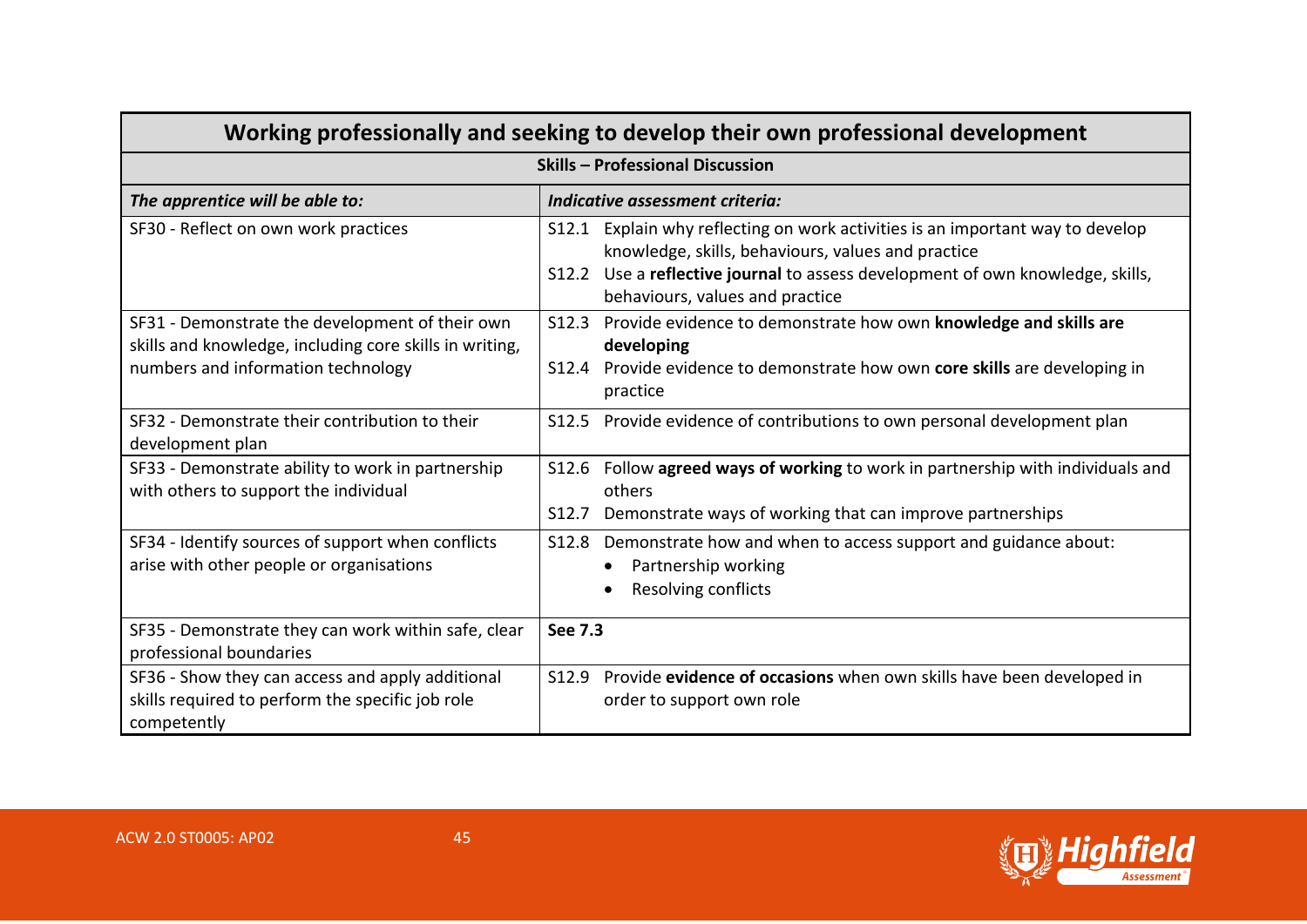#### **Amplification and guidance**

#### **Reflective journal:**

Is a term used to describe documentary evidence of a workers' reflections on their own practice. This can be evidenced in a variety of ways and does not have to be in the form of a journal.

### **Knowledge and skills are developing:**

The worker should be able to demonstrate how a learning activity has improved their own knowledge, skills and understanding. The worker should be able to demonstrate how reflecting on a situation has improved their own knowledge, skills and understanding.

#### **Core skills:**

The core skills of writing, number and information technology are those that are needed to perform confidently and effectively at work.

#### **Agreed ways of working:**

This refers to organisational policies and procedures. This includes those less formally documented by individual employers and the selfemployed or formal policies.

#### **Evidence of occasions:**

This could be in the form of CPD training, refresher training, core skills training, formal or informal learning etc.

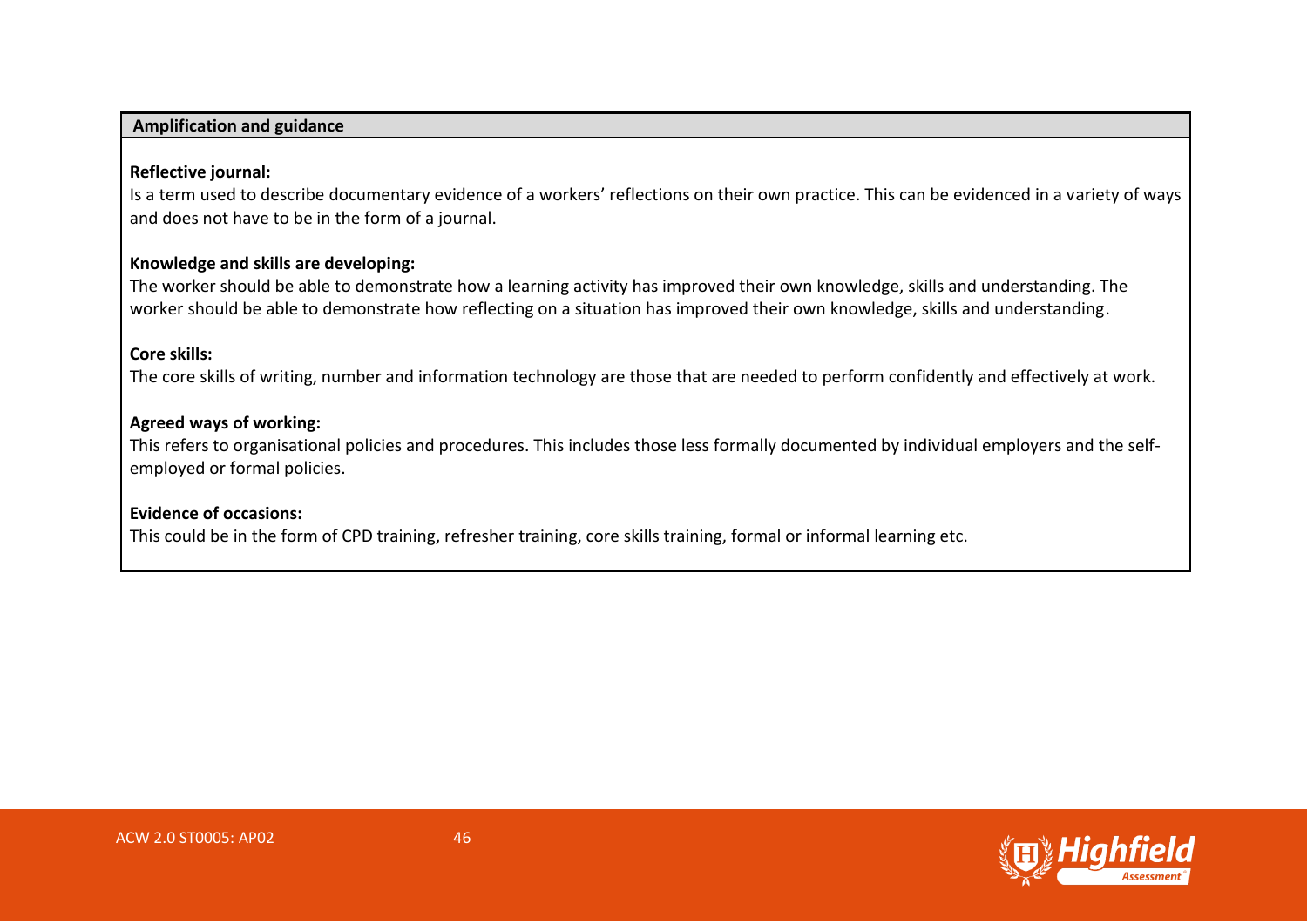| Care                                                                                                      |                                                                                                     |  |
|-----------------------------------------------------------------------------------------------------------|-----------------------------------------------------------------------------------------------------|--|
| <b>Behaviour - Professional Discussion</b>                                                                |                                                                                                     |  |
| The apprentice will evidence the following:<br>Indicative assessment criteria:                            |                                                                                                     |  |
| B1 is caring consistently and enough about<br>individuals to make a positive difference to their<br>lives | is caring consistently and enough about individuals to make a positive difference<br>to their lives |  |

| <b>Compassion</b>                                                                      |                                                                                  |  |
|----------------------------------------------------------------------------------------|----------------------------------------------------------------------------------|--|
| <b>Behaviour - Professional Discussion</b>                                             |                                                                                  |  |
| The apprentice will evidence the following:                                            | Indicative assessment criteria:                                                  |  |
| B2 is delivering care and support with kindness,<br>consideration, dignity and respect | is delivering care and support with kindness, consideration, dignity and respect |  |

| Courage                                                                                             |                                                                                                  |  |
|-----------------------------------------------------------------------------------------------------|--------------------------------------------------------------------------------------------------|--|
| <b>Behaviour - Professional Discussion</b>                                                          |                                                                                                  |  |
| The apprentice will evidence the following:                                                         | Indicative assessment criteria:                                                                  |  |
| B3 is doing the right thing for people and speaking<br>up if the individual they support is at risk | is doing the right thing for people and speaking up if the individual they support is<br>at risk |  |

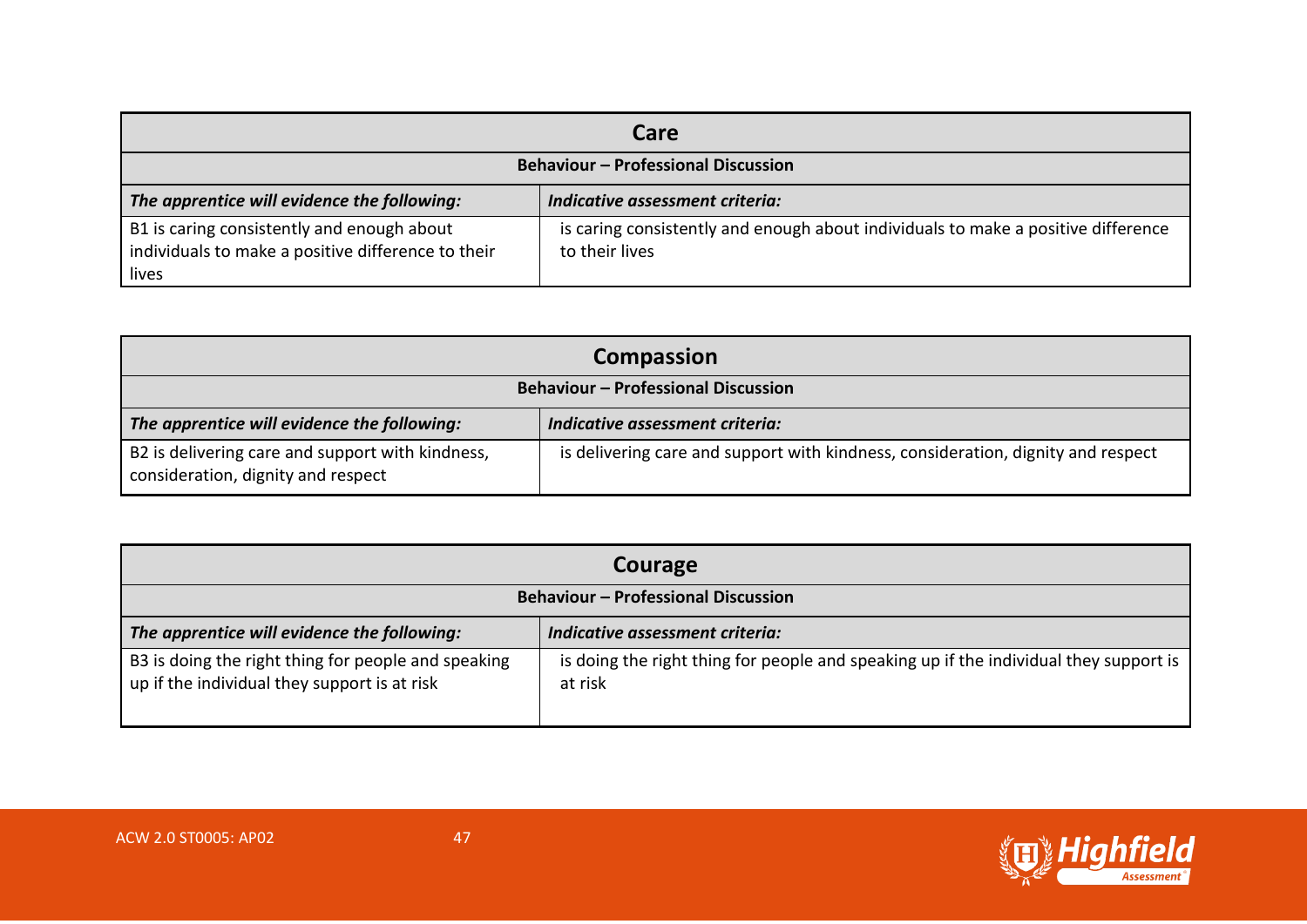| <b>Communication</b>                                                                              |                                                                                                |  |
|---------------------------------------------------------------------------------------------------|------------------------------------------------------------------------------------------------|--|
| <b>Behaviour - Professional Discussion</b>                                                        |                                                                                                |  |
| The apprentice will evidence the following:                                                       | Indicative assessment criteria:                                                                |  |
| B4 good communication is central to successful<br>caring relationships and effective team working | good communication is central to successful caring relationships and effective<br>team working |  |

| Competence                                                                      |                                                                           |  |
|---------------------------------------------------------------------------------|---------------------------------------------------------------------------|--|
| <b>Behaviour - Professional Discussion</b>                                      |                                                                           |  |
| The apprentice will evidence the following:<br>Indicative assessment criteria:  |                                                                           |  |
| B5 is applying knowledge and skills to provide high<br>quality care and support | is applying knowledge and skills to provide high quality care and support |  |

| Commitment                                                                                          |                                                                                                  |  |
|-----------------------------------------------------------------------------------------------------|--------------------------------------------------------------------------------------------------|--|
| <b>Behaviour - Professional Discussion</b>                                                          |                                                                                                  |  |
| The apprentice will evidence the following:                                                         | Indicative assessment criteria:                                                                  |  |
| B6 to improving the experience of people who need<br>care and support ensuring it is person centred | to improving the experience of people who need care and support ensuring it is<br>person centred |  |

[Click here to return to contents](#page-0-0)

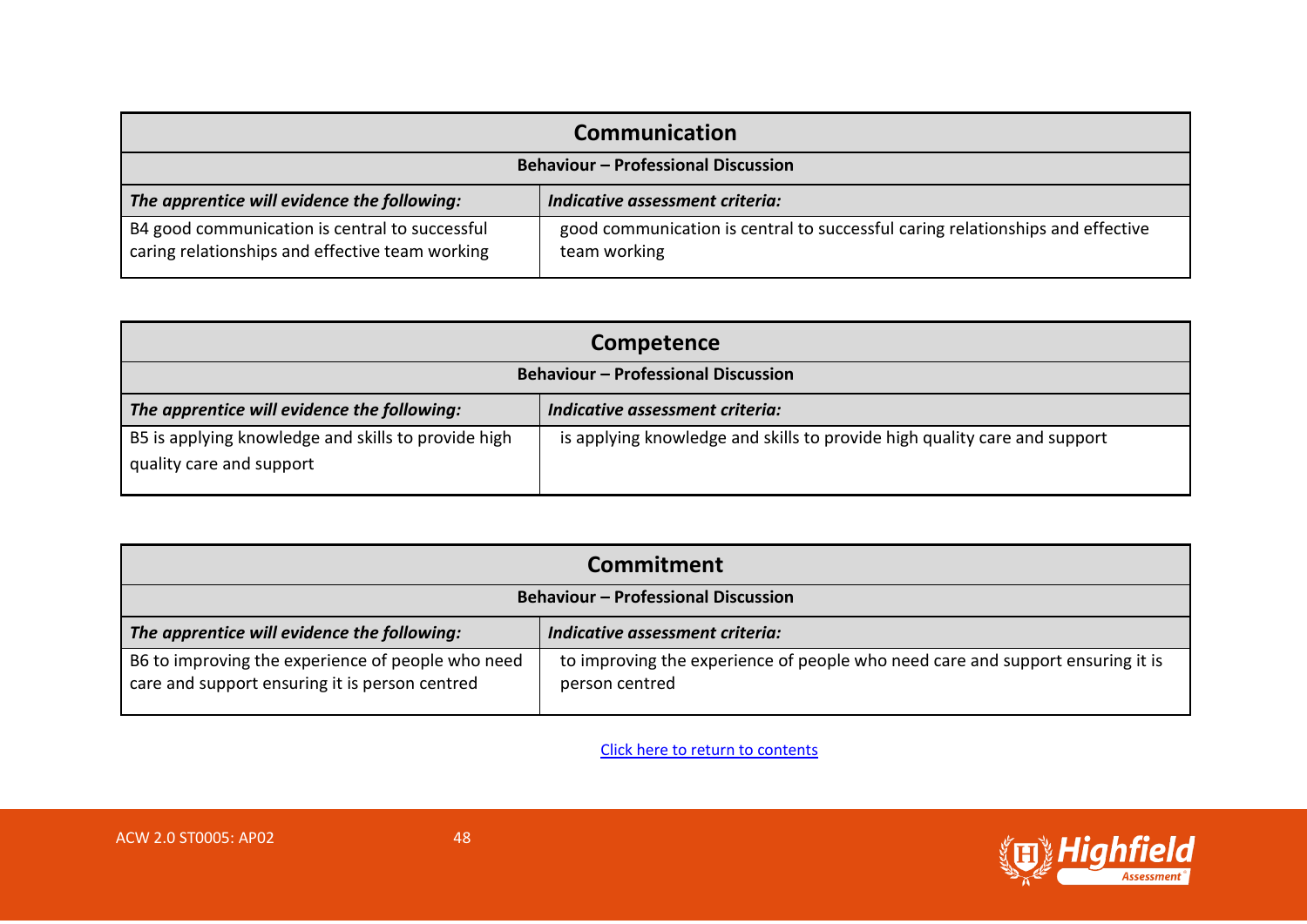ACW 2.0 ST0005: AP02 49

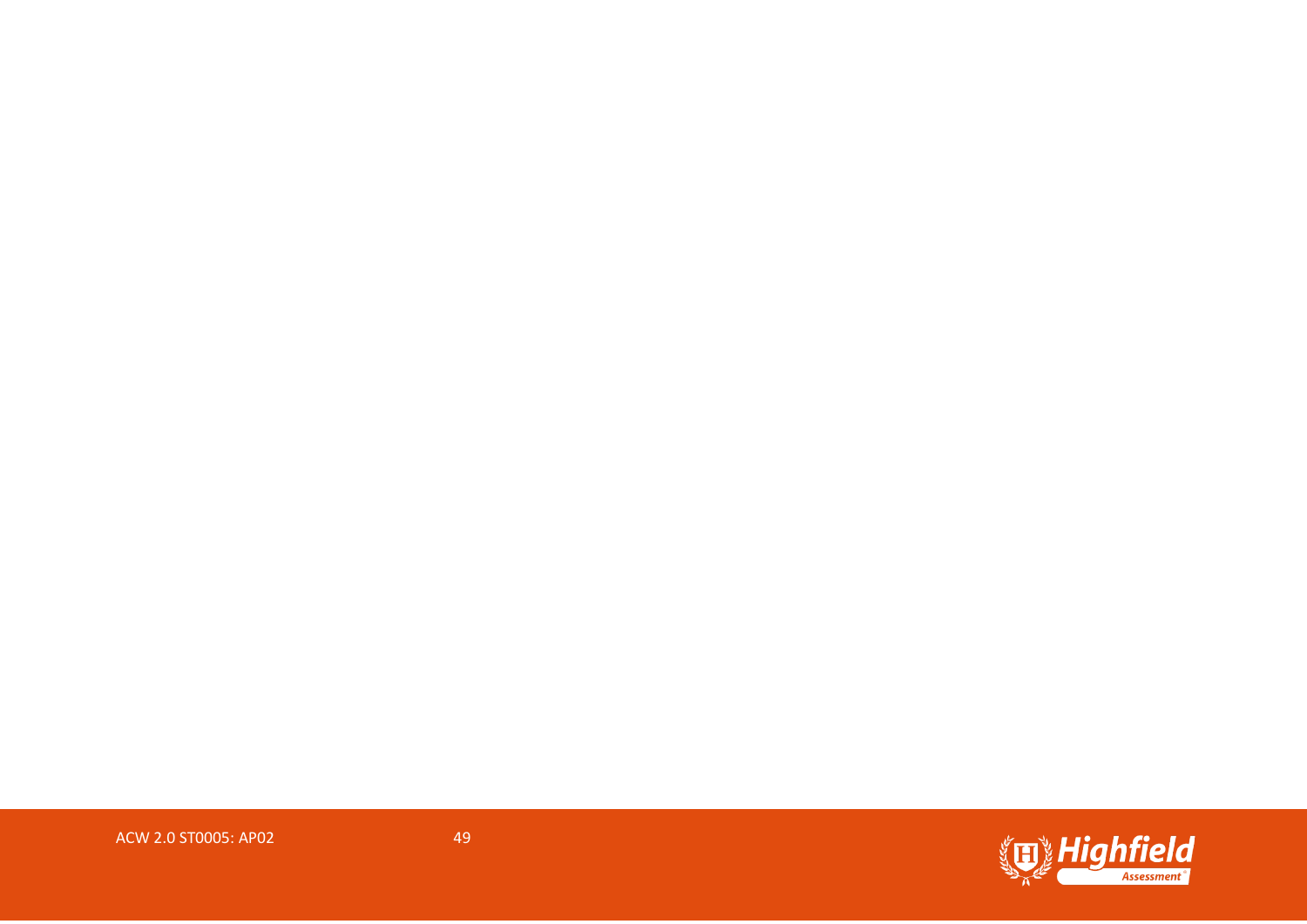# **Assessment Summary**

The end-point assessment for adult care worker is made up of 2 components that must be taken in the following order:

- 1. Situational judgement test consisting of 60 questions, which has a 90-minute duration
- 2. Professional discussion, which has a 45-minute duration

As an employer/training provider, you should agree a plan and schedule with the apprentice to ensure all assessment components can be completed effectively.

Each component of the end-point assessment will be assessed against the appropriate outcomes laid out in this kit, which will be used to determine a grade for each individual component.

A pass will be considered as the minimum attainment to achieve an apprentice certificate.

# **Situational judgement test**

The 60-question multiple-choice test (with situational judgement questions) will present the candidate with a range of real-life scenarios drawn from the knowledge elements of the standard. They will focus on the higher order competencies rather than factual recall.

- To achieve a pass, apprentices must achieve a minimum of 40 out of 60
- To achieve a merit, apprentices must achieve a minimum of 50 out of 60
- To achieve a distinction, apprentices must achieve a minimum of 55 out of 60

The criteria for the situational judgement test are the knowledge-based outcomes described earlier in this kit.

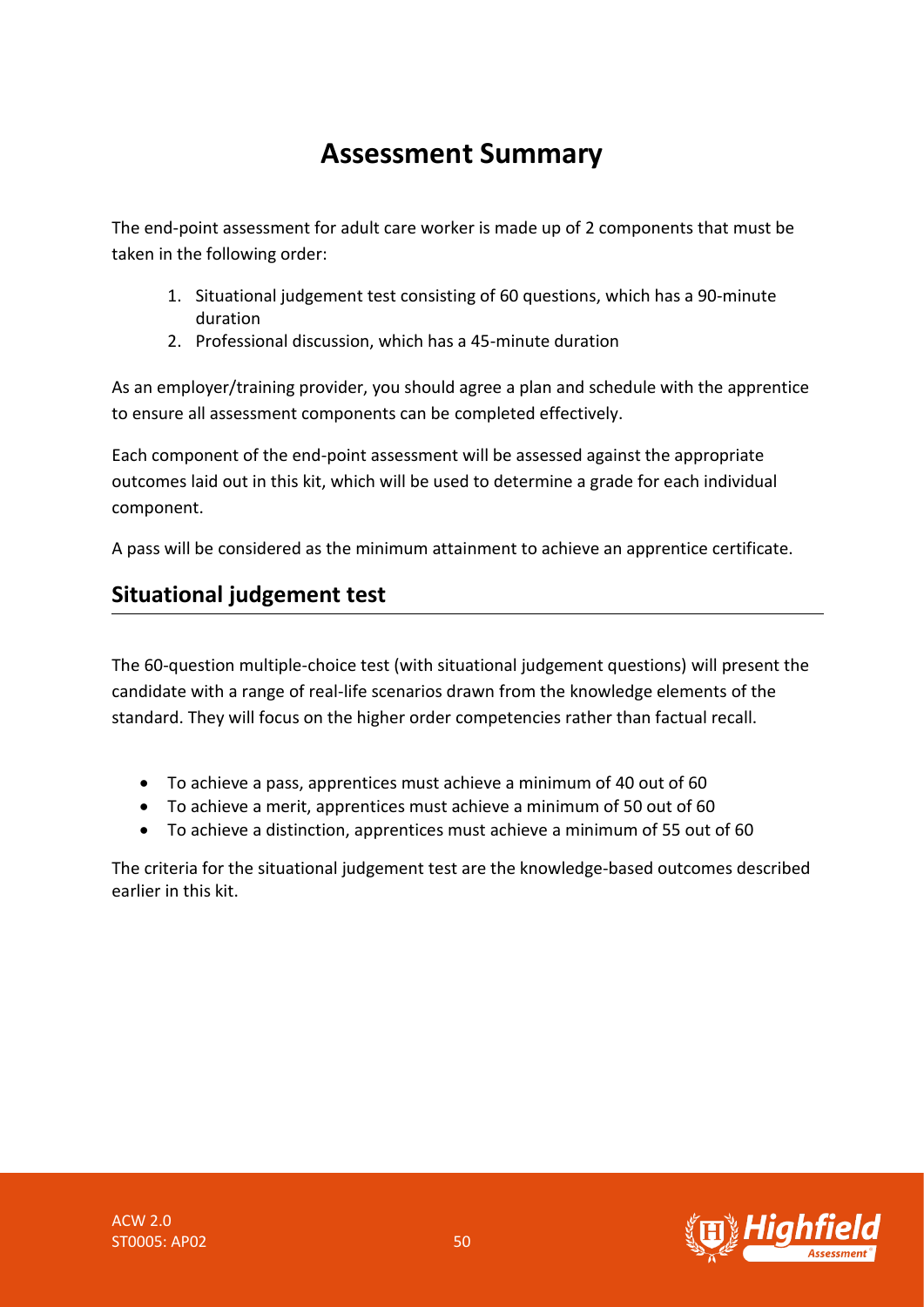# **Professional Discussion**

The professional discussion is a holistic approach to assessing skills and behaviours. It is important to bear in mind that the professional discussion is not simply a question and answer session. From the end-point assessor's point of view, the discussion is a highly structured interview, however from the apprentice's point of view, it should feel open and fluid, so they can demonstrate that they have covered the required outcomes.

The outcomes that will be covered within the professional discussion are the behaviours and skills of the standard, shown earlier in this Kit.

The apprentice can achieve a pass, a merit or a distinction in the professional discussion.

Further guidance on preparing for the professional discussion, and grading, can be found later in this EPA kit.

# **Grading**

The overall grade for the apprentice is determined using the matrix below:

|                                  |                    | <b>Professional Discussion</b> |              |                    |
|----------------------------------|--------------------|--------------------------------|--------------|--------------------|
|                                  |                    | Pass                           | Merit        | <b>Distinction</b> |
| Situationa<br>Φ<br>Judgem<br>est | Pass               | Pass                           | <b>Merit</b> | <b>Merit</b>       |
|                                  | Merit              | Pass                           | <b>Merit</b> | <b>Distinction</b> |
|                                  | <b>Distinction</b> | <b>Merit</b>                   | <b>Merit</b> | <b>Distinction</b> |

### **Grading the situational judgement test**

- To achieve a pass, on the situational judgement test, apprentices must achieve a minimum of 40 out of 60
- To achieve a merit, a minimum of 50 out of 60 must be achieved
- To achieve a distinction, a minimum of 55 out of 60 must be achieved

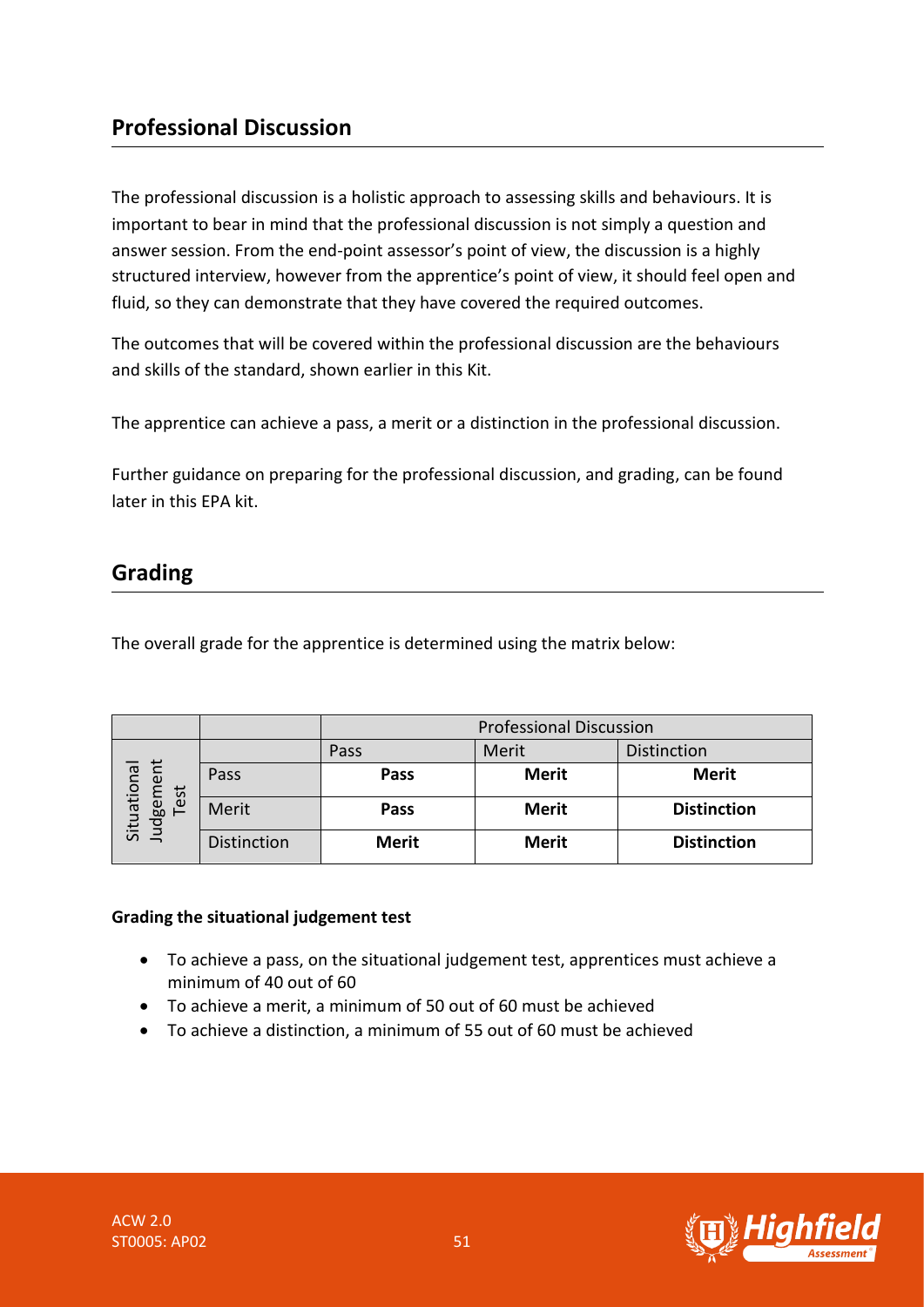### **Grading the professional discussion**

To achieve a pass, the apprentice must demonstrate that they have achieved **all** the elements for this assessment method.

Merit grade will be given to apprentices who are able to engage in and actively take forwards, their professional discussion. They are able to demonstrate an insight in applying the knowledge, skills, and behaviours set out in the standard consistently and in a range of situations. Apprentices are able to reflect on some aspects of their practice.

Distinction grade will be given to apprentices who are able to engage in a professional discussion that demonstrates an exceptional understanding and application of the knowledge, skills and behaviours of the standard. Responses demonstrate consistent knowledge of relevant concepts and theories when applied to their own practice. Apprentices are able to demonstrate skills of a reflective practitioner.

# **Resit and Retake information**

Candidates achieving between 25 and 39 correct answers on the test may retake on 1 further occasion within 3 months. As this is a retake, the apprentice should undergo additional training in order to attempt the assessment a second time, feedback will be provided on the areas of failure.

Candidates with fewer than 25 correct answers will not be allowed to retake the test until they have completed a professional review of their performance conducted by the training provider and employer and acted on its findings, this is to support the apprentice with their second attempt. Feedback will be provided on the areas of failure and a new Gateway report will need to be submitted when the professional review has taken place. If the learner fails to achieve a pass grade on the second attempt then they will not be able to proceed to the professional discussion and will not be able to complete their end point assessment.

The professional discussion can only be attempted after the situational judgement test has been completed to at least a pass grade.

Candidates who fail the professional discussion may retake the assessment on 1 further occasion within 3 months. As this is a retake, the apprentice should undergo additional

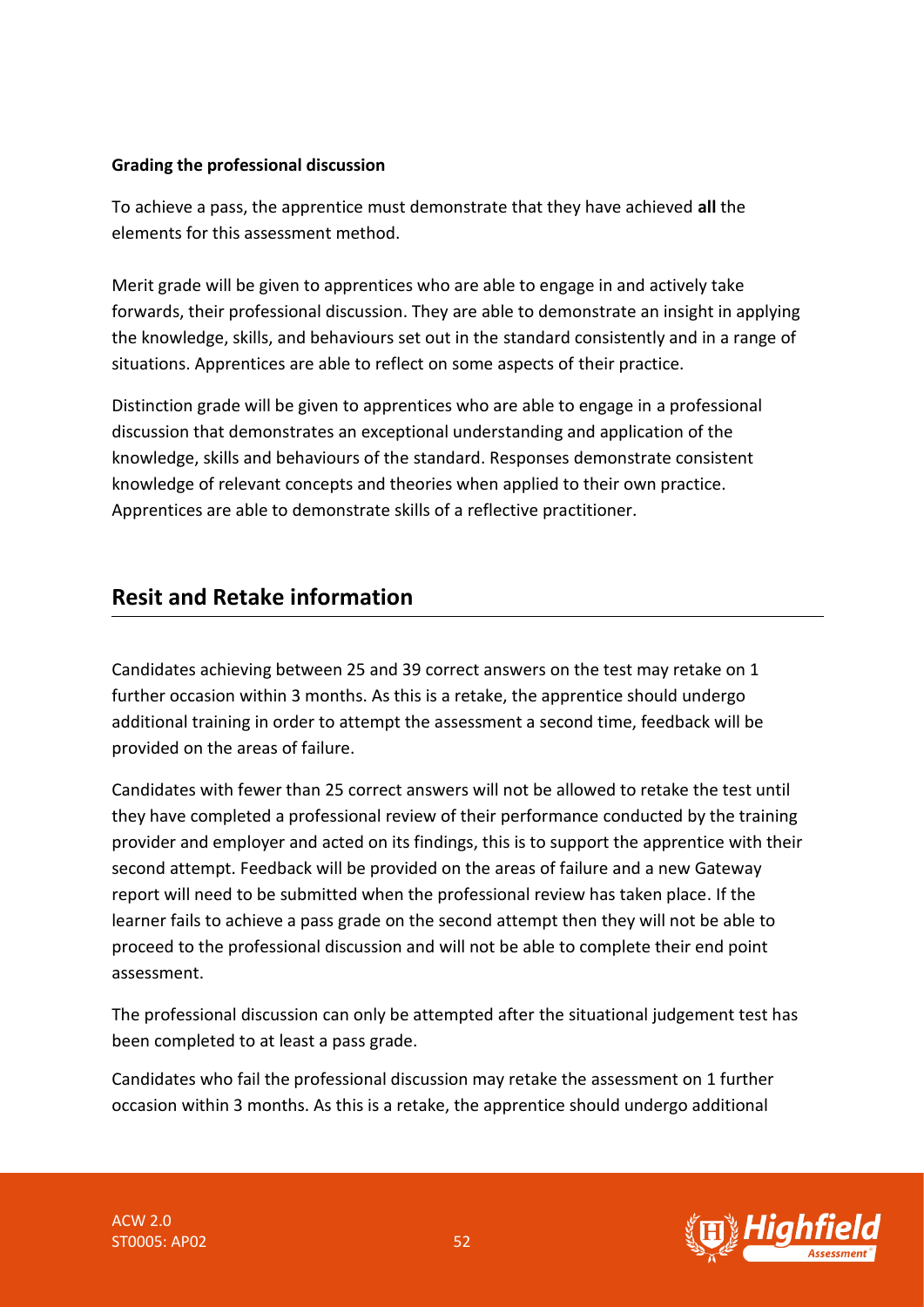training in order to attempt the assessment a second time, feedback will be provided on the areas of failure.

When retaking the situational judgement test and/or professional discussion, the maximum grade that can be achieved for the activity is a pass. If the learner fails to achieve a pass grade on the second attempt they will not be able to complete their end point assessment.

Retakes should be scheduled as soon as the apprentice is ready, when practicable for the business and in line with the policies, practices and procedures of Highfield Assessment.

Resit and retake guidance in this EPA Kit has been produced to be consistent with the additional guidance provided by the EQAO and in the Adult Care Handbook for End Point Assessment.

[Click here to return to contents](#page-0-1)

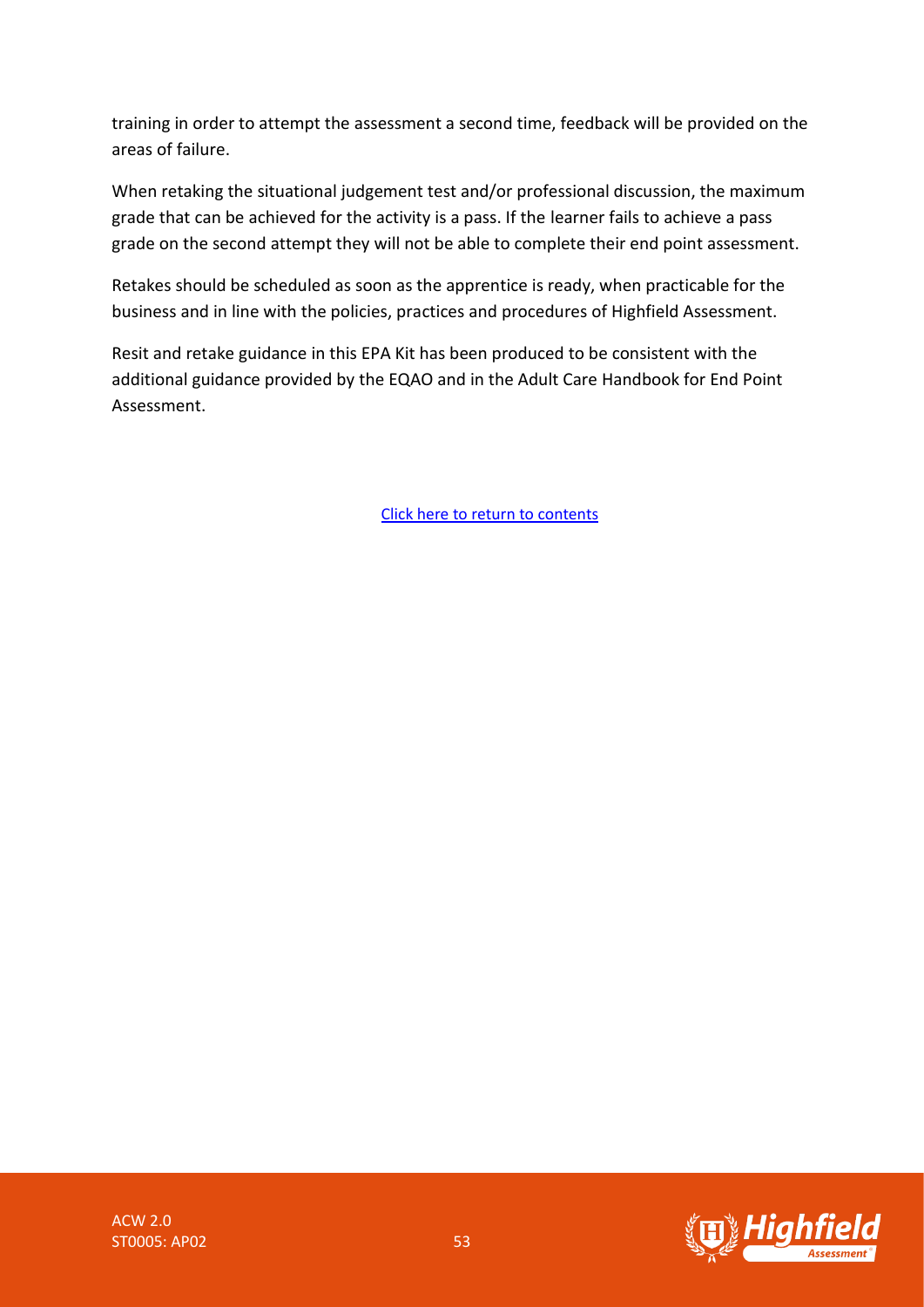# **Assessing the Situation Judgement Test**

The situational judgement test will take place under examination conditions. The 60-question multiple-choice test (with situational judgement questions) will present the candidate with a range of real-life scenarios drawn from the knowledge elements of the standard. They will focus on the higher order competencies rather than factual recall.

- To achieve a pass, apprentices must achieve a minimum of 40 out of 60
- To achieve a merit, apprentices must achieve a minimum of 50 out of 60
- To achieve a distinction, apprentices must achieve a minimum of 55 out of 60

The criteria for the situational judgement test are the knowledge-based outcomes described earlier in this EPA kit.

### **Before the assessment**

The Situational Judgement Test must be achieved to at least a pass grade, before moving onto the professional discussion.

Employer/training provider should:

- brief the apprentice on the areas to be assessed by the situational judgement test
- ensure the apprentice knows the date and location of the assessment
- in readiness for end-point assessment, set the apprentice a mock knowledge test. A mock test is available as a paper-based test on the Highfield Assessment website and also on the Highfield mock e-assessment system.



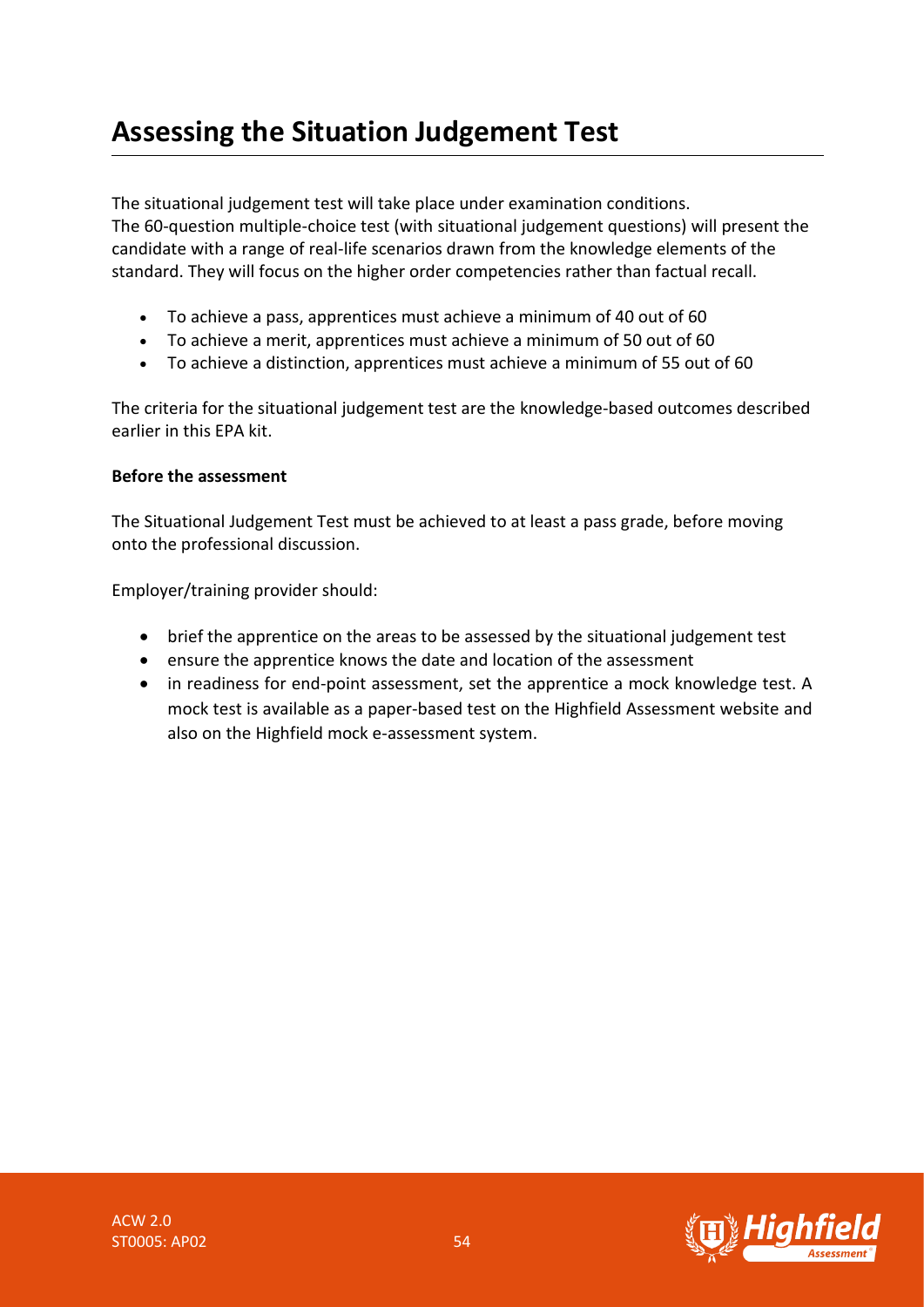# **Situational judgement test criteria**

| Element: The job they have to do, their main tasks and responsibilities                                                                                                                                                                                        |                                                                                                                                                                                                                                                      |  |
|----------------------------------------------------------------------------------------------------------------------------------------------------------------------------------------------------------------------------------------------------------------|------------------------------------------------------------------------------------------------------------------------------------------------------------------------------------------------------------------------------------------------------|--|
| The apprentice will know and understand                                                                                                                                                                                                                        | Indicative assessment criteria:                                                                                                                                                                                                                      |  |
| KA1 The tasks and responsibilities of the job<br>role relevant to the context of the service in<br>which they are working. This could include<br>supporting with social activities, monitoring<br>health, assisting with eating, mobility and<br>personal care | K1.1<br>Describe tasks and responsibilities<br>of own role<br>K1.2<br>Outline how own role fits within the<br>structure and context of the<br>organisation                                                                                           |  |
| KA2 Professional boundaries and limits of<br>their training and expertise                                                                                                                                                                                      | K1.3<br>Describe the importance of<br>professional boundaries in adult<br>care<br>K1.4<br>Outline limits of responsibility<br>based on own training and<br>expertise                                                                                 |  |
| KA3 Relevant statutory standards and<br>codes of practice for their role                                                                                                                                                                                       | K1.5<br>Identify statutory standards that<br>influence own role<br>K1.6<br>Describe how statutory standards<br>and codes of practice influence own<br>role                                                                                           |  |
| KA4 What the 'duty of care' is in practice                                                                                                                                                                                                                     | Define duty of care<br>K1.7<br>Describe how duty of care relates<br>K1.8<br>to duty of candour<br>Explain how duty of care affects<br>K1.9<br>own role                                                                                               |  |
| KA5 How to contribute towards the<br>development and creation of a care plan<br>underpinned by the individual's<br>preferences in regard to the way they want<br>to be supported                                                                               | K1.10<br>Explain the importance of using an<br>individual care plan<br>Describe how to contribute to the<br>K1.11<br>development of an individual's care<br>plan<br>K1.12<br>Describe how to find out the<br>individual's preferences in relation    |  |
| KA6 How to identify, respond to and<br>escalate changes to physical, social, and<br>emotional needs of individuals                                                                                                                                             | to the way they want to be<br>supported<br>List physical, social and emotional<br>K1.13<br>needs of individuals<br>Explain how to identify, respond to<br>K1.14<br>and escalate changes to physical,<br>social and emotional needs of<br>individuals |  |

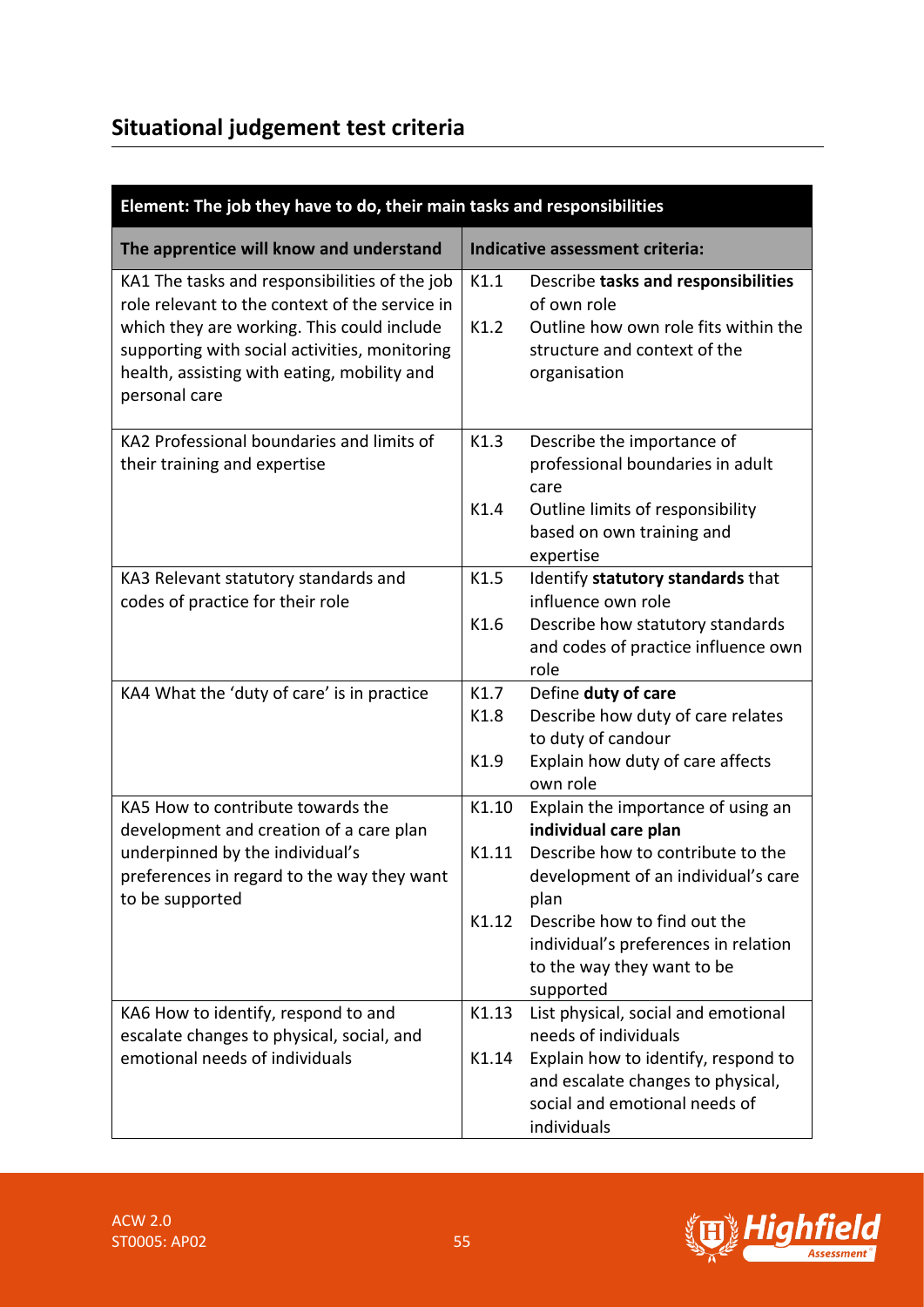| KA7 How to access, follow and be       |       | K1.15 Outline how to access regulations |
|----------------------------------------|-------|-----------------------------------------|
| compliant with regulations and         |       | and organisational policies and         |
| organisational policies and procedures |       | procedures                              |
|                                        | K1.16 | Explain how regulations and             |
|                                        |       | organisational policies and             |
|                                        |       | procedures are implemented in           |
|                                        |       | own role                                |

| Element: The importance of having the right values and behaviours    |      |                                                                                                                      |  |
|----------------------------------------------------------------------|------|----------------------------------------------------------------------------------------------------------------------|--|
| The apprentice will know and understand:                             |      | Indicative assessment criteria:                                                                                      |  |
| KB8 How to support and enable individuals                            | K2.1 | Define person centred values                                                                                         |  |
| to achieve their personal aims and goals                             | K2.2 | Explain the importance of working<br>in a way that embeds person<br>centred values                                   |  |
|                                                                      | K2.3 | Explain why risk-taking can be part<br>of a person-centred approach                                                  |  |
|                                                                      | K2.4 | Explain how to work in a way that<br>supports and enables individuals to<br>achieve their personal aims and<br>goals |  |
| KB9 What dignity means in how to work<br>with individuals and others | K2.5 | Explain how to promote dignity in<br>own role with individuals and<br>others                                         |  |
| KB10 The importance of respecting                                    | K2.6 | Explain what is meant by:                                                                                            |  |
| diversity and treating everyone equally                              |      | Diversity                                                                                                            |  |
|                                                                      |      | Equality                                                                                                             |  |
|                                                                      |      | Inclusion                                                                                                            |  |
|                                                                      |      | Discrimination                                                                                                       |  |
|                                                                      | K2.7 | Illustrate the importance of<br>respecting diversity and promoting<br>equality                                       |  |
|                                                                      | K2.8 | Give examples of practices that<br>respect diversity and promote<br>equality                                         |  |

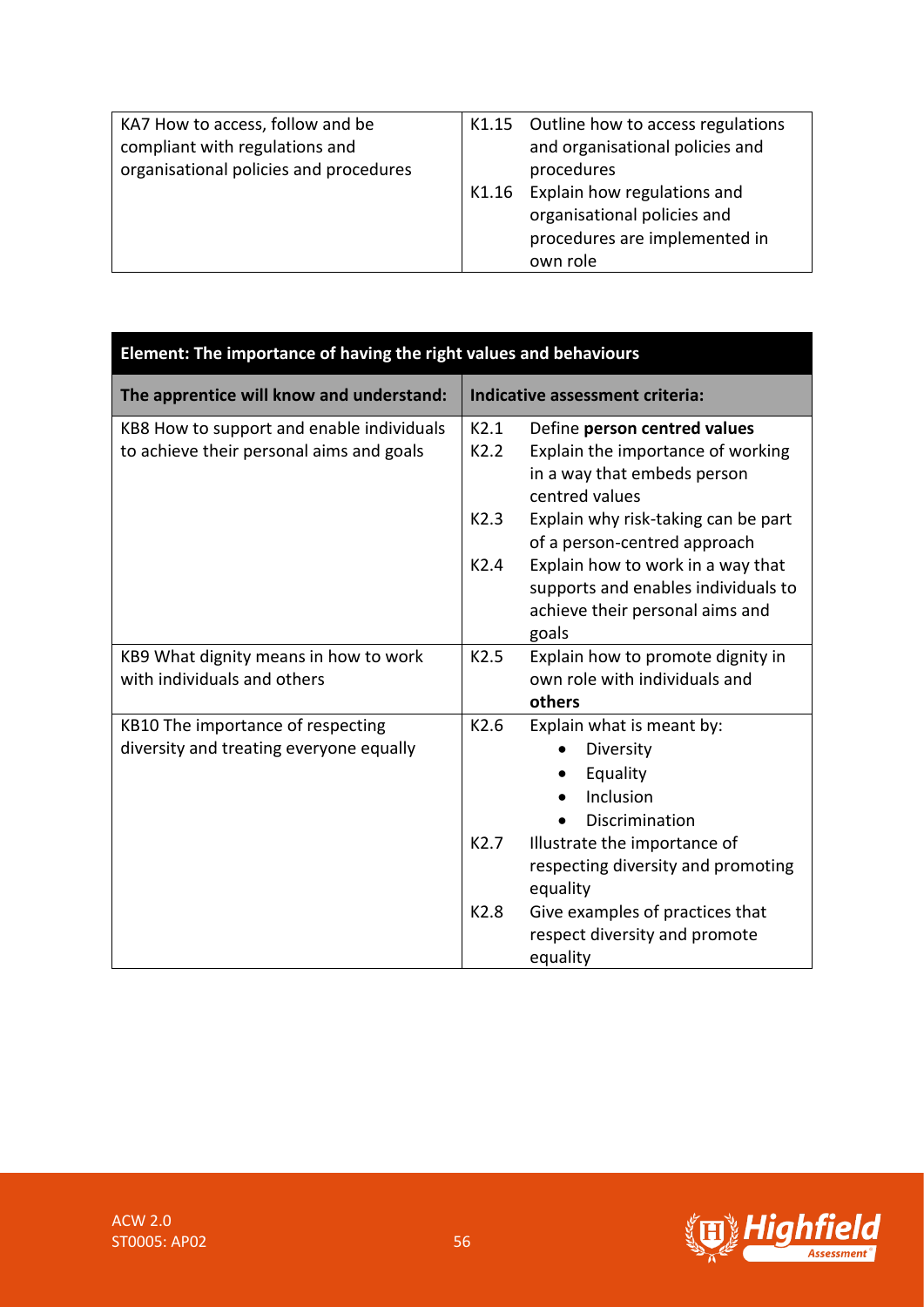| <b>Element: The importance of communication</b>                                                |                                                                                                                                                                         |  |
|------------------------------------------------------------------------------------------------|-------------------------------------------------------------------------------------------------------------------------------------------------------------------------|--|
| The apprentice will know and understand:                                                       | Indicative assessment criteria:                                                                                                                                         |  |
| KC11 The barriers to communication                                                             | K3.1<br>Identify barriers to communication<br>K3.2<br>Give examples of ways to reduce<br>barriers to communication                                                      |  |
|                                                                                                | K3.3<br>Describe ways to check that<br>communication has been<br>understood                                                                                             |  |
|                                                                                                | K3.4<br>List sources of information, support<br>and services to enable                                                                                                  |  |
|                                                                                                | communication with individuals<br>and others                                                                                                                            |  |
| KC12 The impact of non-verbal<br>communication                                                 | K3.5<br>List types of non-verbal<br>communication                                                                                                                       |  |
|                                                                                                | Give examples of situations when<br>K3.6<br>non-verbal communication is used                                                                                            |  |
|                                                                                                | K3.7<br>Explain the impact of using non-<br>verbal communication methods to<br>support individuals                                                                      |  |
| KC13 The importance of active listening                                                        | K3.8<br>Define active listening                                                                                                                                         |  |
|                                                                                                | K3.9<br>Explain how to use active listening<br>in own role                                                                                                              |  |
|                                                                                                | K3.10<br>Explain the importance of active<br>listening                                                                                                                  |  |
| KC14 How the way they communicate can<br>affect others                                         | K3.11<br>Assess how own communication<br>can affect individuals and others                                                                                              |  |
| KC15 About different forms of<br>communication e.g. signing,                                   | K3.12<br>Describe different ways that<br>individuals communicate                                                                                                        |  |
| communication boards etc                                                                       | K3.13<br>Describe how to establish<br>individuals' communication and<br>language needs, wishes and                                                                      |  |
|                                                                                                | preferences                                                                                                                                                             |  |
| KC16 How to find out the best way to<br>communicate with the individual they are<br>supporting | K3.14 Describe methods of communication<br>used to meet individuals' communication<br>needs, wishes and preferences                                                     |  |
| KC17 How to make sure confidential<br>information is kept safe                                 | K3.15<br>Define the term 'confidentiality'<br>K3.16<br>Identify legislation and agreed<br>ways of working in relation to the<br>confidential handling of<br>information |  |

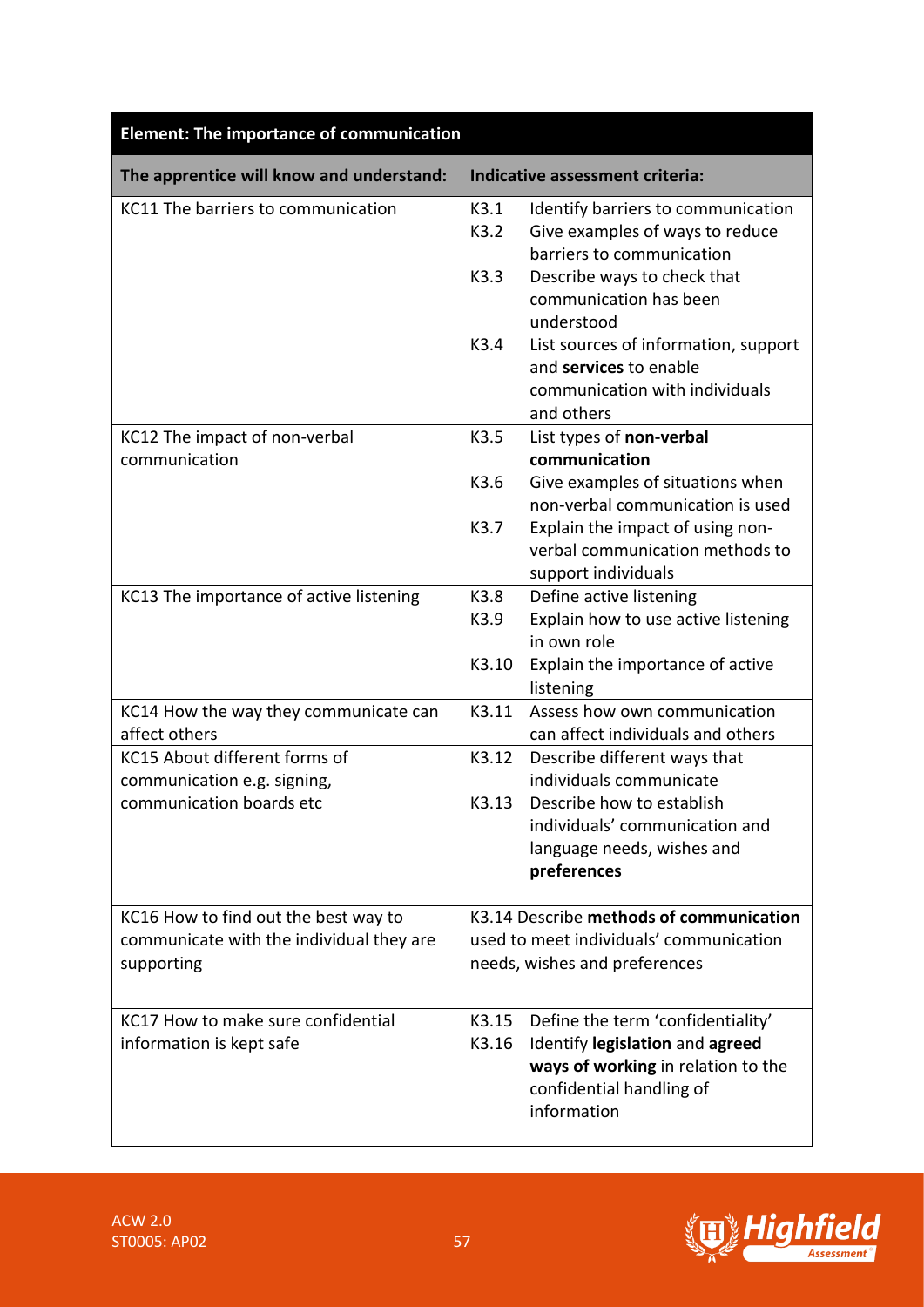|                                                                                         | K3.17                | Describe ways of handling<br>confidential information                                                                                       |
|-----------------------------------------------------------------------------------------|----------------------|---------------------------------------------------------------------------------------------------------------------------------------------|
| Element: How to support individuals to remain safe from harm (Safeguarding)             |                      |                                                                                                                                             |
| The apprentice will know and understand:                                                |                      | Indicative assessment criteria:                                                                                                             |
| KD18 What abuse is and what to do when<br>they have concerns someone is being<br>abused | K4.1<br>K4.2<br>K4.3 | Define different types of abuse<br>List the signs and symptoms of<br>different types of abuse<br>Describe factors that may                  |
|                                                                                         | K4.4                 | contribute to an individual being<br>more vulnerable to abuse<br>Explain the actions to take if there<br>are concerns that an individual is |
|                                                                                         | K4.5                 | being abused<br>Explain the actions to take if an<br>individual alleges that they are                                                       |
|                                                                                         | K4.6                 | being abused<br>State ways to ensure evidence of<br>abuse is preserved                                                                      |
| KD19 The national and local strategies for<br>safeguarding and protection from abuse    | K4.7                 | Outline national policies for<br>safeguarding and protection from<br>abuse                                                                  |
|                                                                                         | K4.8                 | Outline local strategies for<br>safeguarding and protection from<br>abuse                                                                   |
| KD20 What to do when receiving comments<br>and complaints                               | K4.9                 | Describe the importance of an<br>accessible complaints procedure for<br>reducing the likelihood of abuse                                    |
|                                                                                         | K4.10                | Explain the actions to take when<br>receiving comments and complaints                                                                       |
| KD21 How to recognise unsafe practices in<br>the workplace                              | K4.11                | Give examples of unsafe practices<br>that may affect the wellbeing of<br>individuals                                                        |
|                                                                                         | K4.12                | Explain the actions to take if unsafe<br>practices have been identified                                                                     |
|                                                                                         | K4.13                | Explain the actions to take if unsafe<br>practices have been reported but<br>nothing has been done in response                              |
| KD22 The importance and process of                                                      | K4.14                | Define the term whistleblowing                                                                                                              |
| whistleblowing                                                                          | K4.15                | Assess the importance of                                                                                                                    |
|                                                                                         | K4.16                | whistleblowing in adult care<br>Describe the process for<br>whistleblowing                                                                  |

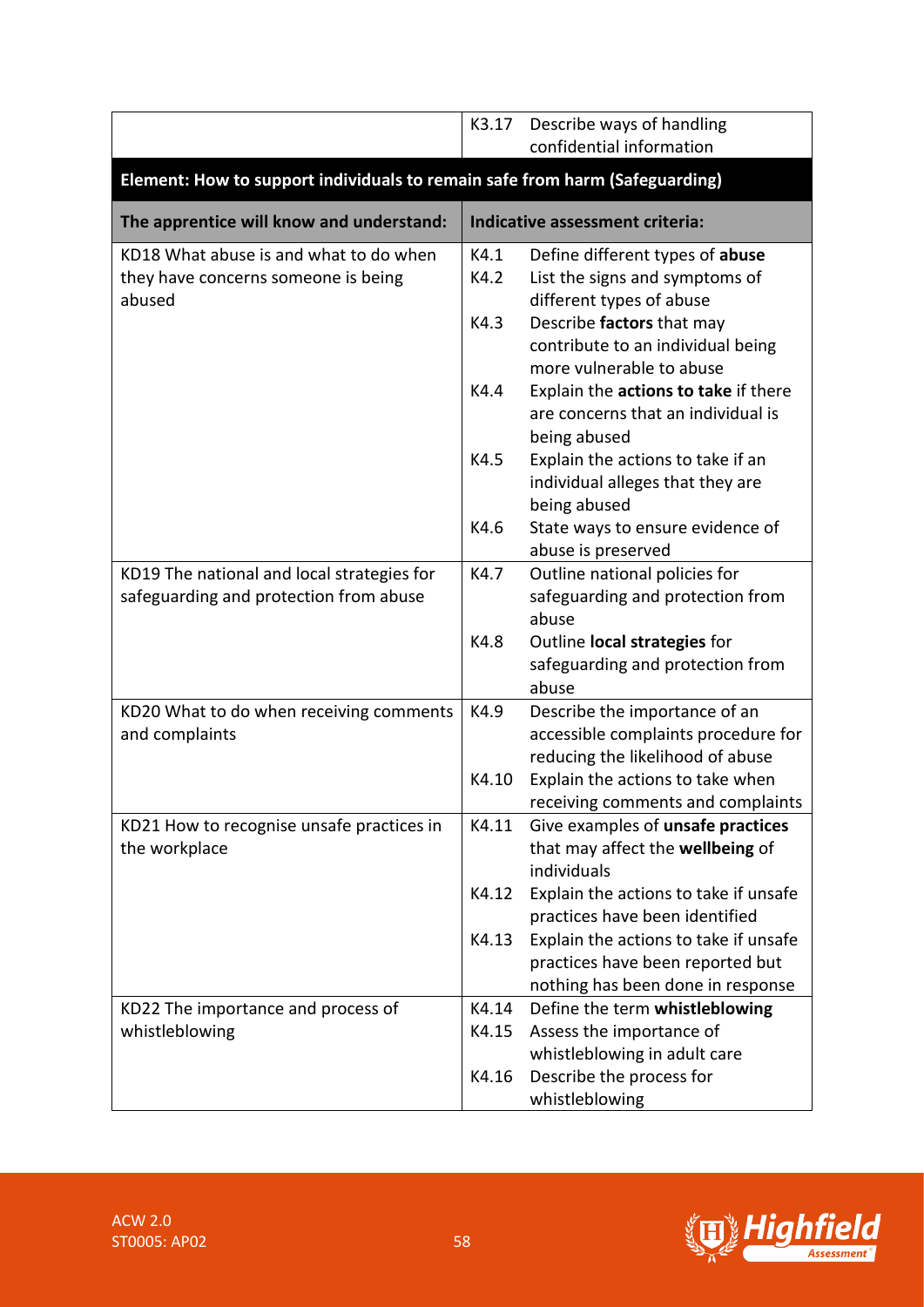| KD23 How to address any dilemmas they<br>may face between a person's rights and | K4.17 | Give examples of dilemmas that<br>may be faced between a person's |
|---------------------------------------------------------------------------------|-------|-------------------------------------------------------------------|
| their safety                                                                    |       | rights and their safety                                           |
|                                                                                 | K4.18 | Describe how to address dilemmas                                  |
|                                                                                 |       | that may be faced between a                                       |
|                                                                                 |       | person's rights and their safety                                  |

| Element: How to promote health and wellbeing for the individuals they support and<br>work colleagues |                                                                                                                                                                                           |
|------------------------------------------------------------------------------------------------------|-------------------------------------------------------------------------------------------------------------------------------------------------------------------------------------------|
| The apprentice will know and understand:                                                             | Indicative assessment criteria:                                                                                                                                                           |
| KE24 The health and safety responsibilities<br>of self, employer and workers                         | Outline legislation and regulations<br>K5.1<br>relating to health and safety in<br>adult care<br>K5.2<br>Describe responsibilities for health<br>and safety of:                           |
|                                                                                                      | Self<br>$\bullet$                                                                                                                                                                         |
|                                                                                                      | Employer<br>Worker                                                                                                                                                                        |
|                                                                                                      | $\bullet$<br>Others in the work setting                                                                                                                                                   |
| KE25 How to keep safe in the work<br>environment                                                     | K5.3<br>Describe agreed ways of working<br>for health and safety                                                                                                                          |
|                                                                                                      | List health and safety tasks that<br>K5.4<br>should only be carried out with<br>specialist training                                                                                       |
|                                                                                                      | Outline sources of information,<br>K5.5<br>guidance and support relating to<br>health and safety                                                                                          |
| KE26 What to do when there is an accident<br>or sudden illness                                       | K5.6<br>Describe types of accidents or<br>sudden illness that may occur                                                                                                                   |
|                                                                                                      | Outline the procedures to be<br>K5.7<br>followed if an accident or sudden<br>illness should occur                                                                                         |
| KE27 What to do with hazardous<br>substances                                                         | K5.8<br>Identify hazardous substances and<br>materials that may be found in<br>adult care                                                                                                 |
|                                                                                                      | K5.9<br>Outline safe practices for:<br>Storing hazardous<br>substances and materials<br>Using hazardous substances<br>and materials<br>Disposing of hazardous<br>substances and materials |

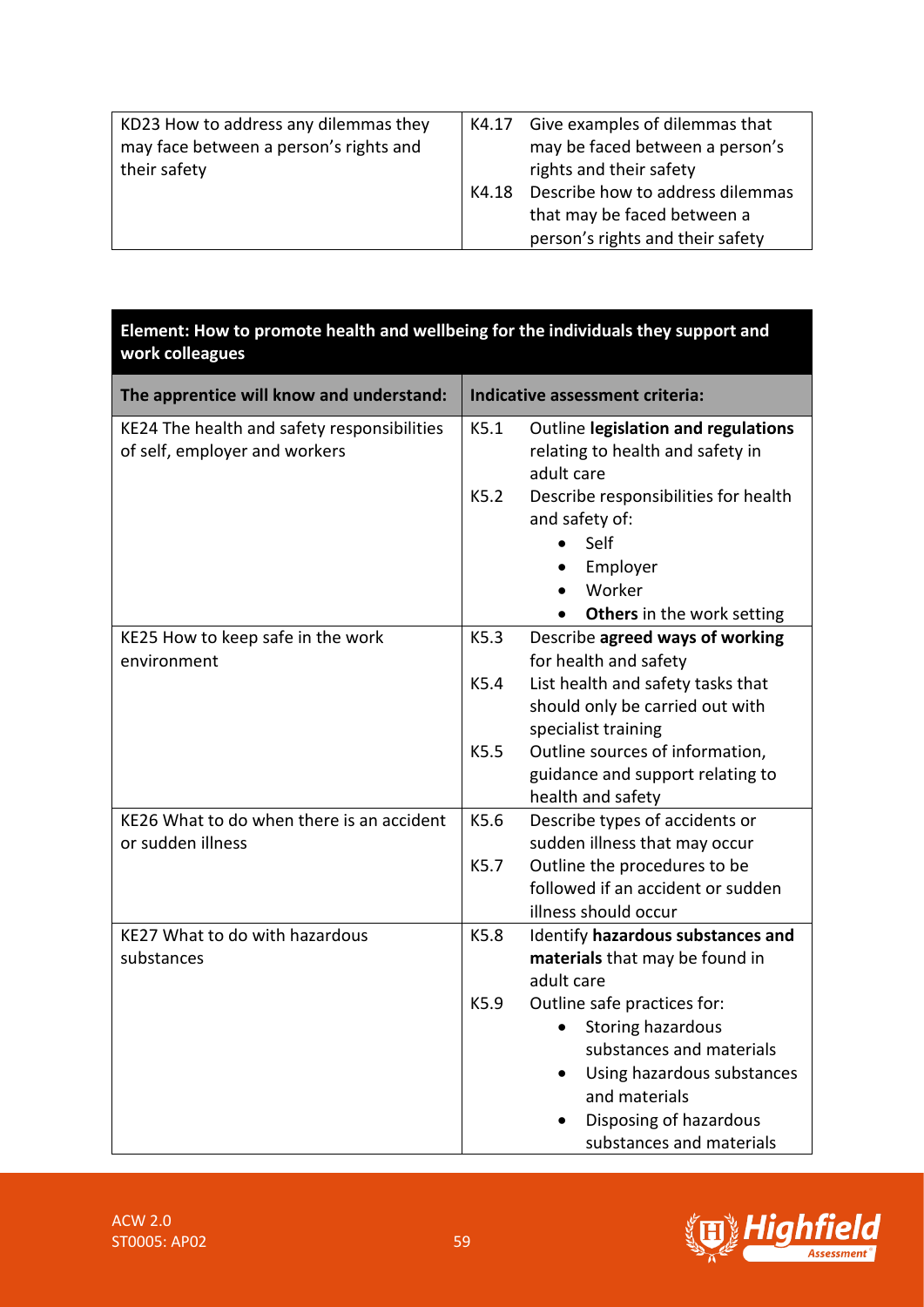| KE28 How to promote fire safety            | K5.10 | Describe how to prevent fires from<br>starting or spreading                              |
|--------------------------------------------|-------|------------------------------------------------------------------------------------------|
|                                            | K5.11 | Outline what to do in the event of a<br>fire                                             |
|                                            |       |                                                                                          |
| KE29 How to reduce the spread of infection | K5.12 | Identify the roles and<br>responsibilities in the prevention<br>and control of infection |
|                                            | K5.13 | Describe the causes and spread of<br>infection                                           |
|                                            | K5.14 | Describe ways to reduce the spread<br>of infection                                       |
|                                            | K5.15 | Outline ways to ensure that own                                                          |
|                                            |       | health and hygiene does not pose a<br>risk to others                                     |
| KE30 What a risk assessment is and how it  | K5.16 | Outline the difference between a                                                         |
| can be used to promote person centred      |       | hazard and a risk                                                                        |
| care safely                                | K5.17 | Explain the purpose of risk                                                              |
|                                            |       | assessment in adult care                                                                 |
|                                            | K5.18 | Explain how risk assessments can                                                         |
|                                            |       | be used to promote person centred<br>care safely                                         |

| Element: How to work professionally, including their own professional development             |                                                                                                                                             |  |
|-----------------------------------------------------------------------------------------------|---------------------------------------------------------------------------------------------------------------------------------------------|--|
| The apprentice will know and understand:                                                      | Indicative assessment criteria:                                                                                                             |  |
| KF31 What a professional relationship is<br>with the person being supported and<br>colleagues | K6.1<br>Explain how a professional<br>relationship is different from a<br>personal relationship                                             |  |
|                                                                                               | K6.2<br>Compare the differences between<br>professional relationships with<br>individuals and others                                        |  |
| KF32 How to work together with other                                                          | K6.3<br>Define the term co-production                                                                                                       |  |
| people and organisations in the interest of<br>the person being supported                     | K6.4<br>Explain the importance of working<br>in partnership with individuals and<br>others                                                  |  |
|                                                                                               | K6.5<br>Give examples of how to work in<br>partnership with individuals and<br>others in the interests of the<br>individual being supported |  |

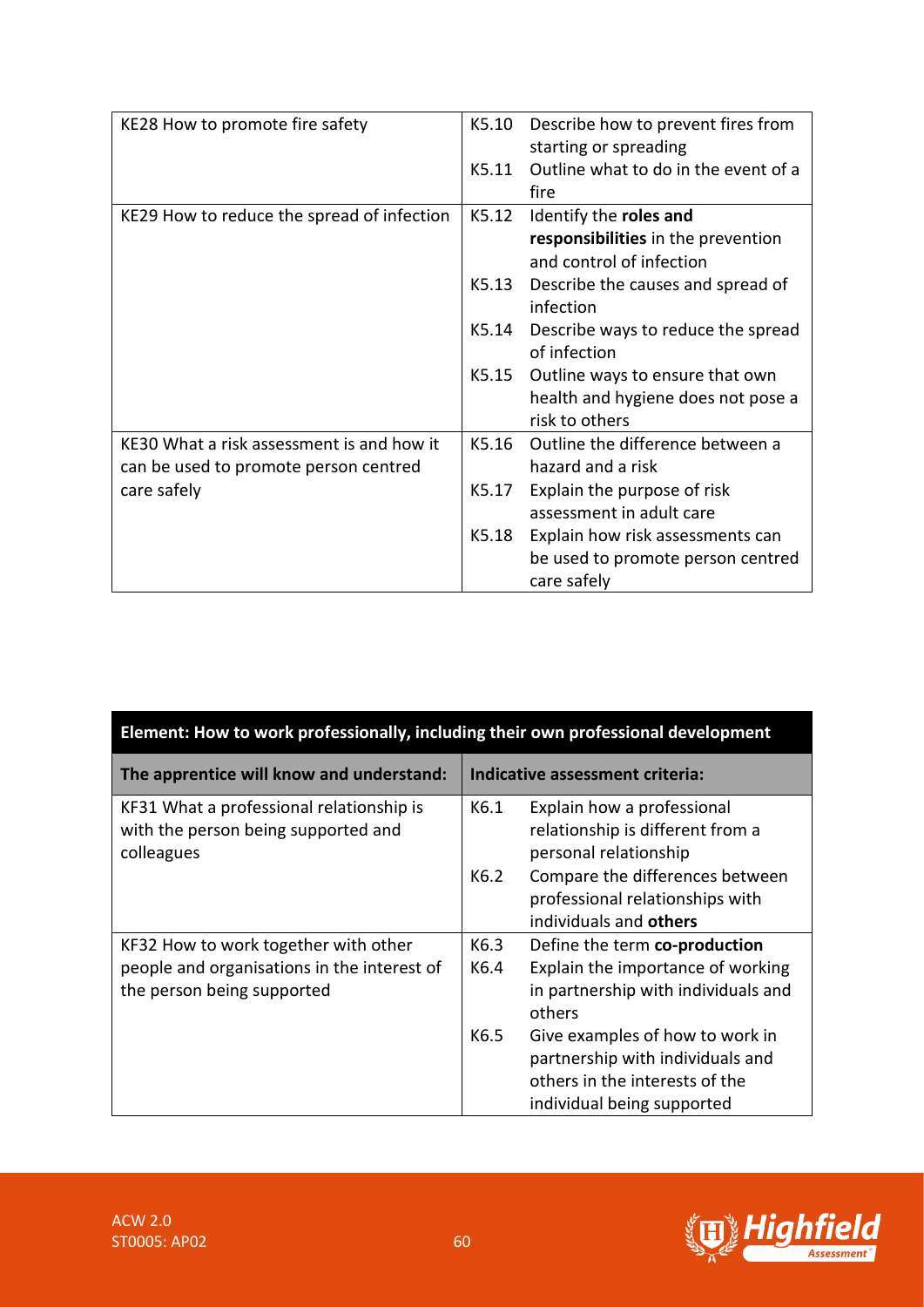| KF33 How to be actively involved in their    | K6.6  | Identify sources of information and  |
|----------------------------------------------|-------|--------------------------------------|
| personal development plan                    |       | support for own learning and         |
|                                              |       | development                          |
|                                              | K6.7  | Explain how to use feedback from     |
|                                              |       | individuals and others to support    |
|                                              |       | own learning and development         |
|                                              | K6.8  | Explain how reflecting on practice   |
|                                              |       | contributes to own learning and      |
|                                              |       | development                          |
|                                              | K6.9  | Describe the process for agreeing a  |
|                                              |       | personal development plan and        |
|                                              |       | who should be involved               |
| KF34 The importance of excellent core skills | K6.10 | Give examples of the core skills in: |
| in writing, numbers and information          |       | writing                              |
| technology                                   |       | number and                           |
|                                              |       | information technology               |
|                                              |       | that are essential to own role       |
|                                              | K6.11 | Explain the importance of excellent  |
|                                              |       | core skills in writing, number and   |
|                                              |       | information technology for workers   |
|                                              |       | in adult care                        |
| KF35 What to do to develop, sustain and      | K6.12 | Describe what is meant by personal   |
| exhibit a positive attitude and personal     |       | resilience                           |
| resilience                                   | K6.13 | Explain why a positive attitude and  |
|                                              |       | personal resilience is essential to  |
|                                              |       | workers in adult care                |
|                                              | K6.14 | Explain how to develop, sustain      |
|                                              |       | and exhibit a positive attitude and  |
|                                              |       | personal resilience                  |
| KF36 Where and how to access specialist      | K6.15 | Identify specialist knowledge that   |
| knowledge when needed to support             |       | may be needed to support             |
| performance of the job role                  |       | performance in own role              |
|                                              | K6.16 | Identify where and how to access     |
|                                              |       | specialist knowledge to support      |
|                                              |       | performance in own role              |

[Click here to return to contents](#page-0-1)



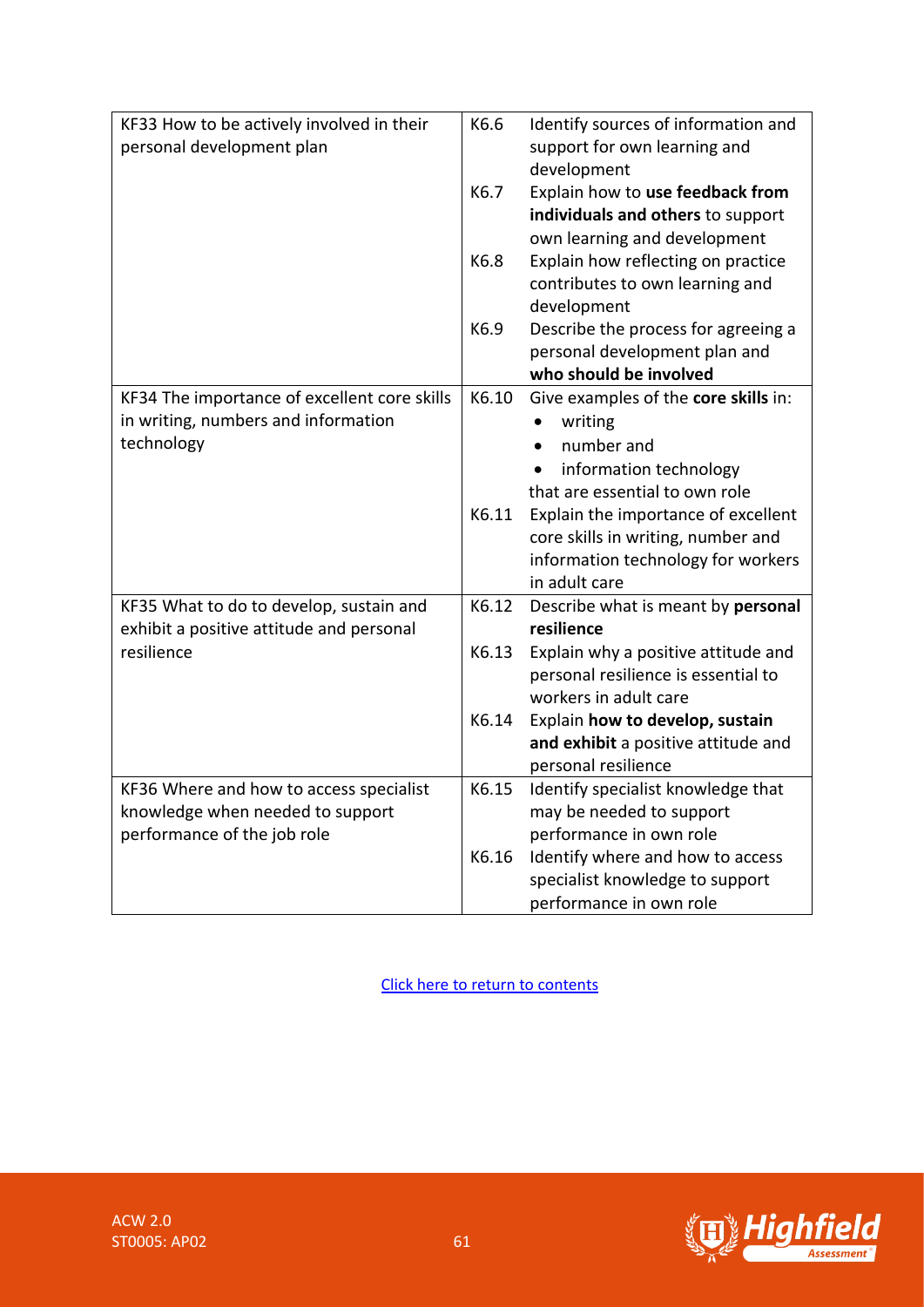# **Assessing the Professional Discussion**

The professional discussion will be a structured discussion between the apprentice and the end-point assessor, following the situational judgement test, to establish the apprentice's understanding and application of the skills and behaviours of the standard. A representative of the employer may be involved in the professional discussion. This is **not** a requirement, and the End Point Assessor has responsibility for grading the assessment.

The professional discussion will draw questions and amplifications from prior learning and experience including, where applicable, the candidate's self-assessment and supporting evidence including testimonies from users of services.

The professional discussion will need to take place in a suitable environment which may be the apprentice's place of work and should last for a maximum of 45 minutes. The discussion will be against set criteria outlined in the following pages and it will be appropriately structured to draw out the best of the apprentice's energy, enthusiasm, competence and excellence. During the discussion, the assessor will be looking for evidence that the apprentice has exhibited the 6Cs of care, compassion, courage, communication, competence and commitment.

The purpose of the professional discussion is to:

- confirm and validate judgements about the quality of work
- explore aspects of the work, including how it was carried out, in more detail
- discuss how the apprentice would behave in specific scenarios
- ask questions in relation to personal development and reflection
- provide a basis for the end-point assessor to make a decision about the grade to be awarded

### **Before the assessment**

The professional discussion can only be attempted after the situational judgement test has been completed to at least a pass grade.

Employer/training provider should:

- plan the professional discussion to allow the apprentice the opportunity to demonstrate each of the required standards
- ensure the apprentice knows the date and location of the assessment
- ensure the apprentice knows which adult care worker standards will be assessed

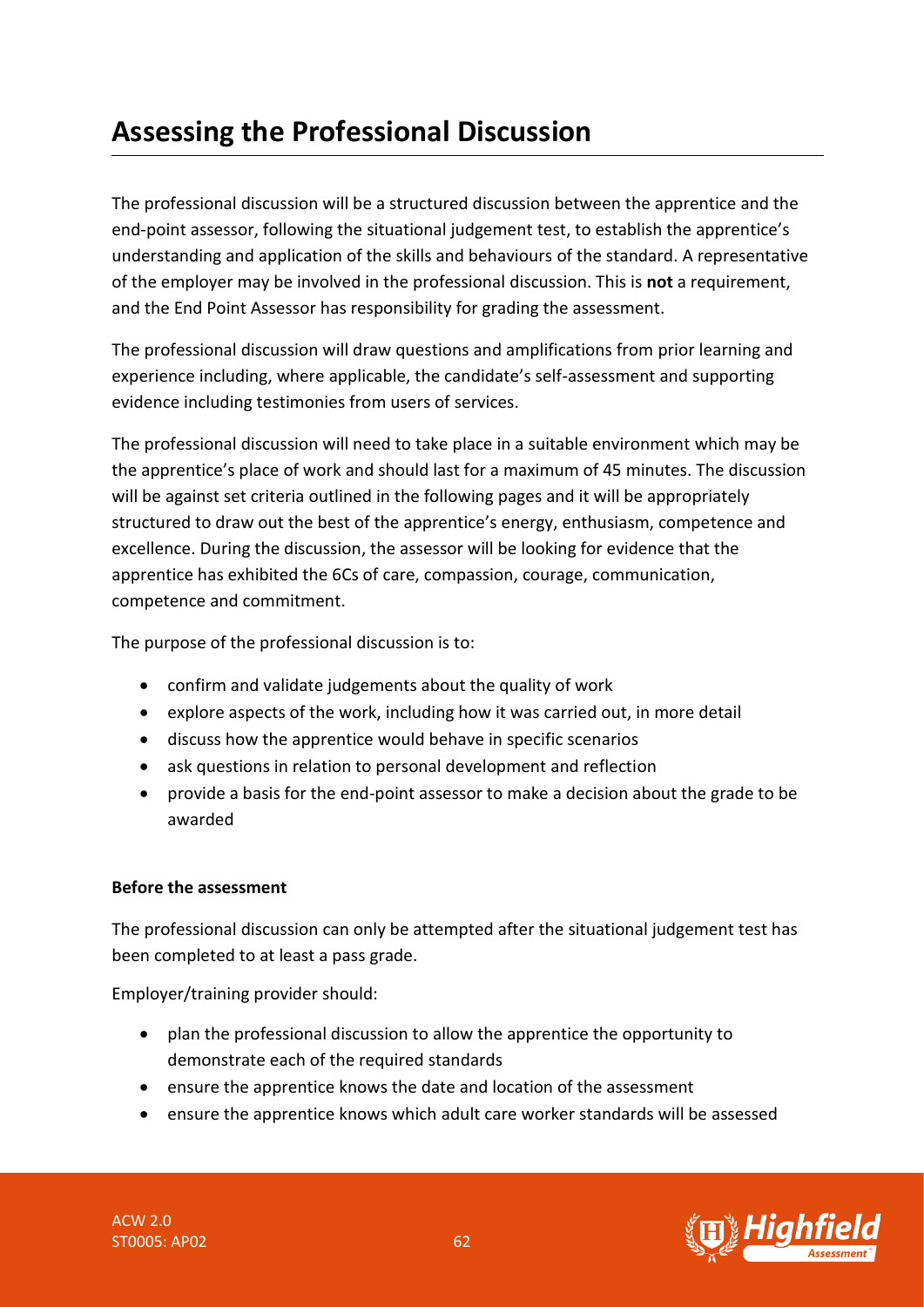- encourage the apprentice to reflect on their experience and learning on-programme to understand what is required to meet the standard
- encourage the apprentice to reflect and apply the professional discussion to their testimonies from users and self-reflection where applicable
- be prepared to provide clarification to the apprentice, and signpost them to relevant parts of their on-programme experience as preparation for this assessment

It is suggested that a trial run is carried out by the apprentice in advance of the EPA with the training provider/employer giving feedback on any areas for improvement.

### **Grading the professional discussion**

To achieve a pass, the apprentice must demonstrate that they have achieved **all** the elements for this assessment method.

Merit grade will be given to apprentices who are able to engage in and actively take forwards, their professional discussion. They are able to demonstrate an insight in applying the knowledge, skills, and behaviours set out in the standard consistently and in a range of situations. Apprentices are able to reflect on some aspects of their practice.

Distinction grade will be given to apprentices who are able to engage in a professional discussion that demonstrates an exceptional understanding and application of the knowledge, skills and behaviours of the standard. Responses demonstrate consistent knowledge of relevant concepts and theories when applied to their own practice. Apprentices are able to demonstrate skills of a reflective practitioner.

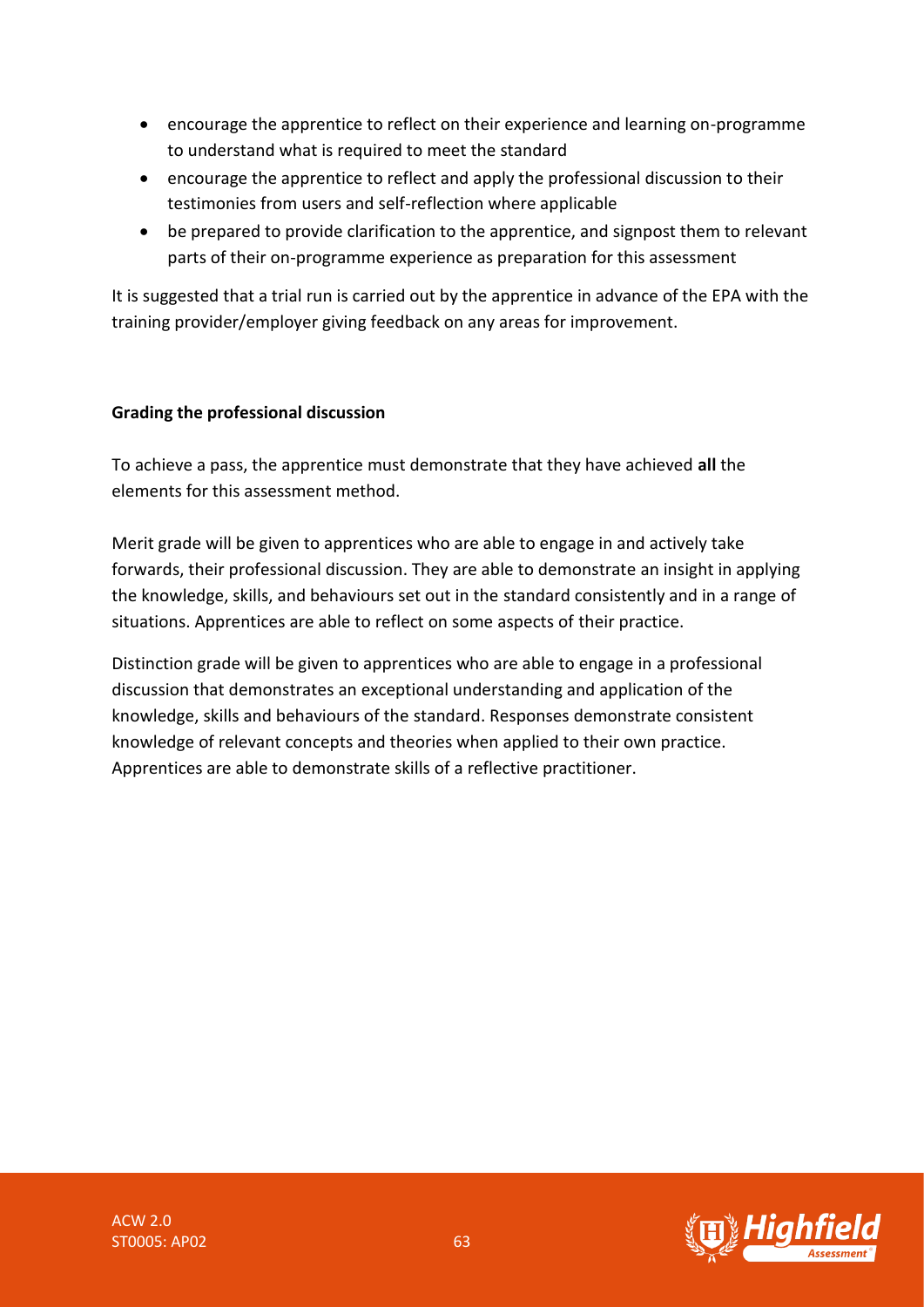## **Professional Discussion Mock Assessment**

It is the employer/training provider's responsibility to prepare apprentices for their end-point assessment, and Highfield recommends that the apprentice experiences a mock professional discussion in advance of the end-point assessment with the training provider/employer giving feedback on any areas for improvement.

In designing a mock assessment, the employer/training provider should include the following elements in its planning:

- the mock professional discussion should take place in a suitable location.
- a 45-minute time slot should be available for the professional discussion, if it is intended to be a complete mock covering all relevant standards (outlined in the following pages). However, this time may be split up to allow for progressive learning.
- consider a video or audio recording of the mock professional discussion and allow it to be available to other apprentices, especially if it is not practicable for the employer/training provider to carry out a separate mock professional discussion with each apprentice.
- ensure that the apprentice's performance is assessed by a competent trainer/assessor, and that feedback is shared with the apprentice to complete the learning experience. Mock assessment sheets are available to download from the Highfield Assessment website and may be used for this purpose.

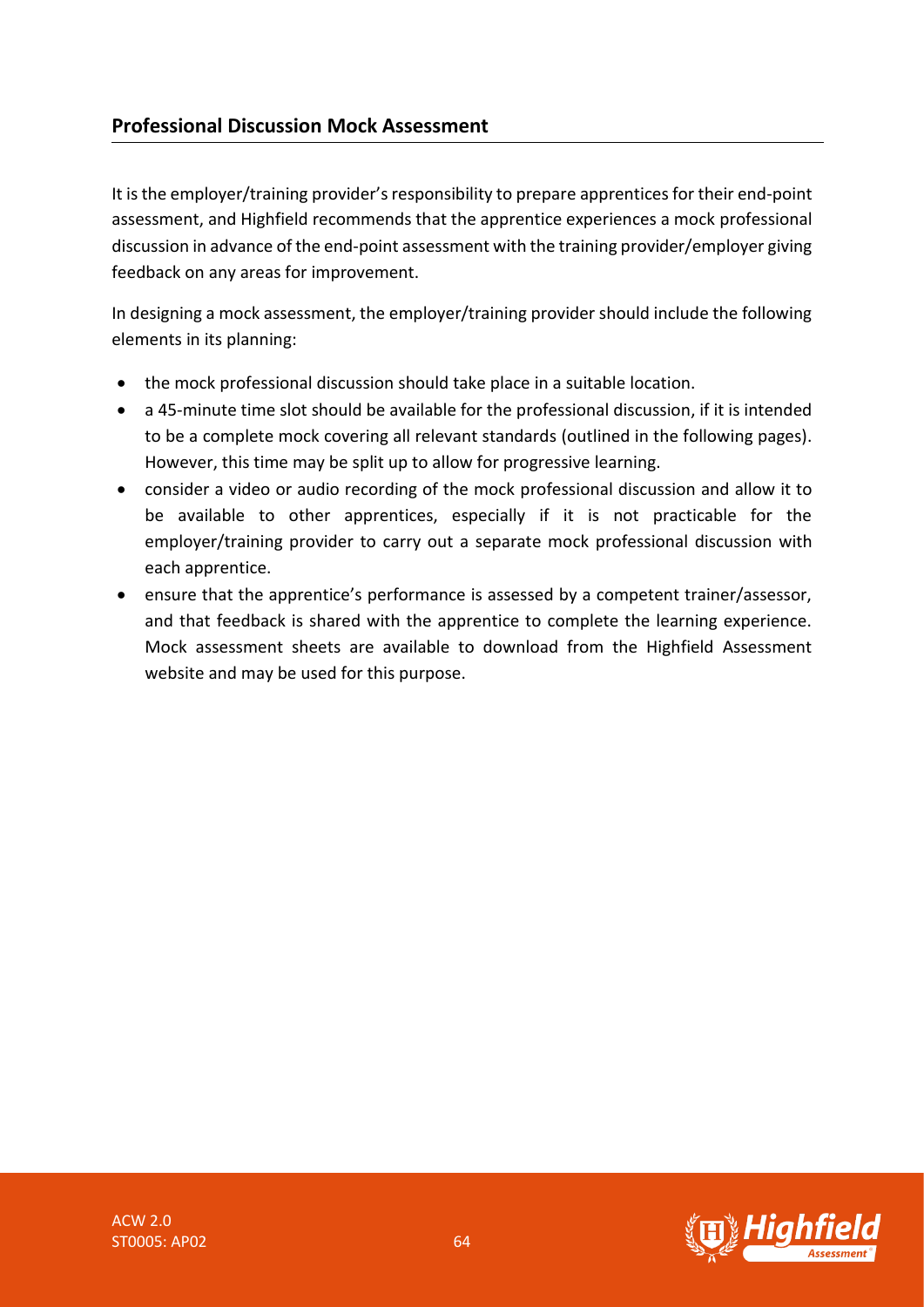# **Professional Discussion Criteria: Skills**

| The main tasks and responsibilities according to their job role |       |                                     |  |
|-----------------------------------------------------------------|-------|-------------------------------------|--|
| The apprentice will be able to:                                 |       | Indicative assessment criteria:     |  |
| SA1 - Support individuals they are                              | S7.1  | Apply person centred values to      |  |
| working with according to their                                 |       | daily working practice              |  |
| personal care/support plan                                      | S7.2  | Demonstrate person centred          |  |
|                                                                 |       | approaches that take into           |  |
|                                                                 |       | account the history, preferences,   |  |
|                                                                 |       | wishes and needs of individuals     |  |
| SA2 - Ask for help from an appropriate                          | S7.3  | Recognise own boundaries and        |  |
| person when not confident or skilled in                         |       | limitations by asking for help      |  |
| any aspect of their role                                        |       | from an appropriate person          |  |
|                                                                 |       | when necessary                      |  |
| SA3 - Provide individuals with                                  | S7.4  | Source information for              |  |
| information to enable them to have                              |       | individuals to support their        |  |
| choice about the way they are                                   |       | decision-making processes           |  |
| supported                                                       | S7.5  | Use agreed risk assessment          |  |
|                                                                 |       | processes to support individual's   |  |
|                                                                 |       | right to make choices               |  |
| SA4 - Encourage individuals to                                  | S7.6  | Demonstrate ways to encourage       |  |
| participate in the way their care and                           |       | individuals to actively participate |  |
| support is delivered                                            |       | in their care and support           |  |
| SA5 - Ensure the individual knows what                          | S7.7  | Provide individuals with            |  |
| they are agreeing to regarding the way                          |       | information to be able to give      |  |
| in which they are supported                                     |       | consent                             |  |
|                                                                 | S7.8  | Establish consent for an activity   |  |
|                                                                 |       | or action                           |  |
|                                                                 | S7.9  | Demonstrate steps to take if        |  |
|                                                                 |       | consent cannot be established       |  |
| SA6 - Contribute to the on-going                                | S7.10 | Use agreed ways of working to       |  |
| development of care/support plans for                           |       | contribute to the development       |  |
| the individual they support                                     |       | and review of care/support plans    |  |
|                                                                 |       | for individuals                     |  |
| SA7 - Support individuals with                                  | S7.11 | Explain how cognitive, physical     |  |
| cognitive, physical or sensory                                  |       | and sensory impairments may         |  |
| impairments                                                     |       | influence an individual's needs in  |  |
|                                                                 |       | relation to their care              |  |
|                                                                 | S7.12 | Explain how to adapt own care       |  |
|                                                                 |       | practice to support individuals     |  |
|                                                                 |       | with                                |  |
|                                                                 |       | cognitive                           |  |
|                                                                 |       | physical                            |  |

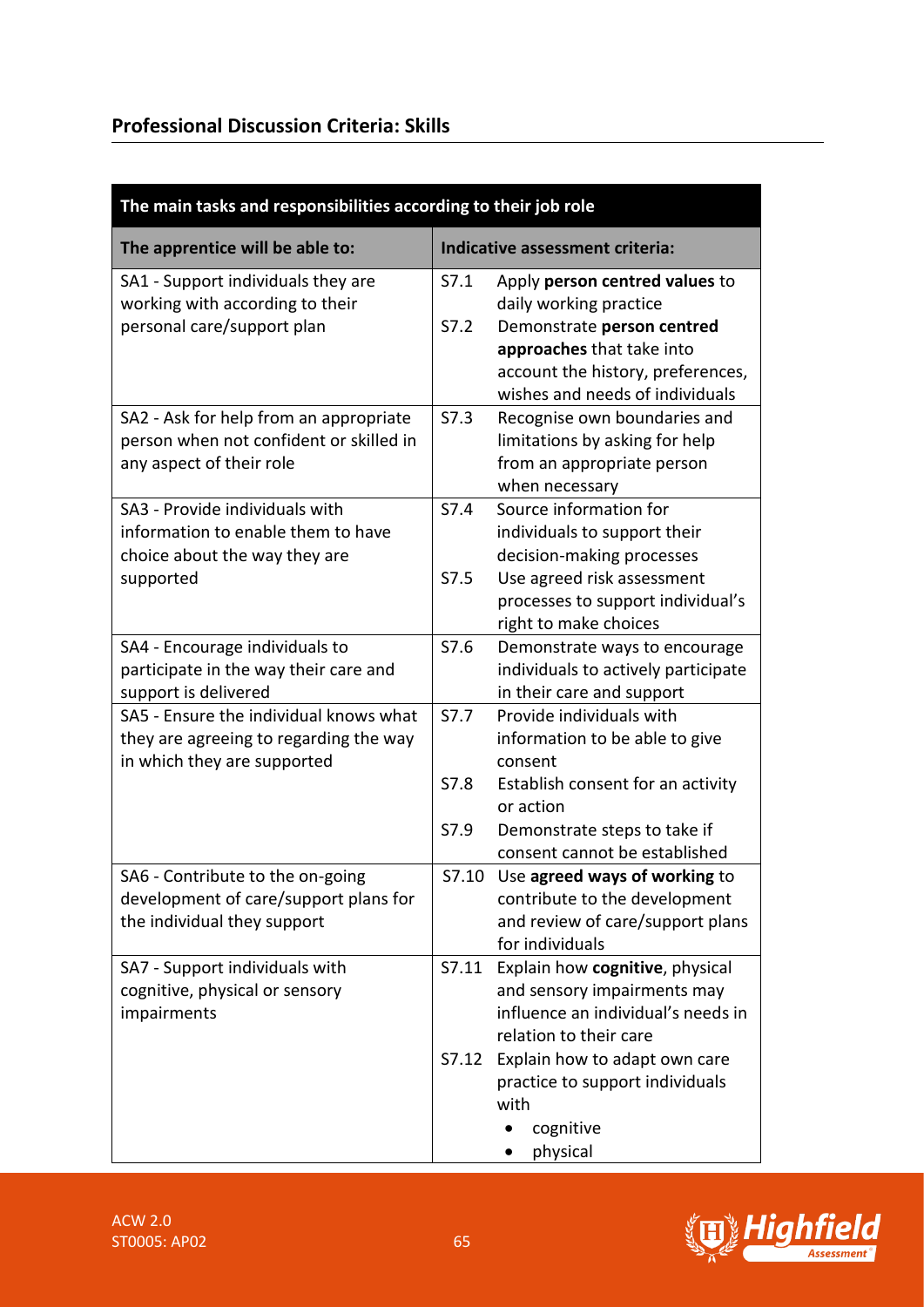| sensory<br>$\bullet$<br>impairments<br>$\bullet$<br>S7.13 Demonstrate ways to support<br>individuals with<br>cognitive<br>$\bullet$<br>physical<br>$\bullet$<br>sensory<br>$\bullet$ |
|--------------------------------------------------------------------------------------------------------------------------------------------------------------------------------------|
| impairments<br>$\bullet$                                                                                                                                                             |

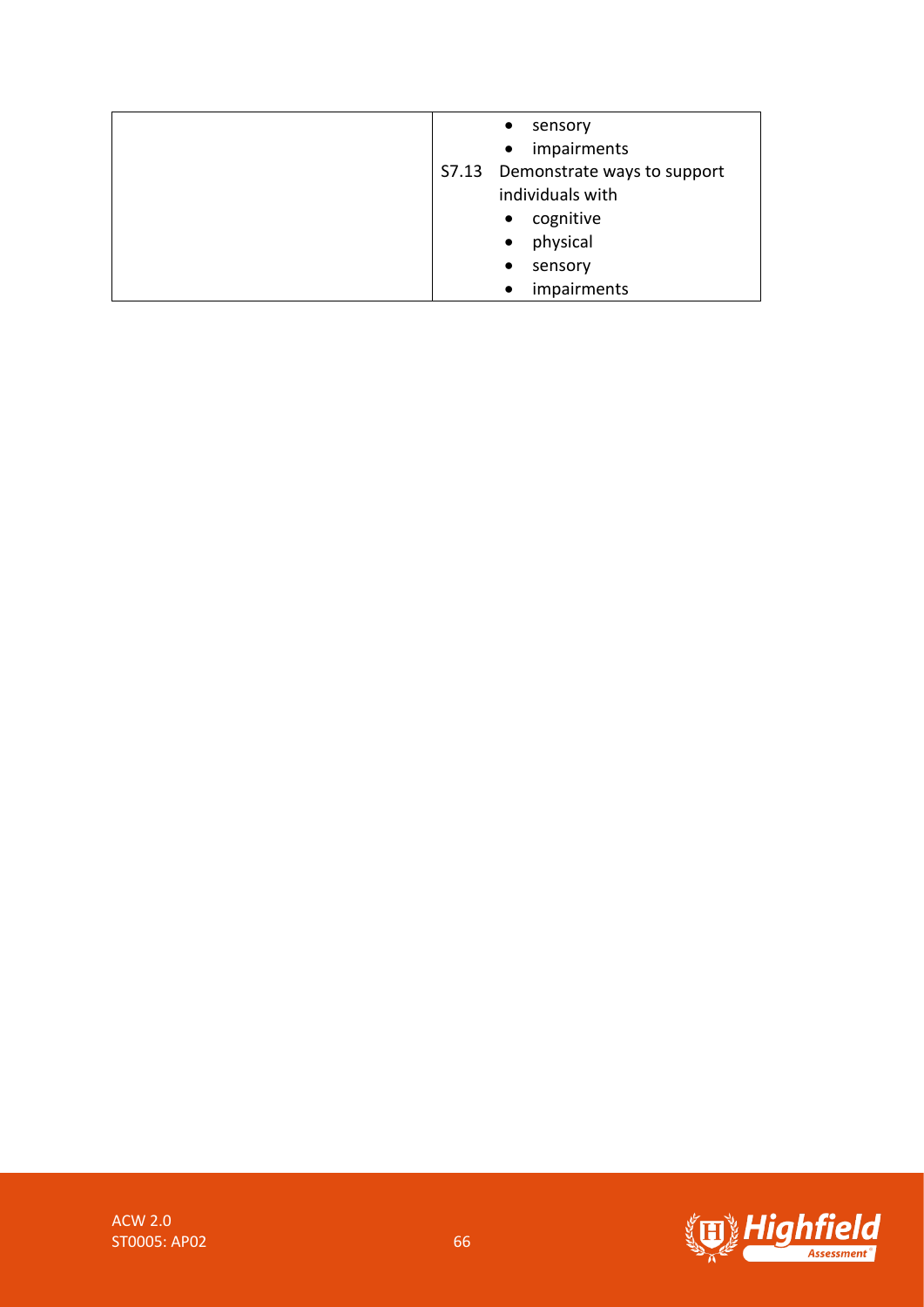| Treating people with respect and dignity and honouring their human rights                                                          |      |                                                                                                  |
|------------------------------------------------------------------------------------------------------------------------------------|------|--------------------------------------------------------------------------------------------------|
| The apprentice will be able to:                                                                                                    |      | Indicative assessment criteria:                                                                  |
| SB8 - Ensure dignity is at the centre of<br>all work with the individuals they<br>support, their families, carers and<br>advocates | S8.1 | Demonstrate an approach that<br>ensures dignity is central to own<br>care practice               |
| SB9 - Demonstrate all work is person<br>centred, accommodating the<br>individual's needs, wishes and<br>preferences                | S8.2 | Demonstrate an approach that<br>promotes person centred values<br>(See 7.2 also)                 |
| SB10 - Demonstrate empathy<br>(understanding and compassion) for                                                                   | S8.3 | Describe the term empathy in<br>relation to supporting individuals                               |
| individuals they support                                                                                                           | S8.4 | Select verbal and non-verbal<br>communication skills that<br>demonstrate an empathic<br>approach |
|                                                                                                                                    | S8.5 | Demonstrate empathy in practice<br>with individuals                                              |
| SB11 - Demonstrate courage in<br>supporting people in ways that may<br>challenge their personal/cultural beliefs                   | S8.6 | Select ways to support<br>individuals that may challenge<br>their personal or cultural beliefs   |
|                                                                                                                                    | S8.7 | Reflect on situations when<br>courage has been used to<br>support individuals                    |

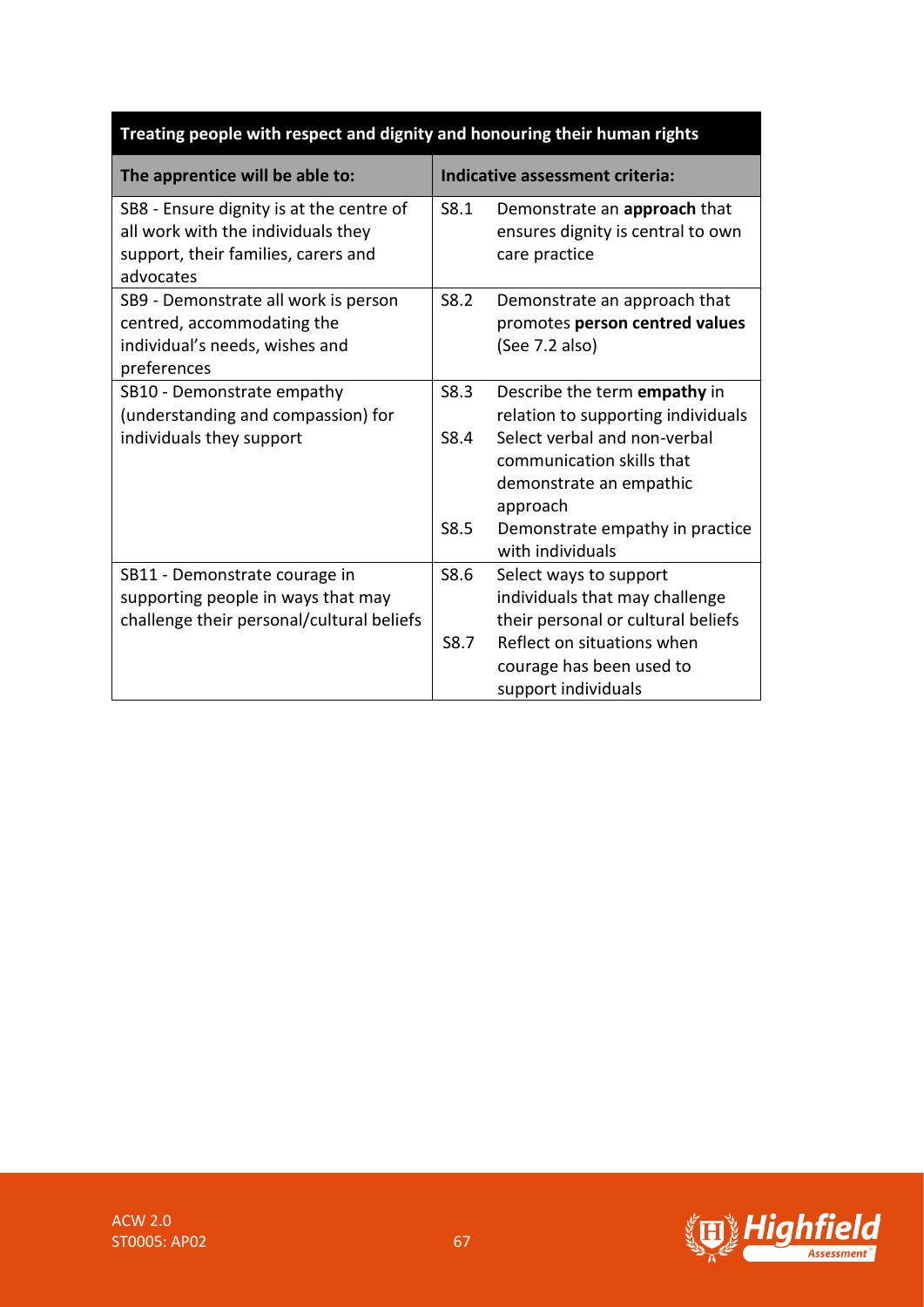| <b>Communicating clearly and responsibly</b> |  |
|----------------------------------------------|--|
|----------------------------------------------|--|

| The apprentice will be able to:                                                                                            |       | Indicative assessment criteria:                                                                                                                |
|----------------------------------------------------------------------------------------------------------------------------|-------|------------------------------------------------------------------------------------------------------------------------------------------------|
| SC12 - Speak clearly and exhibit positive<br>non-verbal communication to<br>individuals, families, carers and<br>advocates | S9.1  | Demonstrate use of verbal and<br>non-verbal communication<br>methods that support<br>interactions positively with<br>individuals and others    |
| SC13 - Use the preferred methods of<br>communication of the individual they<br>support according to their language,        | S9.2  | Establish individual's<br>communication and language<br>needs, wishes and preferences                                                          |
| culture, sensory needs and their wishes                                                                                    | S9.3  | Select preferred methods of<br>communication for different<br>individuals according to their<br>language, culture, sensory needs<br>and wishes |
| SC14 - Identify and take steps to reduce                                                                                   | S9.4  | Recognise barriers to                                                                                                                          |
| environmental barriers to                                                                                                  |       | communication in practice                                                                                                                      |
| communication                                                                                                              | S9.5  | Demonstrate ways to reduce                                                                                                                     |
|                                                                                                                            |       | barriers to communication in                                                                                                                   |
|                                                                                                                            |       | different ways                                                                                                                                 |
| SC15 - Demonstrate they can check for<br>understanding                                                                     | S9.6  | Observe individual's reactions<br>when communicating with them                                                                                 |
|                                                                                                                            | S9.7  | Respond to individual's reactions<br>using verbal and non-verbal<br>communication skills                                                       |
|                                                                                                                            | S9.8  | Use verbal and non-verbal<br>communication methods to<br>summarise and clarify<br>understanding                                                |
| SC16 - Write clearly and concisely in                                                                                      | S9.9  | Provide evidence of clear and                                                                                                                  |
| records and reports                                                                                                        |       | concise written communication                                                                                                                  |
|                                                                                                                            |       | in records and reports                                                                                                                         |
| SC17 - Keep information safe and                                                                                           | S9.10 | Demonstrate ways to keep                                                                                                                       |
| confidential according to agreed ways                                                                                      |       | information safe and confidential                                                                                                              |
| of working                                                                                                                 |       | according to agreed ways of                                                                                                                    |
|                                                                                                                            |       | working                                                                                                                                        |

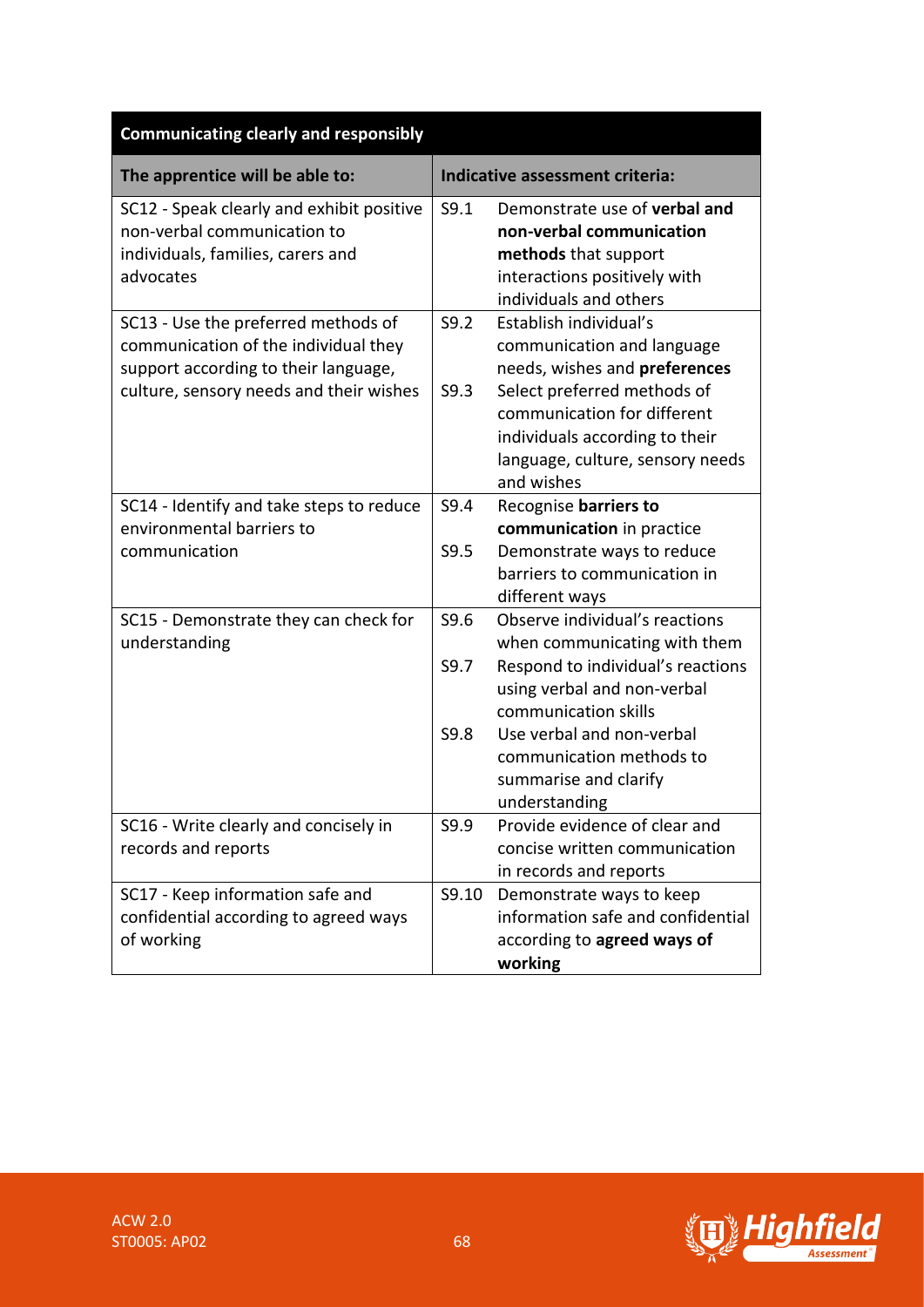| Supporting individuals to remain safe from harm (Safeguarding) |  |  |  |
|----------------------------------------------------------------|--|--|--|
|                                                                |  |  |  |
|                                                                |  |  |  |
|                                                                |  |  |  |

| The apprentice will be able to:                                 | Indicative assessment criteria:                                          |
|-----------------------------------------------------------------|--------------------------------------------------------------------------|
| SD18 - Recognise potential signs of<br>different forms of abuse | S10.1 Demonstrate how to recognise<br>potential signs of different forms |
|                                                                 | of abuse                                                                 |
| SD19 - Respond to concerns of abuse                             | S10.2 Follow agreed ways of working                                      |
| according to agreed ways of working                             | to respond to concerns of abuse                                          |
| SD20 - Recognise, report and challenge                          | S10.3 Demonstrate knowledge of                                           |
| unsafe practices                                                | unsafe practices by recognising<br>examples in a work context            |
|                                                                 |                                                                          |
|                                                                 | S10.4 Demonstrate how to use agreed<br>ways of working to report unsafe  |
|                                                                 | practices                                                                |
|                                                                 | S10.5 Use courage to challenge unsafe                                    |
|                                                                 | practices                                                                |

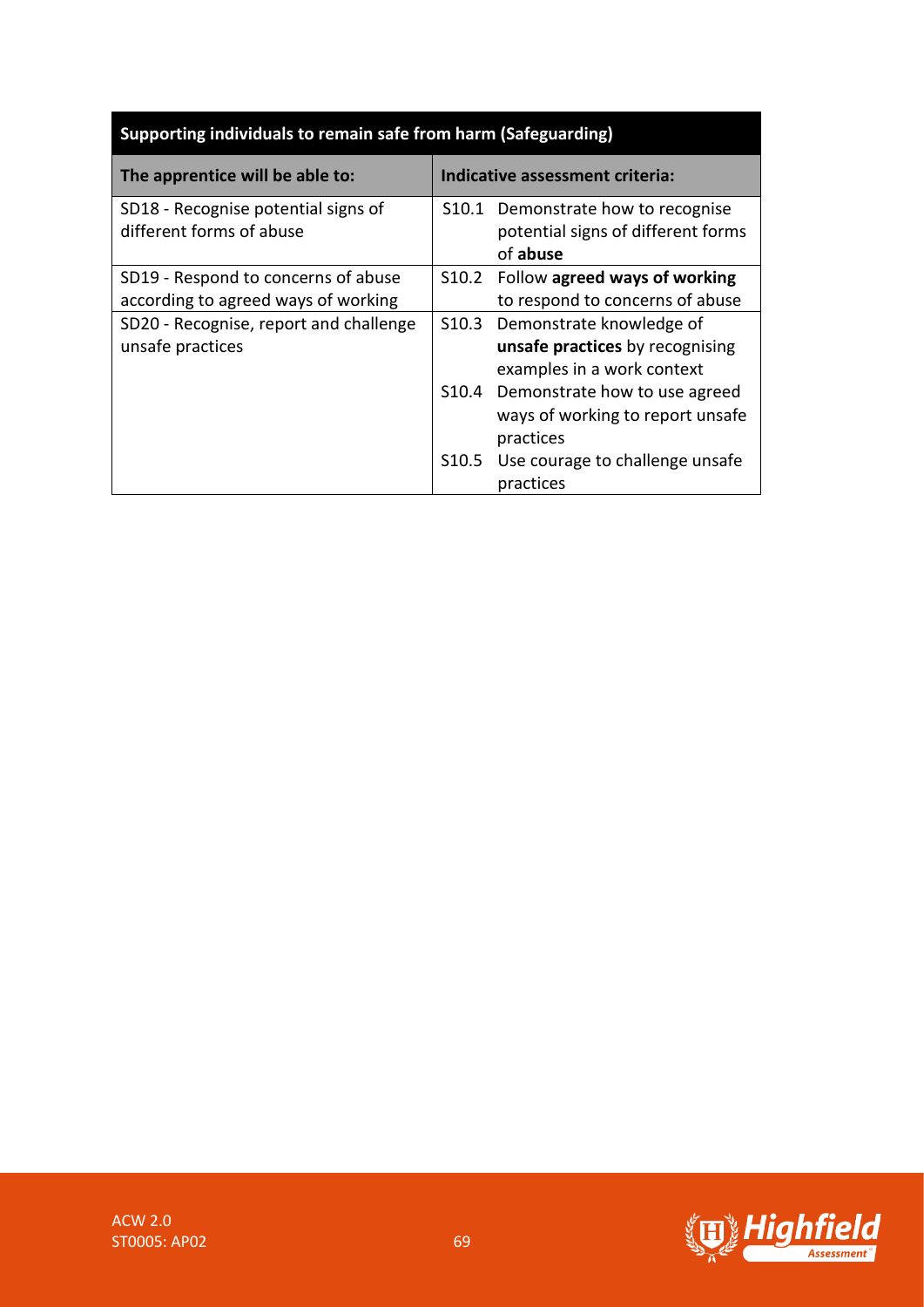## **Championing health and wellbeing for the individuals they support and for work colleagues**

| The apprentice will be able to:          |       | Indicative assessment criteria:                           |
|------------------------------------------|-------|-----------------------------------------------------------|
| SE21 - Promote the health and            | S11.1 | Use communication skills and                              |
| wellbeing of the individual they support |       | person centred values to                                  |
|                                          |       | encourage individuals to actively                         |
|                                          |       | participate in their health and                           |
|                                          |       | wellbeing                                                 |
| SE22 - Move people and objects safely    | S11.2 | Follow agreed ways of working                             |
|                                          |       | and individual care plans to                              |
|                                          |       | move and assist people and                                |
|                                          |       | objects safely                                            |
|                                          | S11.3 | Use own communication skills                              |
|                                          |       | and person centred values to                              |
|                                          |       | maintain dignity whilst moving                            |
|                                          |       | people and objects safely                                 |
| SE23 - Demonstrate how to reduce the     | S11.4 | Demonstrate the recommended                               |
| spread of infection, including use of    |       | method for hand washing                                   |
| best practice in hand hygiene            | S11.5 | Demonstrate the appropriate use<br>of Personal Protective |
|                                          |       | <b>Equipment (PPE)</b>                                    |
|                                          | S11.6 | Demonstrate ways to ensure                                |
|                                          |       | own health and hygiene does not                           |
|                                          |       | pose a risk to others                                     |
| SE24 - Demonstrate the promotion of      | S11.7 | Explain the importance of good                            |
| healthy eating and wellbeing by          |       | nutrition and hydration in                                |
| ensuring individuals have access to      |       | maintaining health and wellbeing                          |
| fluids, food and nutrition               | S11.8 | Explain how to promote nutrition                          |
|                                          |       | and hydration to meet individual                          |
|                                          |       | care needs                                                |
|                                          |       | S11.9 Ensure fluids, food and                             |
|                                          |       | nutritional products are within                           |
|                                          |       | reach of those that have                                  |
|                                          |       | restrictions on their                                     |
|                                          |       | movement/mobility                                         |
|                                          |       | S11.10 Ensure fluids are refreshed on a                   |
|                                          |       | regular basis                                             |
|                                          |       | S11.11 Ensure food and nutritional                        |
|                                          |       | products are provided at the                              |
|                                          |       | appropriate temperature and in                            |
|                                          |       | accordance with individual care                           |
|                                          |       | plans<br>S11.12 Ensure appropriate utensils are           |
|                                          |       | available to enable individuals to                        |

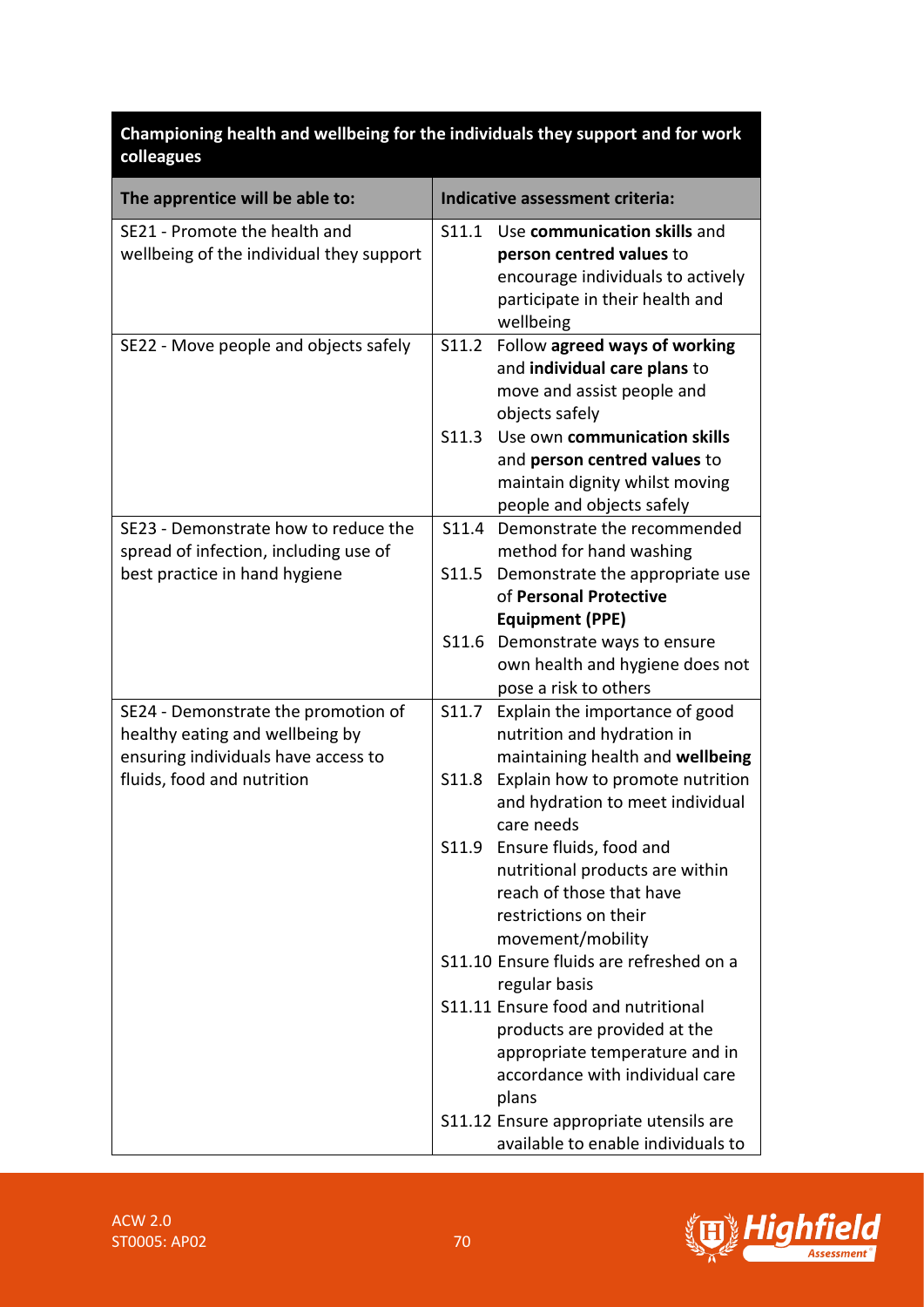|                                                                                                                 | meet their fluid and nutritional<br>needs as independently as<br>possible<br>S11.13 Use communication skills and<br>person-centred values to support<br>and encourage individuals to<br>drink and eat in accordance with<br>individual care plans |
|-----------------------------------------------------------------------------------------------------------------|---------------------------------------------------------------------------------------------------------------------------------------------------------------------------------------------------------------------------------------------------|
| SE25 - Demonstrate how to keep<br>people, buildings and themselves safe<br>and secure                           | S11.14 Follow agreed ways of working<br>to keep self, individuals, others<br>and buildings safe and secure                                                                                                                                        |
| SE26 - Carry out fire safety procedures<br>when required                                                        | S11.15 Follow agreed ways of working<br>in relation to fire safety<br>procedures                                                                                                                                                                  |
| SE27 - Use risk assessments to support<br>individuals safely                                                    | S11.16 Follow agreed ways of working<br>and individual risk assessments<br>to support the safety of<br>individuals and others                                                                                                                     |
| SE28 - Recognise symptoms of cognitive<br>impairment, e.g. Dementia, learning<br>disabilities and mental health | See 7.9, 7.10 and 7.11                                                                                                                                                                                                                            |
| SE29 - Monitor and report changes in<br>health and wellbeing for individuals<br>they support                    | S11.17 Follow agreed ways of working to<br>monitor and report changes to<br>individuals' health and wellbeing                                                                                                                                     |

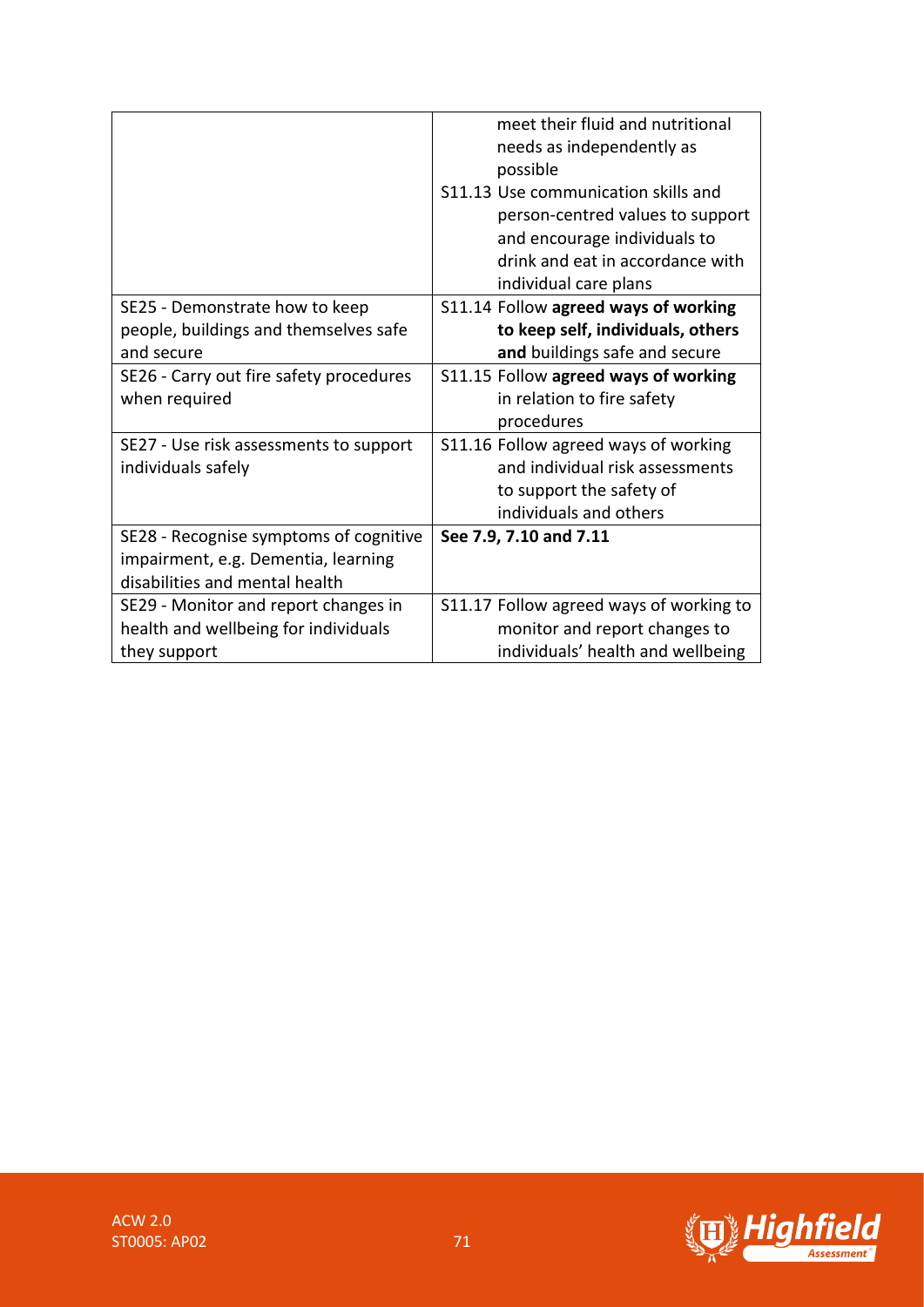| Work professionally and seek to develop their own professional development      |         |                                                                                                                                      |
|---------------------------------------------------------------------------------|---------|--------------------------------------------------------------------------------------------------------------------------------------|
| The apprentice will be able to:                                                 |         | Indicative assessment criteria:                                                                                                      |
| SF30 - Reflect on own work practices                                            | S12.1   | Explain why reflecting on work<br>activities is an important way to<br>develop knowledge, skills,<br>behaviours, values and practice |
|                                                                                 | S12.2   | Use a reflective journal to assess<br>development of own knowledge,<br>skills, behaviours, values and<br>practice                    |
| SF31 - Demonstrate the development                                              | S12.3   | Provide evidence to demonstrate                                                                                                      |
| of their own skills and knowledge,                                              |         | how own knowledge and skills                                                                                                         |
| including core skills in writing, numbers                                       |         | are developing                                                                                                                       |
| and information technology                                                      | S12.4   | Provide evidence to demonstrate                                                                                                      |
|                                                                                 |         | how own core skills are                                                                                                              |
|                                                                                 |         | developing in practice                                                                                                               |
| SF32 - Demonstrate their contribution                                           | S12.5   | Provide evidence of                                                                                                                  |
| to their development plan                                                       |         | contributions to own personal                                                                                                        |
|                                                                                 |         | development plan                                                                                                                     |
| SF33 - Demonstrate ability to work in                                           | S12.6   | Follow agreed ways of working                                                                                                        |
| partnership with others to support the<br>individual                            |         | to work in partnership with<br>individuals and others                                                                                |
|                                                                                 |         |                                                                                                                                      |
|                                                                                 | S12.7   | Demonstrate ways of working                                                                                                          |
|                                                                                 | S12.8   | that can improve partnerships<br>Demonstrate how and when to                                                                         |
| SF34 - Identify sources of support when<br>conflicts arise with other people or |         |                                                                                                                                      |
| organisations                                                                   |         | access support and guidance<br>about:                                                                                                |
|                                                                                 |         | Partnership working                                                                                                                  |
|                                                                                 |         | <b>Resolving conflicts</b>                                                                                                           |
| SF35 - Demonstrate they can work                                                | See 7.3 |                                                                                                                                      |
| within safe, clear professional<br>boundaries                                   |         |                                                                                                                                      |
| SF36 - Show they can access and apply                                           | S12.9   | Provide evidence of occasions                                                                                                        |
| additional skills required to perform the                                       |         | when own skills have been                                                                                                            |
| specific job role competently                                                   |         | developed in order to support                                                                                                        |
|                                                                                 |         | own role                                                                                                                             |

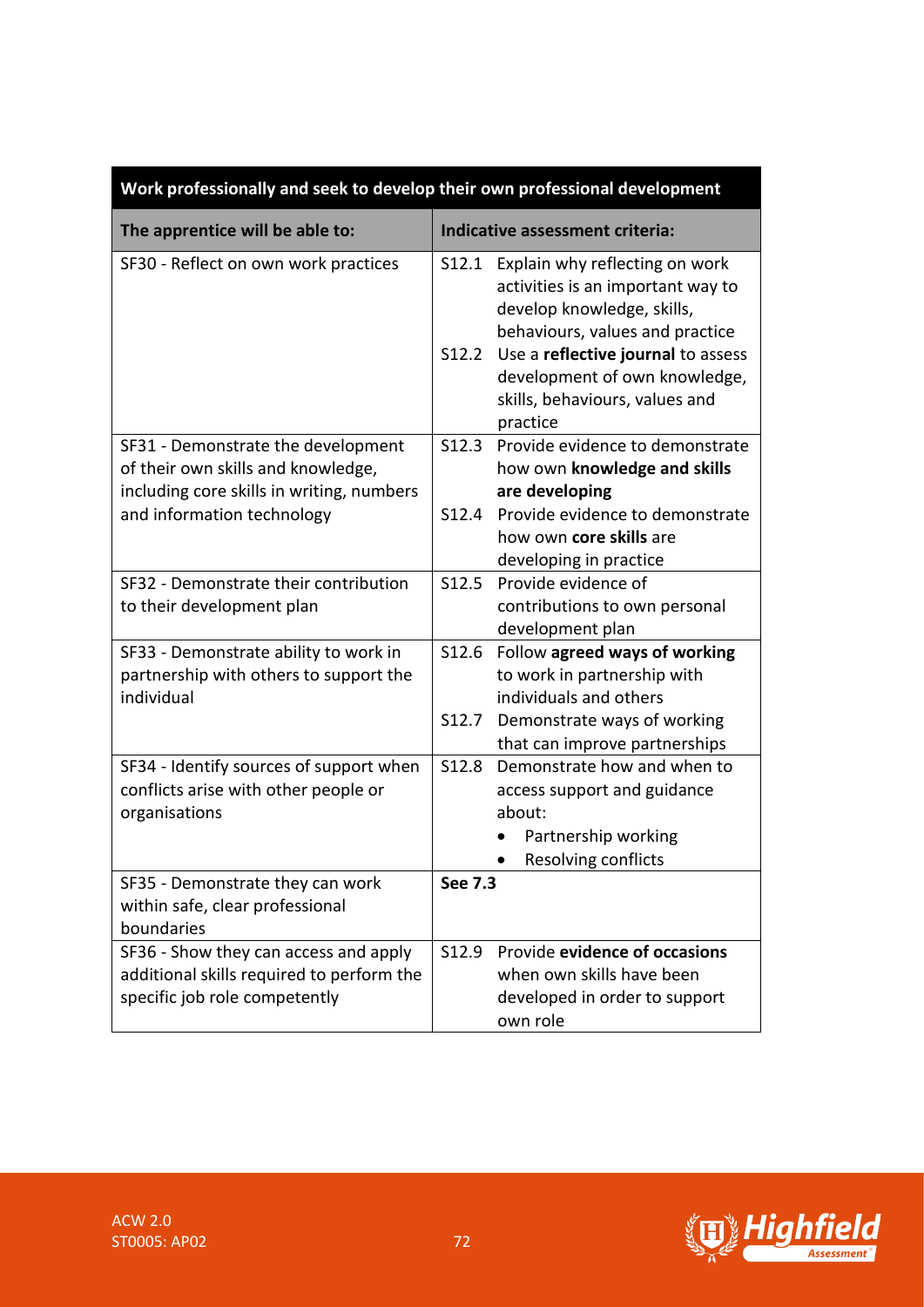## **Professional Discussion Criteria: Behaviours**

| Care                                                                         |                                                                                      |
|------------------------------------------------------------------------------|--------------------------------------------------------------------------------------|
| The apprentice will evidence the<br>following:                               | Indicative assessment criteria:                                                      |
| B1 is caring consistently and enough<br>about individuals to make a positive | is caring consistently and enough about<br>individuals to make a positive difference |
| difference to their lives                                                    | to their lives                                                                       |

| <b>Compassion</b>                                                              |                                                                             |
|--------------------------------------------------------------------------------|-----------------------------------------------------------------------------|
| The apprentice will evidence the<br>following:                                 | Indicative assessment criteria:                                             |
| B2 is delivering care and support with<br>kindness, consideration, dignity and | is delivering care and support with<br>kindness, consideration, dignity and |
| respect                                                                        | respect                                                                     |

| Courage                                                                                                |                                                                                                     |
|--------------------------------------------------------------------------------------------------------|-----------------------------------------------------------------------------------------------------|
| The apprentice will evidence the<br>following:                                                         | Indicative assessment criteria:                                                                     |
| B3 is doing the right thing for people<br>and speaking up if the individual they<br>support is at risk | is doing the right thing for people and<br>speaking up if the individual they<br>support is at risk |

| <b>Communication</b>                           |                                     |
|------------------------------------------------|-------------------------------------|
| The apprentice will evidence the<br>following: | Indicative assessment criteria:     |
| B4 good communication is central to            | good communication is central to    |
| successful caring relationships and            | successful caring relationships and |
| effective team working                         | effective team working              |